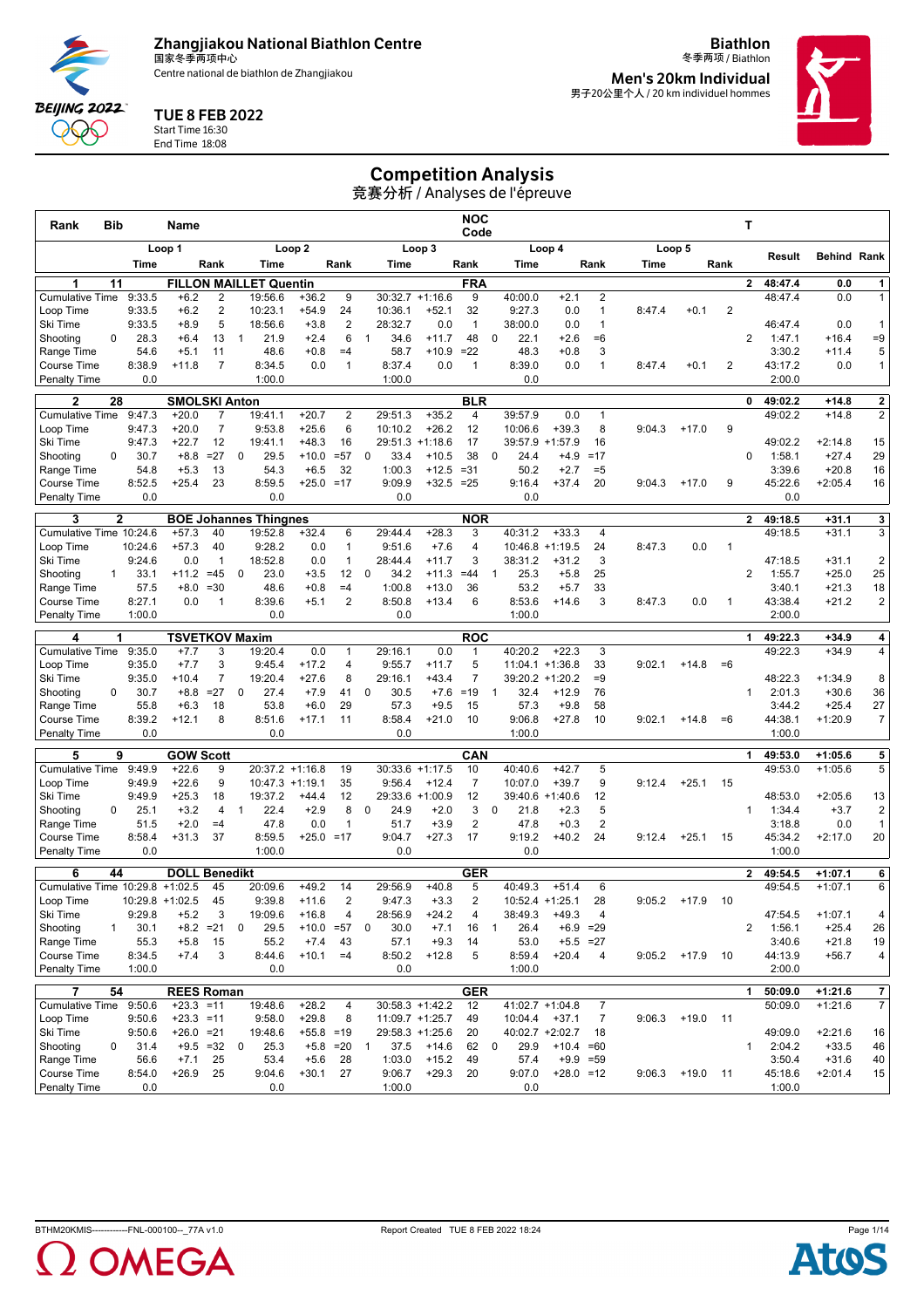

Centre national de biathlon de Zhangjiakou

**Biathlon** 冬季两项 / Biathlon **Men's 20km Individual**

男子20公里个人 / 20 km individuel hommes



#### TUE 8 FEB 2022

Start Time 16:30 End Time 18:08

**BEIJING 2022** QQQ

## Competition Analysis

| <b>Bib</b><br>Rank                                            | Name                                     |                                             |                                            | <b>NOC</b><br>Code                               |                                            |                                |                 | Т                                  |                                    |
|---------------------------------------------------------------|------------------------------------------|---------------------------------------------|--------------------------------------------|--------------------------------------------------|--------------------------------------------|--------------------------------|-----------------|------------------------------------|------------------------------------|
|                                                               | Loop 1                                   | Loop <sub>2</sub>                           |                                            | Loop 3                                           | Loop 4                                     |                                | Loop 5          | Result                             | <b>Behind Rank</b>                 |
| Time                                                          | Rank                                     | Time                                        | Rank<br>Time                               | Rank                                             | Time                                       | Rank<br>Time                   | Rank            |                                    |                                    |
| 8<br>5                                                        | <b>BOE Tarjei</b>                        |                                             |                                            | <b>NOR</b>                                       |                                            |                                |                 | 1<br>50:17.0                       | $+1:29.6$<br>8                     |
| <b>Cumulative Time</b><br>9:53.0                              | $+25.7$<br>15                            | 19:50.5<br>$+30.1$                          | 5<br>30:00.8                               | $+44.7$<br>6                                     | $41:08.6 +1:10.7$                          | 8                              |                 | 50:17.0                            | $+1:29.6$<br>8                     |
| 9:53.0<br>Loop Time<br>Ski Time<br>9:53.0                     | $+25.7$<br>15<br>27<br>$+28.4$           | 9:57.5<br>$+29.3$<br>19:50.5<br>$+57.7$     | $\overline{7}$<br>10:10.3<br>22<br>30:00.8 | $+26.3$<br>13<br>22<br>$+1:28.1$                 | $11:07.8 + 1:40.5$<br>40:08.6<br>$+2:08.6$ | 34<br>9:08.4<br>20             | $+21.1$<br>12   | 49:17.0                            | $+2:29.6$<br>17                    |
| 0<br>35.7<br>Shooting                                         | 62<br>$+13.8$                            | $\mathbf 0$<br>23.1<br>$+3.6$               | 13<br>38.1<br>$\mathbf 0$                  | $=67$<br>$+15.2$                                 | $+8.0$<br>$\mathbf{1}$<br>27.5             | $=42$                          |                 | 2:04.5<br>$\mathbf{1}$             | $+33.8$<br>$=47$                   |
| 1:01.9<br>Range Time                                          | 59<br>$+12.4$                            | 51.7<br>$+3.9$                              | 17<br>1:05.8                               | $=67$<br>$+18.0$                                 | 52.4<br>$+4.9$                             | 24                             |                 | 3:51.8                             | $+33.0$<br>42                      |
| <b>Course Time</b><br>8:51.1                                  | 20<br>$+24.0$                            | 9:05.8<br>$+31.3$                           | 28<br>9:04.5                               | $+27.1$<br>16                                    | 9:15.4<br>$+36.4$                          | 19<br>9:08.4                   | $+21.1$<br>12   | 45:25.2                            | 18<br>$+2:08.0$                    |
| 0.0<br><b>Penalty Time</b>                                    |                                          | 0.0                                         |                                            | 0.0                                              | 1:00.0                                     |                                |                 | 1:00.0                             |                                    |
| 48<br>9                                                       | <b>CLAUDE Fabien</b>                     |                                             |                                            | <b>FRA</b>                                       |                                            |                                |                 | $\mathbf{2}$<br>50:25.5            | $+1:38.1$<br>9                     |
| Cumulative Time 10:32.3 +1:05.0                               | 46                                       | 21:20.0 +1:59.6                             | 33<br>31:10.0                              | $+1:53.9$<br>15                                  | 41:09.6 +1:11.7                            | 9                              |                 | 50:25.5                            | $+1:38.1$<br>9                     |
| Loop Time<br>10:32.3                                          | $+1:05.0$<br>46                          | 10:47.7 +1:19.5                             | 36<br>9:50.0                               | $+6.0$<br>3                                      | 9:59.6<br>$+32.3$                          | 5<br>9:15.9                    | $+28.6$<br>18   |                                    |                                    |
| 9:32.3<br>Ski Time                                            | 4<br>$+7.7$                              | 19:20.0<br>$+27.2$                          | $\overline{7}$<br>29:10.0                  | 6<br>$+37.3$                                     | 39:09.6 +1:09.6                            | 5                              |                 | 48:25.5                            | 9<br>$+1:38.1$                     |
| 31.4<br>Shooting<br>$\mathbf{1}$                              | $=32$<br>$+9.5$                          | 29.4<br>$+9.9$<br>$\mathbf{1}$              | $= 54$<br>0<br>33.0                        | $+10.1$<br>$= 35$                                | $\mathbf 0$<br>31.8<br>$+12.3$             | $= 73$                         |                 | $\overline{2}$<br>2:05.7           | $+35.0$<br>51                      |
| 56.4<br>Range Time                                            | $+6.9$<br>24<br>5                        | 56.5<br>$+8.7$<br>8:51.2                    | 53<br>1:00.0                               | $+12.2$<br>30                                    | 57.0<br>$+9.5$                             | 57<br>$\overline{7}$           |                 | 3:49.9                             | $+31.1$<br>$= 36$                  |
| 8:35.9<br><b>Course Time</b><br><b>Penalty Time</b><br>1:00.0 | $+8.8$                                   | $+16.7$<br>1:00.0                           | 8:50.0<br>10                               | $+12.6$<br>$\overline{4}$<br>0.0                 | 9:02.6<br>$+23.6$<br>0.0                   | 9:15.9                         | $+28.6$<br>18   | 44:35.6<br>2:00.0                  | 6<br>$+1:18.4$                     |
|                                                               |                                          |                                             |                                            |                                                  |                                            |                                |                 |                                    |                                    |
| 31<br>10                                                      | <b>LOGINOV Alexander</b>                 |                                             |                                            | <b>ROC</b>                                       |                                            |                                |                 | 50:27.6<br>3                       | $+1:40.2$<br>10                    |
| <b>Cumulative Time</b><br>9:27.3                              | 0.0<br>1                                 | 20:00.1<br>$+39.7$                          | 11<br>29:44.1                              | $+28.0$<br>2                                     | 41:27.7 +1:29.8                            | 10                             |                 | 50:27.6                            | $+1:40.2$<br>10                    |
| 9:27.3<br>Loop Time<br>Ski Time<br>9:27.3                     | 1<br>0.0<br>2<br>$+2.7$                  | 10:32.8<br>$+1:04.6$<br>19:00.1<br>$+7.3$   | 28<br>9:44.0<br>3<br>28:44.1               | $\mathbf{1}$<br>0.0<br>$\overline{2}$<br>$+11.4$ | $11:43.6 +2:16.3$<br>38:27.7<br>$+27.7$    | 53<br>8:59.9<br>$\overline{2}$ | 3<br>$+12.6$    | 47:27.6                            | $+40.2$<br>3                       |
| 29.5<br>Shooting<br>0                                         | $+7.6$<br>17                             | 22.7<br>$+3.2$<br>$\mathbf{1}$              | 10<br>0<br>33.0                            | $=35$<br>$+10.1$                                 | 2<br>24.9<br>$+5.4$                        | 22                             |                 | 1:50.2<br>3                        | $+19.5$<br>16                      |
| 54.9<br>Range Time                                            | $+5.4$<br>14                             | 49.0<br>$+1.2$                              | $= 8$<br>58.3                              | $+10.5$<br>20                                    | 51.1<br>$+3.6$                             | $=14$                          |                 | 3:33.3                             | $=10$<br>$+14.5$                   |
| 8:32.4<br>Course Time                                         | $\overline{2}$<br>$+5.3$                 | 8:43.8<br>$+9.3$                            | 3<br>8:45.7                                | $\overline{2}$<br>$+8.3$                         | 8:52.5<br>$+13.5$                          | $\overline{2}$<br>8:59.9       | $+12.6$<br>3    | 43:54.3                            | 3<br>$+37.1$                       |
| 0.0<br><b>Penalty Time</b>                                    |                                          | 1:00.0                                      |                                            | 0.0                                              | 2:00.0                                     |                                |                 | 3:00.0                             |                                    |
| 11<br>47                                                      | <b>LATYPOV Eduard</b>                    |                                             |                                            | <b>ROC</b>                                       |                                            |                                |                 | 3<br>51:13.1                       | $+2:25.7$<br>11                    |
| <b>Cumulative Time</b><br>9:36.4                              | $+9.1$<br>5                              | $+57.7$<br>20:18.1                          | 15<br>31:07.6                              | $+1:51.5$<br>14                                  | 42:11.0<br>$+2:13.1$                       | 13                             |                 | 51:13.1                            | $+2:25.7$<br>11                    |
| 9:36.4<br>Loop Time                                           | $+9.1$<br>5                              | $10:41.7 +1:13.5$                           | 30                                         | 10:49.5 +1:05.5<br>39                            | $11:03.4 + 1:36.1$                         | 32<br>9:02.1                   | $+14.8$<br>$=6$ |                                    |                                    |
| Ski Time<br>9:36.4                                            | $+11.8$<br>9                             | 19:18.1<br>$+25.3$                          | 6<br>29:07.6                               | 5<br>$+34.9$                                     | 39:11.0 +1:11.0                            | 6                              |                 | 48:13.1                            | 5<br>$+1:25.7$                     |
| $\Omega$<br>21.9<br>Shooting                                  | 0.0<br>1                                 | 26.0<br>$\mathbf{1}$<br>$+6.5$              | 26<br>28.9<br>$\mathbf{1}$                 | 10<br>$+6.0$                                     | $\mathbf{1}$<br>30.3<br>$+10.8$            | 66                             |                 | 3<br>1:47.2                        | $+16.5$<br>11                      |
| 49.5<br>Range Time<br>8:46.9<br><b>Course Time</b>            | 0.0<br>$\mathbf{1}$<br>11<br>$+19.8$     | 52.6<br>$+4.8$<br>8:49.1<br>$+14.6$         | 20<br>54.8<br>6<br>8:54.7                  | 7<br>$+7.0$<br>$\overline{7}$<br>$+17.3$         | 56.4<br>$+8.9$<br>9:07.0<br>$+28.0 = 12$   | 54<br>9:02.1                   | $+14.8$<br>$=6$ | 3:33.3<br>44:39.8                  | $=10$<br>$+14.5$<br>8<br>$+1:22.6$ |
| 0.0<br><b>Penalty Time</b>                                    |                                          | 1:00.0                                      | 1:00.0                                     |                                                  | 1:00.0                                     |                                |                 | 3:00.0                             |                                    |
|                                                               |                                          |                                             |                                            |                                                  |                                            |                                |                 |                                    |                                    |
| 12<br>16<br>Cumulative Time 11:33.8                           | $+2:06.5$<br>75                          | <b>PONSILUOMA Martin</b><br>21:16.9 +1:56.5 | 32                                         | <b>SWE</b><br>$31:17.7 + 2:01.6$<br>17           | 42:14.2 +2:16.3                            | 14                             |                 | 3<br>51:16.8<br>51:16.8            | $+2:29.4$<br>12<br>$+2:29.4$<br>12 |
| Loop Time<br>11:33.8                                          | $+2:06.5$<br>75                          | 9:43.1<br>$+14.9$                           | 3<br>10:00.8                               | $+16.8$<br>8                                     | $10:56.5 + 1:29.2$                         | 30<br>9:02.6                   | 8<br>$+15.3$    |                                    |                                    |
| 9:33.8<br>Ski Time                                            | 6<br>$+9.2$                              | 19:16.9<br>$+24.1$                          | 5<br>29:17.7                               | $+45.0$<br>8                                     | 39:14.2 +1:14.2                            | 7                              |                 | 48:16.8                            | 6<br>$+1:29.4$                     |
| 33.3<br>Shooting<br>2                                         | 48<br>$+11.4$                            | 22.9<br>0<br>$+3.4$                         | 11<br>0<br>31.5                            | $+8.6$<br>$=25$                                  | $+4.9$<br>$\mathbf{1}$<br>24.4             | $=17$                          |                 | 3<br>1:52.3                        | 18<br>$+21.6$                      |
| 56.8<br>Range Time                                            | $+7.3$<br>$= 26$                         | 48.8<br>$+1.0$                              | $\overline{7}$<br>57.5                     | $+9.7$<br>16                                     | 50.3<br>$+2.8$                             | $\overline{7}$                 |                 | 3:33.4                             | 12<br>$+14.6$                      |
| 8:37.0<br>Course Time                                         | 6<br>$+9.9$                              | 8:54.3<br>$+19.8$                           | 13<br>9:03.3                               | $+25.9$<br>15                                    | 9:06.2<br>$+27.2$                          | 9<br>9:02.6                    | $+15.3$<br>8    | 44:43.4                            | $+1:26.2$<br>10                    |
| <b>Penalty Time</b><br>2:00.0                                 |                                          | 0.0                                         |                                            | 0.0                                              | 1:00.0                                     |                                |                 | 3:00.0                             |                                    |
| 23<br>13                                                      |                                          | <b>CHRISTIANSEN Vetle Sjaastad</b>          |                                            | <b>NOR</b>                                       |                                            |                                |                 | 3<br>51:21.3                       | 13<br>$+2:33.9$                    |
| Cumulative Time 10:46.9                                       | $+1:19.6$<br>47                          | 22:29.7 +3:09.3                             | 32:25.9<br>62                              | $+3:09.8$<br>31                                  | 42:20.2 +2:22.3                            | 17                             |                 | 51:21.3                            | $+2:33.9$<br>13                    |
| Loop Time                                                     | 47<br>$10:46.9 + 1:19.6$                 | $11:42.8 +2:14.6$                           | 61<br>9:56.2                               | 6<br>$+12.2$                                     | $+27.0$<br>9:54.3                          | 4<br>9:01.1                    | 5<br>$+13.8$    |                                    |                                    |
| Ski Time<br>9:46.9                                            | +22.3<br>11                              | 19:29.7<br>$+36.9$                          | 10<br>29:25.9                              | +53.2<br>10                                      | 39:20.2<br>$+1:20.2$                       | $=9$                           |                 | 48:21.3                            | $\overline{7}$<br>$+1:33.9$        |
| Shooting<br>33.0<br>1                                         | $+11.1$<br>44                            | $\overline{2}$<br>30.9<br>$+11.4 = 70$      | 0<br>29.8                                  | $+6.9 = 14$                                      | 0<br>24.8<br>$+5.3$                        | 21                             |                 | 3<br>1:58.6                        | 30<br>$+27.9$                      |
| Range Time<br>59.1<br>Course Time<br>8:47.8                   | $+9.6$<br>$= 39$<br>$+20.7$<br>13        | $+10.4$<br>58.2<br>$+10.1$<br>8:44.6        | 68<br>58.5<br>$=4$<br>8:57.7               | $+10.7$<br>21<br>$+20.3$<br>9                    | 52.1<br>9:02.2<br>$+23.2$                  | $+4.6$ = 20<br>6<br>9:01.1     | $+13.8$<br>5    | 3:47.9<br>44:33.4                  | $+29.1$<br>32<br>5<br>$+1:16.2$    |
| Penalty Time<br>1:00.0                                        |                                          | 2:00.0                                      |                                            | 0.0                                              | 0.0                                        |                                |                 | 3:00.0                             |                                    |
|                                                               |                                          |                                             |                                            |                                                  |                                            |                                |                 |                                    |                                    |
| 14<br>39                                                      | <b>WINDISCH Dominik</b><br>$+29.2$<br>18 | 19:48.5<br>$+28.1$                          |                                            | <b>ITA</b><br>$30:55.7 +1:39.6$<br>11            | 42:03.7 +2:05.8                            | 12                             |                 | $\mathbf{2}$<br>51:25.6<br>51:25.6 | $+2:38.2$<br>14<br>$+2:38.2$<br>14 |
| Cumulative Time 9:56.5<br>Loop Time<br>9:56.5                 | $+29.2$<br>18                            | 9:52.0<br>$+23.8$                           | 3<br>5                                     | 11:07.2 +1:23.2<br>46                            | 11:08.0 +1:40.7                            | 9:21.9<br>35                   | $+34.6$<br>20   |                                    |                                    |
| Ski Time<br>9:56.5                                            | $+31.9$<br>32                            | 19:48.5<br>$+55.7$                          | 18                                         | 29:55.7 +1:23.0<br>19                            | 40:03.7 +2:03.7                            | 19                             |                 | 49:25.6                            | $+2:38.2$<br>18                    |
| Shooting<br>0<br>32.9                                         | $+11.0 = 42$                             | 26.9<br>$+7.4$<br>0                         | $= 34$<br>35.0<br>$\mathbf{1}$             | 50<br>$+12.1$                                    | 27.3<br>$+7.8$<br>$\mathbf{1}$             | 39                             |                 | $\overline{\mathbf{c}}$<br>2:02.1  | $+31.4$<br>38                      |
| Range Time<br>58.8                                            | $+9.3$<br>38                             | 50.7<br>$+2.9$                              | 12<br>1:01.7                               | $+13.9$<br>44                                    | $+3.9$<br>51.4                             | 17                             |                 | 3:42.6                             | $+23.8$<br>$= 23$                  |
| Course Time<br>8:57.7                                         | $+30.6 = 33$                             | $+26.8$<br>9:01.3                           | 20<br>9:05.5                               | $+28.1$<br>18                                    | 9:16.6<br>$+37.6$                          | 21<br>9:21.9                   | 20<br>+34.6     | 45:43.0                            | $+2:25.8$<br>21                    |
| Penalty Time<br>0.0                                           |                                          | 0.0                                         | 1:00.0                                     |                                                  | 1:00.0                                     |                                |                 | 2:00.0                             |                                    |



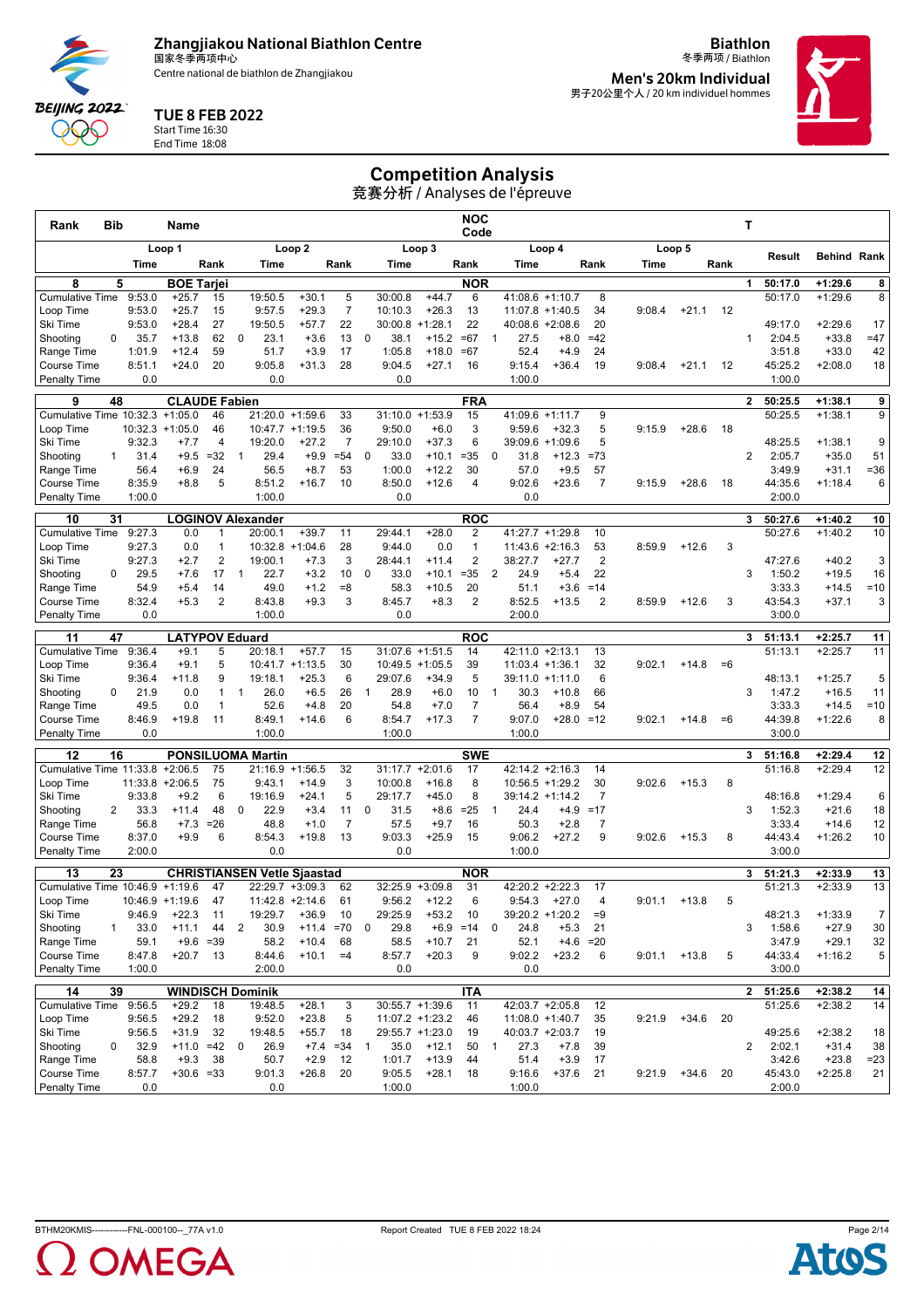Centre national de biathlon de Zhangjiakou

**Biathlon** 冬季两项 / Biathlon **Men's 20km Individual**

男子20公里个人 / 20 km individuel hommes

#### TUE 8 FEB 2022 Start Time 16:30

**BEIJING 2022** QQQ End Time 18:08

# Competition Analysis

| Rank                               | Bib          |                              | Name                             |              |              |                              |                     |                   |                |                    |                               | <b>NOC</b><br>Code |                                 |                                       |                   |        |                  |      | Τ              |                    |                        |                |
|------------------------------------|--------------|------------------------------|----------------------------------|--------------|--------------|------------------------------|---------------------|-------------------|----------------|--------------------|-------------------------------|--------------------|---------------------------------|---------------------------------------|-------------------|--------|------------------|------|----------------|--------------------|------------------------|----------------|
|                                    |              |                              | Loop 1                           |              |              |                              | Loop <sub>2</sub>   |                   |                |                    | Loop 3                        |                    |                                 | Loop 4                                |                   |        | Loop 5           |      |                |                    | <b>Behind Rank</b>     |                |
|                                    |              | Time                         |                                  | Rank         |              | Time                         |                     | Rank              |                | Time               |                               | Rank               | <b>Time</b>                     |                                       | Rank              | Time   |                  | Rank |                | Result             |                        |                |
| 15                                 | 53           |                              |                                  |              |              | <b>LAEGREID Sturla Holm</b>  |                     |                   |                |                    |                               | <b>NOR</b>         |                                 |                                       |                   |        |                  |      | 3              | 51:28.1            | $+2:40.7$              | 15             |
| Cumulative Time 10:47.5            |              |                              | $+1:20.2$                        | 48           |              | 21:38.9                      | $+2:18.5$           | 38                |                | 32:24.2            | $+3:08.1$                     | 28                 | 42:17.9                         | $+2:20.0$                             | 16                |        |                  |      |                | 51:28.1            | $+2:40.7$              | 15             |
| Loop Time<br>Ski Time              |              | $10:47.5 + 1:20.2$<br>9:47.5 | $+22.9$                          | 48<br>13     |              | 10:51.4 +1:23.2<br>19:38.9   | $+46.1$             | 38<br>14          |                | 29:24.2            | $10:45.3 + 1:01.3$<br>$+51.5$ | 38<br>9            | 9:53.7<br>39:17.9               | $+26.4$<br>$+1:17.9$                  | 3<br>8            | 9:10.2 | $+22.9$          | 13   |                | 48:28.1            | $+1:40.7$              | 10             |
| Shooting                           | $\mathbf{1}$ | 36.2                         | $+14.3$                          | 65           | $\mathbf{1}$ | 30.8                         | $+11.3$             | 69                | $\mathbf{1}$   | 33.6               | $+10.7$                       | $=40$              | 23.1<br>0                       | $+3.6$                                | $=10$             |        |                  |      | 3              | 2:03.8             | $+33.1$                | 43             |
| Range Time                         |              | 1:00.7                       | $+11.2$                          | 52           |              | 54.9                         | $+7.1$              | 41                |                | 58.9               | $+11.1$                       | 26                 | 50.5                            | $+3.0$                                | $= 8$             |        |                  |      |                | 3:45.0             | $+26.2$                | 28             |
| Course Time                        |              | 8:46.8                       | $+19.7$                          | 10           |              | 8:56.5                       | $+22.0$             | 14                |                | 8:46.4             | $+9.0$                        | 3                  | 9:03.2                          | $+24.2$                               | 8                 | 9:10.2 | $+22.9$          | 13   |                | 44:43.1            | $+1:25.9$              | 9              |
| <b>Penalty Time</b>                |              | 1:00.0                       |                                  |              |              | 1:00.0                       |                     |                   |                | 1:00.0             |                               |                    | 0.0                             |                                       |                   |        |                  |      |                | 3:00.0             |                        |                |
| 16                                 | 36           |                              | <b>LEITNER Felix</b>             |              |              |                              |                     |                   |                |                    |                               | <b>AUT</b>         |                                 |                                       |                   |        |                  |      | 1              | 51:41.7            | $+2:54.3$              | 16             |
| Cumulative Time 10:50.4 +1:23.1    |              |                              |                                  | 50           |              | 21:03.3 +1:42.9              |                     | 24                |                |                    | $31:32.6 +2:16.5$             | 21                 |                                 | 42:02.4 +2:04.5                       | 11                |        |                  |      |                | 51:41.7            | $+2:54.3$              | 16             |
| Loop Time<br>Ski Time              |              | $10:50.4$ +1:23.1<br>9:50.4  | $+25.8$                          | 50<br>19     |              | 10:12.9<br>$20:03.3 +1:10.5$ | $+44.7$             | 17<br>35          |                | 10:29.3            | $+45.3$<br>30:32.6 +1:59.9    | 26<br>41           |                                 | $10:29.8 + 1:02.5$<br>41:02.4 +3:02.4 | 18<br>42          | 9:39.3 | $+52.0$          | 46   |                | 50:41.7            | $+3:54.3$              | $=40$          |
| Shooting                           | 1.           | 29.7                         | $+7.8$                           | 18           | 0            | 25.2                         | $+5.7$              | 19                | 0              | 29.2               | $+6.3$                        | 13                 | 0<br>23.2                       | $+3.7$                                | 12                |        |                  |      | 1              | 1:47.4             | $+16.7$                | $=12$          |
| Range Time                         |              | 58.3                         | $+8.8$                           | 34           |              | 53.0                         | $+5.2$              | $=22$             |                | 58.8               | $+11.0$                       | $= 24$             | 52.3                            | $+4.8$                                | $=22$             |        |                  |      |                | 3:42.4             | $+23.6$                | 21             |
| Course Time                        |              | 8:52.1                       | $+25.0$                          | 21           |              | 9:19.9                       | $+45.4$             | 60                |                | 9:30.5             | $+53.1$                       | 57                 | 9:37.5                          | $+58.5$                               | 51                | 9:39.3 | $+52.0$          | 46   |                | 46:59.3            | $+3:42.1$              | 48             |
| <b>Penalty Time</b>                |              | 1:00.0                       |                                  |              |              | 0.0                          |                     |                   |                | 0.0                |                               |                    | 0.0                             |                                       |                   |        |                  |      |                | 1:00.0             |                        |                |
| 17                                 | 15           |                              | <b>DESTHIEUX Simon</b>           |              |              |                              |                     |                   |                |                    |                               | <b>FRA</b>         |                                 |                                       |                   |        |                  |      | 3              | 51:46.8            | $+2:59.4$              | 17             |
| Cumulative Time 10:51.3            |              |                              | $+1:24.0$                        | 51           |              | 22:46.8                      | $+3:26.4$           | 68                |                | 32:52.9            | $+3:36.8$                     | 41                 |                                 | 42:46.5 +2:48.6                       | 24                |        |                  |      |                | 51:46.8            | $+2:59.4$              | 17             |
| Loop Time                          |              | $10:51.3 + 1:24.0$           |                                  | 51           |              | 11:55.5                      | $+2:27.3$           | 67                |                | 10:06.1            | $+22.1$                       | 10                 | 9:53.6                          | $+26.3$                               | $\overline{c}$    | 9:00.3 | $+13.0$          | 4    |                |                    |                        |                |
| Ski Time                           |              | 9:51.3                       | $+26.7$                          | $= 24$       |              | 19:46.8                      | $+54.0$             | 17                |                |                    | 29:52.9 +1:20.2               | 18                 |                                 | 39:46.5 +1:46.5                       | 14                |        |                  |      |                | 48:46.8            | $+1:59.4$              | 11             |
| Shooting<br>Range Time             | 1            | 38.4<br>1:03.6               | $+16.5$<br>$+14.1$               | 76<br>$=67$  | 2            | 30.3<br>56.4                 | $+10.8$<br>$+8.6$   | $=64$<br>$= 51$   | $\Omega$       | 38.1<br>1:03.1     | $+15.2$<br>$+15.3$            | $=67$<br>50        | $\mathbf 0$<br>26.8<br>53.1     | $+7.3$<br>$+5.6$                      | $= 34$<br>$= 30$  |        |                  |      | 3              | 2:13.8<br>3:56.2   | $+43.1$<br>$+37.4$     | 65<br>49       |
| Course Time                        |              | 8:47.7                       | $+20.6$                          | 12           |              | 8:59.1                       | $+24.6$             | 16                |                | 9:03.0             | $+25.6$                       | 14                 | 9:00.5                          | $+21.5$                               | 5                 | 9:00.3 | $+13.0$          | 4    |                | 44:50.6            | $+1:33.4$              | 11             |
| <b>Penalty Time</b>                |              | 1:00.0                       |                                  |              |              | 2:00.0                       |                     |                   |                | 0.0                |                               |                    | 0.0                             |                                       |                   |        |                  |      |                | 3:00.0             |                        |                |
| 18                                 | 21           |                              |                                  |              |              | <b>PIDRUCHNYI Dmytro</b>     |                     |                   |                |                    |                               | <b>UKR</b>         |                                 |                                       |                   |        |                  |      | 3              | 51:49.3            | $+3:01.9$              | 18             |
| <b>Cumulative Time</b>             |              | 9:43.9                       | $+16.6$                          | 6            |              | $20:28.5 +1:08.1$            |                     | 18                |                |                    | $31:30.5 +2:14.4$             | 19                 |                                 | $42:33.5 + 2:35.6$                    | 18                |        |                  |      |                | 51:49.3            | $+3:01.9$              | 18             |
| Loop Time                          |              | 9:43.9                       | $+16.6$                          | 6            |              | $10:44.6 + 1:16.4$           |                     | 34                |                |                    | $11:02.0 + 1:18.0$            | 44                 |                                 | $11:03.0 + 1:35.7$                    | 31                | 9:15.8 | $+28.5$          | 17   |                |                    |                        |                |
| Ski Time                           |              | 9:43.9                       | $+19.3$                          | 10           |              | 19:28.5                      | $+35.7$             | 9                 |                | 29:30.5            | $+57.8$                       | 11                 |                                 | 39:33.5 +1:33.5                       | 11                |        |                  |      |                | 48:49.3            | $+2:01.9$              | 12             |
| Shooting                           | 0            | 30.2                         | $+8.3$                           | $= 23$       | 1            | 28.8                         | $+9.3$              | 53                | $\overline{1}$ | 36.4               | $+13.5$                       | 55                 | $\mathbf{1}$<br>27.7            | $+8.2$                                | $=44$             |        |                  |      | 3              | 2:03.2             | $+32.5$                | $=41$          |
| Range Time                         |              | 55.9                         | $+6.4$                           | $=19$        |              | 54.5                         | $+6.7$              | $= 34$            |                | 1:00.9             | $+13.1$                       | 37                 | 55.5                            | $+8.0$                                | 47                |        |                  |      |                | 3:46.8             | $+28.0$                | 29             |
| Course Time<br><b>Penalty Time</b> |              | 8:48.0<br>0.0                | $+20.9$                          | 14           |              | 8:50.1<br>1:00.0             | $+15.6$             | $=7$              |                | 9:01.1<br>1:00.0   | $+23.7$                       | 11                 | 9:07.5<br>1:00.0                | $+28.5$                               | 14                | 9:15.8 | $+28.5$          | 17   |                | 45:02.5<br>3:00.0  | $+1:45.3$              | 12             |
|                                    |              |                              |                                  |              |              |                              |                     |                   |                |                    |                               |                    |                                 |                                       |                   |        |                  |      |                |                    |                        |                |
| 19<br><b>Cumulative Time</b>       | 57           | 9:57.2                       | <b>WEGER Benjamin</b><br>$+29.9$ | 19           |              | 19:56.0                      | $+35.6$             | 8                 |                | $31:16.8 + 2:00.7$ |                               | SUI<br>16          |                                 | 42:40.5 +2:42.6                       | 22                |        |                  |      | $\overline{2}$ | 52:06.9<br>52:06.9 | $+3:19.5$<br>$+3:19.5$ | 19<br>19       |
| Loop Time                          |              | 9:57.2                       | $+29.9$                          | 19           |              | 9:58.8                       | $+30.6$             | 9                 |                | $11:20.8 + 1:36.8$ |                               | 56                 |                                 | $11:23.7 + 1:56.4$                    | 47                | 9:26.4 | $+39.1 = 26$     |      |                |                    |                        |                |
| Ski Time                           |              | 9:57.2                       | $+32.6$                          | 34           |              | 19:56.0 +1:03.2              |                     | 26                |                | $30:16.8 + 1:44.1$ |                               | 26                 |                                 | $40:40.5 +2:40.5$                     | 29                |        |                  |      |                | 50:06.9            | $+3:19.5$              | 26             |
| Shooting                           | 0            | 32.1                         | $+10.2$                          | 37           | 0            | 27.2                         | $+7.7$              | 38                | $\mathbf 1$    | 32.8               | $+9.9$                        | 33                 | 37.3<br>$\mathbf{1}$            | $+17.8$                               | 85                |        |                  |      | $\overline{2}$ | 2:09.5             | $+38.8$                | 57             |
| Range Time                         |              | 58.6                         | $+9.1$                           | 36           |              | 54.7                         | $+6.9$              | 39                |                | 1:00.7             | $+12.9$                       | 35                 | 1:03.9                          | $+16.4$                               | 80                |        |                  |      |                | 3:57.9             | $+39.1$                | 53             |
| Course Time                        |              | 8:58.6                       | $+31.5$                          | 38           |              | 9:04.1                       | $+29.6$             | 25                |                | 9:20.1             | $+42.7$                       | 38                 | 9:19.8                          | $+40.8$                               | 25                | 9:26.4 | $+39.1 = 26$     |      |                | 46:09.0            | $+2:51.8$              | $=25$          |
| <b>Penalty Time</b>                |              | 0.0                          |                                  |              |              | 0.0                          |                     |                   |                | 1:00.0             |                               |                    | 1:00.0                          |                                       |                   |        |                  |      |                | 2:00.0             |                        |                |
| 20                                 | 13           |                              | <b>EDER Simon</b>                |              |              |                              |                     |                   |                |                    |                               | AUT                |                                 |                                       |                   |        |                  |      | $\overline{2}$ | 52:09.4            | $+3:22.0$              | 20             |
| <b>Cumulative Time</b>             |              | 9:51.3                       | $+24.0$                          | 13           |              | 20:03.1                      | $+42.7$             | 12                |                |                    | $31:19.3 + 2:03.2$            | 18                 |                                 | 42:37.5 +2:39.6                       | 20                |        |                  |      |                | 52:09.4            | $+3:22.0$              | 20             |
| Loop Time                          |              | 9:51.3                       | $+24.0$                          | 13           |              | 10:11.8                      | $+43.6$             | 16                |                |                    | $11:16.2 + 1:32.2$            | 53                 |                                 | $11:18.2 + 1:50.9$                    | 43                | 9:31.9 | $+44.6$          | 34   |                | 50:09.4            | $+3:22.0$              | 28             |
| Ski Time<br>Shooting               | 0            | 9:51.3<br>27.3               | +26.7<br>$+5.4$                  | $= 24$<br>10 | 0            | 20:03.1<br>21.5              | $+1:10.3$<br>$+2.0$ | $= 33$<br>$=3$    | $\mathbf{1}$   | 30:19.3<br>29.8    | $+1:46.6$                     | 29<br>$+6.9 = 14$  | 40:37.5<br>26.4<br>$\mathbf{1}$ | $+2:37.5$                             | 27<br>$+6.9 = 29$ |        |                  |      | 2              | 1:45.2             | $+14.5$                | $\overline{7}$ |
| Range Time                         |              | 53.5                         | $+4.0$                           | 9            |              | 48.7                         | $+0.9$              | 6                 |                | 56.8               | $+9.0$                        | 13                 | 53.1                            |                                       | $+5.6 = 30$       |        |                  |      |                | 3:32.1             | $+13.3$                | 8              |
| Course Time                        |              | 8:57.8                       | $+30.7$                          | 35           |              | 9:23.1                       | $+48.6$             | 65                |                | 9:19.4             | $+42.0$                       | 37                 | 9:25.1                          | $+46.1 = 33$                          |                   | 9:31.9 | +44.6            | 34   |                | 46:37.3            | $+3:20.1$              | 35             |
| <b>Penalty Time</b>                |              | 0.0                          |                                  |              |              | 0.0                          |                     |                   |                | 1:00.0             |                               |                    | 1:00.0                          |                                       |                   |        |                  |      |                | 2:00.0             |                        |                |
| 21                                 | 20           |                              | <b>STROLIA Vytautas</b>          |              |              |                              |                     |                   |                |                    |                               | LTU                |                                 |                                       |                   |        |                  |      | 1              | 52:10.4            | $+3:23.0$              | 21             |
| Cumulative Time 9:55.8             |              |                              | $+28.5$                          | 17           |              | 19:59.9                      | $+39.5$             | 10                |                |                    | $30:31.3 +1:15.2$             | 8                  |                                 | 42:14.5 +2:16.6                       | 15                |        |                  |      |                | 52:10.4            | $+3:23.0$              | 21             |
| Loop Time                          |              | 9:55.8                       | $+28.5$                          | 17           |              | 10:04.1                      | $+35.9$             | 11                |                | 10:31.4            | $+47.4$                       | 29                 |                                 | $11:43.2 +2:15.9$                     | 52                |        | $9:55.9 +1:08.6$ | 67   |                |                    |                        |                |
| Ski Time                           |              | 9:55.8                       | $+31.2$                          | 31           |              | 19:59.9 +1:07.1              |                     | 30                |                |                    | $30:31.3 +1:58.6$             | 40                 |                                 | $41:14.5 + 3:14.5$                    | 47                |        |                  |      |                | 51:10.4            | $+4:23.0$              | 53             |
| Shooting<br>Range Time             | 0            | 33.4<br>59.5                 | $+11.5$<br>$+10.0$               | 49<br>42     | 0            | 24.8<br>53.3                 | $+5.3$              | 18<br>$+5.5 = 26$ | 0              | 32.3<br>1:01.1     | $+13.3 = 38$                  | $+9.4 = 31$        | 28.8<br>$\mathbf{1}$<br>58.5    | $+9.3$<br>$+11.0 = 63$                | 53                |        |                  |      | $\mathbf{1}$   | 1:59.5<br>3:52.4   | $+28.8$<br>$+33.6$     | 32<br>43       |
| Course Time                        |              | 8:56.3                       | $+29.2$                          | 30           |              | 9:10.8                       | $+36.3$             | -37               |                | 9:30.3             | $+52.9 = 54$                  |                    |                                 | $9:44.7$ +1:05.7                      | 61                |        | $9:55.9$ +1:08.6 | 67   |                | 47:18.0            | $+4:00.8$              | 56             |
| <b>Penalty Time</b>                |              | 0.0                          |                                  |              |              | 0.0                          |                     |                   |                | 0.0                |                               |                    | 1:00.0                          |                                       |                   |        |                  |      |                | 1:00.0             |                        |                |
|                                    |              |                              |                                  |              |              |                              |                     |                   |                |                    |                               |                    |                                 |                                       |                   |        |                  |      |                |                    |                        |                |

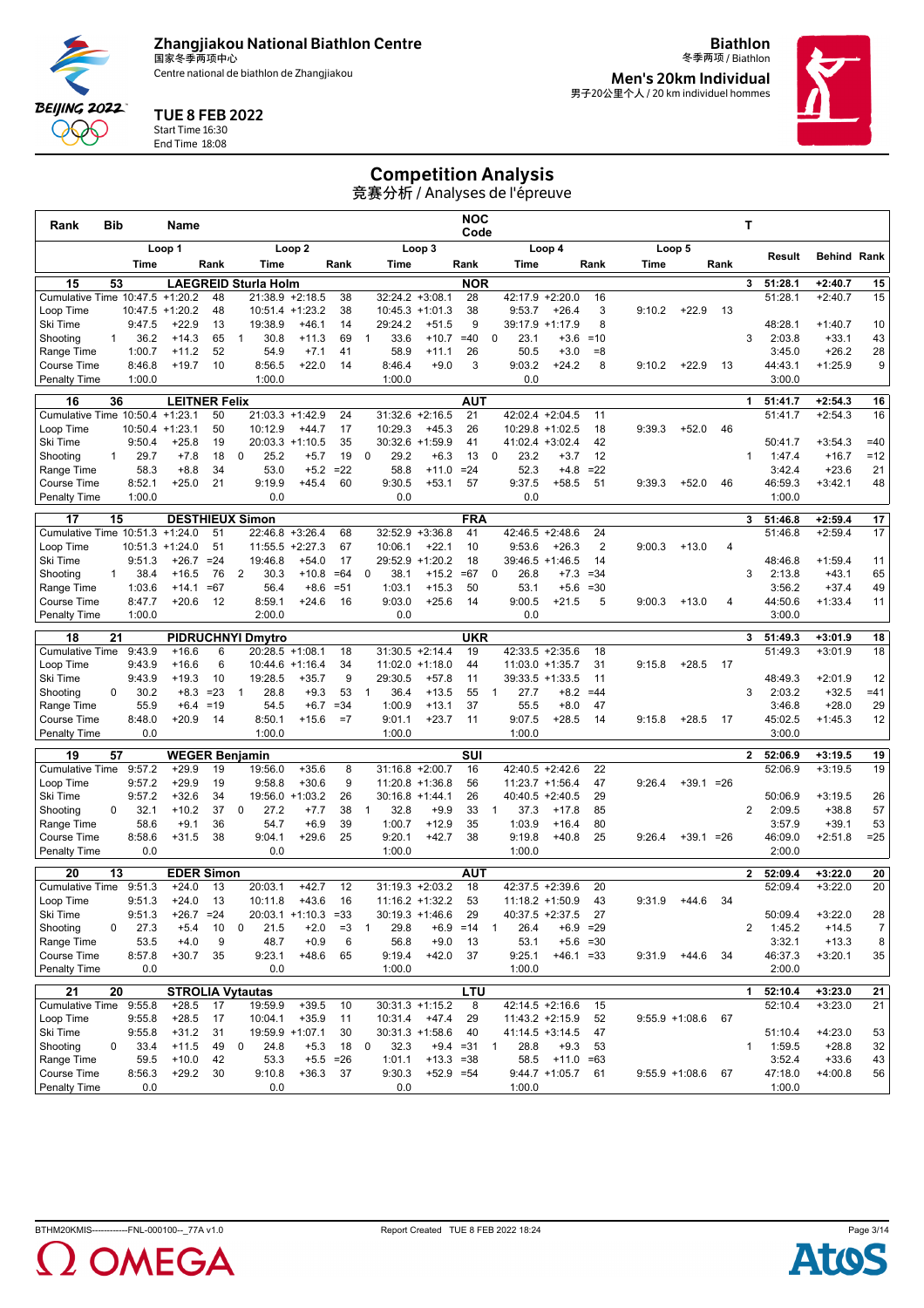Centre national de biathlon de Zhangjiakou

**Biathlon** 冬季两项 / Biathlon **Men's 20km Individual**

男子20公里个人 / 20 km individuel hommes



#### TUE 8 FEB 2022

Start Time 16:30 End Time 18:08

**BEIJING 2022** QQQ

## Competition Analysis

| Rank                                | <b>Bib</b>   |                  | Name                           |                 |                |                              |                    |                |             |                                      |                      | NOC<br>Code         |                                        |                       |             |        |                     |      | Т              |                    |                        |          |
|-------------------------------------|--------------|------------------|--------------------------------|-----------------|----------------|------------------------------|--------------------|----------------|-------------|--------------------------------------|----------------------|---------------------|----------------------------------------|-----------------------|-------------|--------|---------------------|------|----------------|--------------------|------------------------|----------|
|                                     |              |                  | Loop 1                         |                 |                |                              | Loop <sub>2</sub>  |                |             |                                      | Loop 3               |                     |                                        | Loop 4                |             |        | Loop 5              |      |                | Result             | <b>Behind Rank</b>     |          |
|                                     |              | Time             |                                | Rank            |                | Time                         |                    | Rank           |             | Time                                 |                      | Rank                | Time                                   |                       | Rank        | Time   |                     | Rank |                |                    |                        |          |
| 22                                  | 32           |                  |                                |                 |                | <b>BURKHALTER Joscha</b>     |                    |                |             |                                      |                      | SUI                 |                                        |                       |             |        |                     |      | $\mathbf{2}$   | 52:12.4<br>52:12.4 | $+3:25.0$              | 22       |
| <b>Cumulative Time</b><br>Loop Time |              | 9:58.8<br>9:58.8 | $+31.5$<br>$+31.5$             | 22<br>22        |                | 22:04.0<br>$12:05.2 +2:37.0$ | $+2:43.6$          | 48<br>72       |             | 32:22.2<br>10:18.2                   | $+3:06.1$<br>$+34.2$ | 27<br>20            | 42:43.3<br>10:21.1                     | $+2:45.4$<br>$+53.8$  | 23<br>11    | 9:29.1 | $+41.8$             | 29   |                |                    | $+3:25.0$              | 22       |
| Ski Time                            |              | 9:58.8           | $+34.2$                        | 40              |                | 20:04.0                      | $+1:11.2$          | 37             |             | 30:22.2 +1:49.5                      |                      | 31                  | $40:43.3 +2:43.3$                      |                       | 30          |        |                     |      |                | 50:12.4            | $+3:25.0$              | 29       |
| Shooting                            | $\Omega$     | 27.0             | $+5.1$                         | 9               | 2              | 21.7                         | $+2.2$             | 5              | 0           | 26.2                                 | $+3.3$               | 5                   | 22.3<br>0                              | $+2.8$                | 8           |        |                     |      | 2              | 1:37.3             | $+6.6$                 | 4        |
| Range Time                          |              | 51.5             | $+2.0$                         | $=4$            |                | 48.3                         | $+0.5$             | $\overline{2}$ |             | 53.9                                 | $+6.1$               | $=4$                | 48.8                                   | $+1.3$                | 4           |        |                     |      |                | 3:22.5             | $+3.7$                 | 3        |
| <b>Course Time</b>                  |              | 9:07.3<br>0.0    | $+40.2$                        | 54              |                | 9:16.9<br>2:00.0             | $+42.4$            | 49             |             | 9:24.3<br>0.0                        | $+46.9$              | 47                  | 9:32.3<br>0.0                          | $+53.3 = 42$          |             | 9:29.1 | $+41.8$             | 29   |                | 46:49.9<br>2:00.0  | $+3:32.7$              | 43       |
| <b>Penalty Time</b>                 |              |                  |                                |                 |                |                              |                    |                |             |                                      |                      |                     |                                        |                       |             |        |                     |      |                |                    |                        |          |
| 23<br><b>Cumulative Time</b>        | 92           | 9:50.5           | <b>SEPPALA Tero</b><br>$+23.2$ | 10              |                | $21:51.7 +2:31.3$            |                    | 42             |             | 32:12.6 +2:56.5                      |                      | <b>FIN</b><br>26    | 42:39.2 +2:41.3                        |                       | 21          |        |                     |      | $\overline{2}$ | 52:14.3<br>52:14.3 | $+3:26.9$<br>$+3:26.9$ | 23<br>23 |
| Loop Time                           |              | 9:50.5           | $+23.2$                        | 10              |                | $12:01.2 +2:33.0$            |                    | 71             |             | 10:20.9                              | $+36.9$              | $=22$               | 10:26.6                                | $+59.3$               | 15          | 9:35.1 | $+47.8$             | 40   |                |                    |                        |          |
| Ski Time                            |              | 9:50.5           | $+25.9$                        | 20              |                | 19:51.7                      | $+58.9$            | 23             |             | $30:12.6 + 1:39.9$                   |                      | 25                  | 40:39.2 +2:39.2                        |                       | 28          |        |                     |      |                | 50:14.3            | $+3:26.9$              | 30       |
| Shooting                            | 0            | 27.8             | $+5.9$                         | 11              | 2              | 24.3                         | $+4.8$             | 17             | $\Omega$    | 30.5                                 | $+7.6$               | $=19$               | 24.4<br>$\mathbf 0$                    | $+4.9$                | $=17$       |        |                     |      | $\overline{2}$ | 1:47.1             | $+16.4$                | $=9$     |
| Range Time                          |              | 56.0             | $+6.5$                         | $= 21$          |                | 54.8                         | $+7.0$             | 40             |             | 59.2                                 | $+11.4$              | 28                  | 53.0                                   | $+5.5$                | $=27$       |        |                     |      |                | 3:43.0             | $+24.2$                | 26       |
| <b>Course Time</b>                  |              | 8:54.5           | $+27.4$                        | 26              |                | 9:06.4                       | $+31.9$            | $= 30$         |             | 9:21.7                               | $+44.3$              | 43                  | 9:33.6                                 | $+54.6$               | 46          | 9:35.1 | $+47.8$             | 40   |                | 46:31.3            | $+3:14.1$              | 32       |
| <b>Penalty Time</b>                 |              | 0.0              |                                |                 |                | 2:00.0                       |                    |                |             | 0.0                                  |                      |                     | 0.0                                    |                       |             |        |                     |      |                | 2:00.0             |                        |          |
| 24                                  | 37           |                  | <b>GOW Christian</b>           |                 |                |                              |                    |                |             |                                      |                      | CAN                 |                                        |                       |             |        |                     |      | $\mathbf{2}$   | 52:21.9            | $+3:34.5$              | 24       |
| <b>Cumulative Time</b>              |              | 9:50.6           | $+23.3$                        | $=11$           |                | 20:05.9                      | $+45.5$            | 13             |             | $32:24.6 + 3:08.5$                   |                      | $=29$               | 43:01.9 +3:04.0                        |                       | 26          |        |                     |      |                | 52:21.9            | $+3:34.5$              | 24       |
| Loop Time<br>Ski Time               |              | 9:50.6<br>9:50.6 | $+23.3$<br>$+26.0$             | $=11$<br>$= 21$ |                | 10:15.3<br>20:05.9 +1:13.1   | $+47.1$            | 21<br>38       |             | 12:18.7 +2:34.7<br>$30:24.6 +1:51.9$ |                      | 78<br>$= 32$        | $10:37.3 +1:10.0$<br>$41:01.9 +3:01.9$ |                       | 19<br>41    | 9:20.0 | $+32.7$             | 19   |                | 50:21.9            | $+3:34.5$              | 31       |
| Shooting                            | 0            | 25.0             | $+3.1$                         | 3               | 0              | 44.0                         | $+24.5$            | 89             | 2           | 27.0                                 | $+4.1$               | $=7$                | $\mathbf 0$<br>23.6                    | $+4.1$                | $=15$       |        |                     |      | $\overline{2}$ | 1:59.7             | $+29.0$                | 33       |
| Range Time                          |              | 50.2             | $+0.7$                         | 3               |                | 1:07.4                       | $+19.6$            | 89             |             | 53.8                                 | $+6.0$               | 3                   | 51.1                                   | $+3.6$                | $=14$       |        |                     |      |                | 3:42.5             | $+23.7$                | 22       |
| Course Time                         |              | 9:00.4           | $+33.3$                        | 40              |                | 9:07.9                       | $+33.4$            | 32             |             | 9:24.9                               | $+47.5$              | 50                  |                                        | $9:46.2 +1:07.2 = 64$ |             | 9:20.0 | $+32.7$             | 19   |                | 46:39.4            | $+3:22.2$              | 37       |
| Penalty Time                        |              | 0.0              |                                |                 |                | 0.0                          |                    |                |             | 2:00.0                               |                      |                     | 0.0                                    |                       |             |        |                     |      |                | 2:00.0             |                        |          |
| 25                                  | 40           |                  | <b>KIREYEV Vladislav</b>       |                 |                |                              |                    |                |             |                                      |                      | KAZ                 |                                        |                       |             |        |                     |      | $\mathbf{0}$   | 52:29.2            | $+3:41.8$              | 25       |
| Cumulative Time 10:16.8             |              |                  | $+49.5$                        | 35              |                | $20:56.5 +1:36.1$            |                    | 21             |             | $31:53.1 + 2:37.0$                   |                      | 24                  | 42:37.0 +2:39.1                        |                       | 19          |        |                     |      |                | 52:29.2            | $+3:41.8$              | 25       |
| Loop Time                           |              | 10:16.8          | $+49.5$                        | 35              |                | $10:39.7 +1:11.5$            |                    | 29             |             | 10:56.6 +1:12.6                      |                      | 43                  | $10:43.9 +1:16.6$                      |                       | 22          |        | $9:52.2 +1:04.9$    | 62   |                |                    |                        |          |
| Ski Time                            | 0            | 10:16.8<br>35.4  | $+52.2$<br>$+13.5$             | 66<br>61        | 0              | $20:56.5 + 2:03.7$<br>25.7   | $+6.2$             | 78<br>23       | 0           | $31:53.1 + 3:20.4$<br>31.6           |                      | 80<br>28            | 42:37.0 +4:37.0<br>23.5<br>0           |                       | 77<br>$=13$ |        |                     |      | 0              | 52:29.2<br>1:56.4  | $+5:41.8$              | 74<br>27 |
| Shooting<br>Range Time              |              | 1:04.4           | $+14.9$                        | 73              |                | 55.3                         | $+7.5$             | 44             |             | 1:00.6                               | $+8.7$<br>$+12.8$    | 34                  | 50.7                                   | $+4.0$<br>$+3.2$      | $=10$       |        |                     |      |                | 3:51.0             | $+25.7$<br>$+32.2$     | 41       |
| <b>Course Time</b>                  |              | 9:12.4           | $+45.3$                        | 66              |                | 9:44.4                       | $+1:09.9$          | 82             |             |                                      | $9:56.0 +1:18.6$     | 84                  | 9:53.2                                 | $+1:14.2$             | 72          |        | $9:52.2 +1:04.9$    | 62   |                | 48:38.2            | $+5:21.0$              | 80       |
| <b>Penalty Time</b>                 |              | 0.0              |                                |                 |                | 0.0                          |                    |                |             | 0.0                                  |                      |                     | 0.0                                    |                       |             |        |                     |      |                | 0.0                |                        |          |
| 26                                  | 3            |                  | <b>MAGAZEEV Pavel</b>          |                 |                |                              |                    |                |             |                                      |                      | <b>MDA</b>          |                                        |                       |             |        |                     |      | $\overline{2}$ | 52:41.7            | $+3:54.3$              | 26       |
| Cumulative Time 11:24.9 +1:57.6     |              |                  |                                | 73              |                | 22:28.9 +3:08.5              |                    | 61             |             | $32:58.5 + 3:42.4$                   |                      | 44                  | 43:17.6 +3:19.7                        |                       | 29          |        |                     |      |                | 52:41.7            | $+3:54.3$              | 26       |
| Loop Time                           |              |                  | $11:24.9 + 1:57.6$             | 73              |                | $11:04.0 + 1:35.8$           |                    | 46             |             | 10:29.6                              | $+45.6$              | 27                  | 10:19.1                                | $+51.8$               | 10          | 9:24.1 | $+36.8$             | 23   |                |                    |                        |          |
| Ski Time                            |              |                  | $10:24.9 + 1:00.3$             | 81              |                | $20:28.9 +1:36.1$            |                    | $=64$          |             | $30:58.5 + 2:25.8$                   |                      | 59                  | 41:17.6 +3:17.6                        |                       | 49          |        |                     |      |                | 50:41.7            | $+3:54.3$              | $=40$    |
| Shooting                            | $\mathbf{1}$ | 44.7             | $+22.8$                        | 90              | $\mathbf{1}$   | 31.6                         | $+12.1$            | 76             | $\mathbf 0$ | 45.1                                 | $+22.2$              | 88                  | $\Omega$<br>31.7                       | $+12.2$               | $= 71$      |        |                     |      | $\overline{2}$ | 2:33.2             | $+1:02.5$              | 87       |
| Range Time<br><b>Course Time</b>    |              | 1:11.3<br>9:13.6 | $+21.8$<br>$+46.5$             | 85<br>69        |                | 57.9<br>9:06.1               | $+10.1$<br>$+31.6$ | 63<br>29       |             | 1:12.0<br>9:17.6                     | $+24.2$<br>$+40.2$   | 84<br>34            | 58.5<br>9:20.6                         | $+11.0$<br>$+41.6$    | $=63$<br>26 | 9:24.1 | $+36.8$             | 23   |                | 4:19.7<br>46:22.0  | $+1:00.9$<br>$+3:04.8$ | 85<br>30 |
| <b>Penalty Time</b>                 |              | 1:00.0           |                                |                 |                | 1:00.0                       |                    |                |             | 0.0                                  |                      |                     | 0.0                                    |                       |             |        |                     |      |                | 2:00.0             |                        |          |
|                                     |              |                  |                                |                 |                |                              |                    |                |             |                                      |                      |                     |                                        |                       |             |        |                     |      |                |                    |                        |          |
| 27<br>Cumulative Time 10:01.0       | 35           |                  | <b>HOFER Lukas</b><br>$+33.7$  | 24              |                | 22:07.4 +2:47.0              |                    | 50             |             | $32:24.6 + 3:08.5$                   |                      | <b>ITA</b><br>$=29$ | 42:51.6                                | $+2:53.7$             | 25          |        |                     |      | $\mathbf{2}$   | 52:43.6<br>52:43.6 | $+3:56.2$<br>$+3:56.2$ | 27<br>27 |
| Loop Time                           |              | 10:01.0          | $+33.7$                        | 24              |                | 12:06.4 +2:38.2              |                    | 73             |             | 10:17.2                              | $+33.2$              | 18                  | 10:27.0                                | $+59.7$               | 16          |        | $9:52.0 +1:04.7$    | 61   |                |                    |                        |          |
| Ski Time                            |              | 10:01.0          | $+36.4$                        | 44              |                | 20:07.4                      | +1:14.6            | 40             |             | 30:24.6                              | $+1:51.9$            | $=32$               | 40:51.6                                | $+2:51.6$             | 35          |        |                     |      |                | 50:43.6            | $+3:56.2$              | 42       |
| Shooting                            | 0            | 35.0             | $+13.1$                        | 57              | $\overline{2}$ | 28.2                         | $+8.7$             | 46             | 0           | 35.8                                 | $+12.9$              | 53                  | 0<br>28.1                              | $+8.6$                | 49          |        |                     |      | 2              | 2:07.2             | $+36.5$                | 53       |
| Range Time                          |              | 1:01.5           | $+12.0$                        | $= 55$          |                | 54.6                         |                    | $+6.8 = 37$    |             | 1:02.5                               | $+14.7$              | 48                  | 54.7                                   | $+7.2$                | 39          |        |                     |      |                | 3:53.3             | $+34.5$                | 46       |
| Course Time                         |              | 8:59.5           | $+32.4$                        | 39              |                | 9:11.8                       | $+37.3$            | 41             |             | 9:14.7                               | $+37.3$              | 29                  | 9:32.3                                 | $+53.3 = 42$          |             |        | $9:52.0 +1:04.7$ 61 |      |                | 46:50.3            | $+3:33.1$              | 44       |
| Penalty Time                        |              | 0.0              |                                |                 |                | 2:00.0                       |                    |                |             | 0.0                                  |                      |                     | 0.0                                    |                       |             |        |                     |      |                | 2:00.0             |                        |          |
| 28                                  | 75           |                  | <b>BROWN Jake</b>              |                 |                |                              |                    |                |             |                                      |                      | <b>USA</b>          |                                        |                       |             |        |                     |      | $\mathbf{2}$   | 52:45.4            | $+3:58.0$              | 28       |
| Cumulative Time 10:06.2             |              |                  | $+38.9$                        | 29              |                | 20:20.3                      | $+59.9$            | 16             |             | 32:47.7 +3:31.6                      |                      | $= 38$              | 43:11.9 +3:14.0                        |                       | 28          |        |                     |      |                | 52:45.4            | $+3:58.0$              | 28       |
| Loop Time<br>Ski Time               |              | 10:06.2          | $+38.9$                        | 29              |                | 10:14.1<br>$20:20.3 +1:27.5$ | $+45.9$            | 19<br>55       |             | 12:27.4 +2:43.4                      |                      | 83                  | 10:24.2                                | $+56.9$               | 14<br>46    | 9:33.5 | $+46.2$             | 37   |                |                    |                        |          |
| Shooting                            | 0            | 10:06.2<br>33.6  | $+41.6$<br>$+11.7$             | 55<br>50        | 0              | 28.7                         |                    | $+9.2 = 51$    | 2           | $30:47.7 +2:15.0$<br>37.3            | $+14.4$              | 52<br>61            | 41:11.9 +3:11.9<br>28.0<br>0           | $+8.5$                | $=47$       |        |                     |      | 2              | 50:45.4<br>2:07.7  | $+3:58.0$<br>$+37.0$   | 43<br>55 |
| Range Time                          |              | 1:00.4           | $+10.9 = 48$                   |                 |                | 56.0                         | $+8.2$             | 50             |             | 1:05.6                               | $+17.8$              | 66                  | 55.8                                   | $+8.3$                | 49          |        |                     |      |                | 3:57.8             | $+39.0$                | 52       |
| Course Time                         |              | 9:05.8           | $+38.7$                        | 52              |                | 9:18.1                       | +43.6              | -53            |             | 9:21.8                               | $+44.4 = 44$         |                     | 9:28.4                                 | $+49.4$               | 36          | 9:33.5 | +46.2               | 37   |                | 46:47.6            | $+3:30.4$              | 42       |
| Penalty Time                        |              | 0.0              |                                |                 |                | 0.0                          |                    |                |             | 2:00.0                               |                      |                     | 0.0                                    |                       |             |        |                     |      |                | 2:00.0             |                        |          |



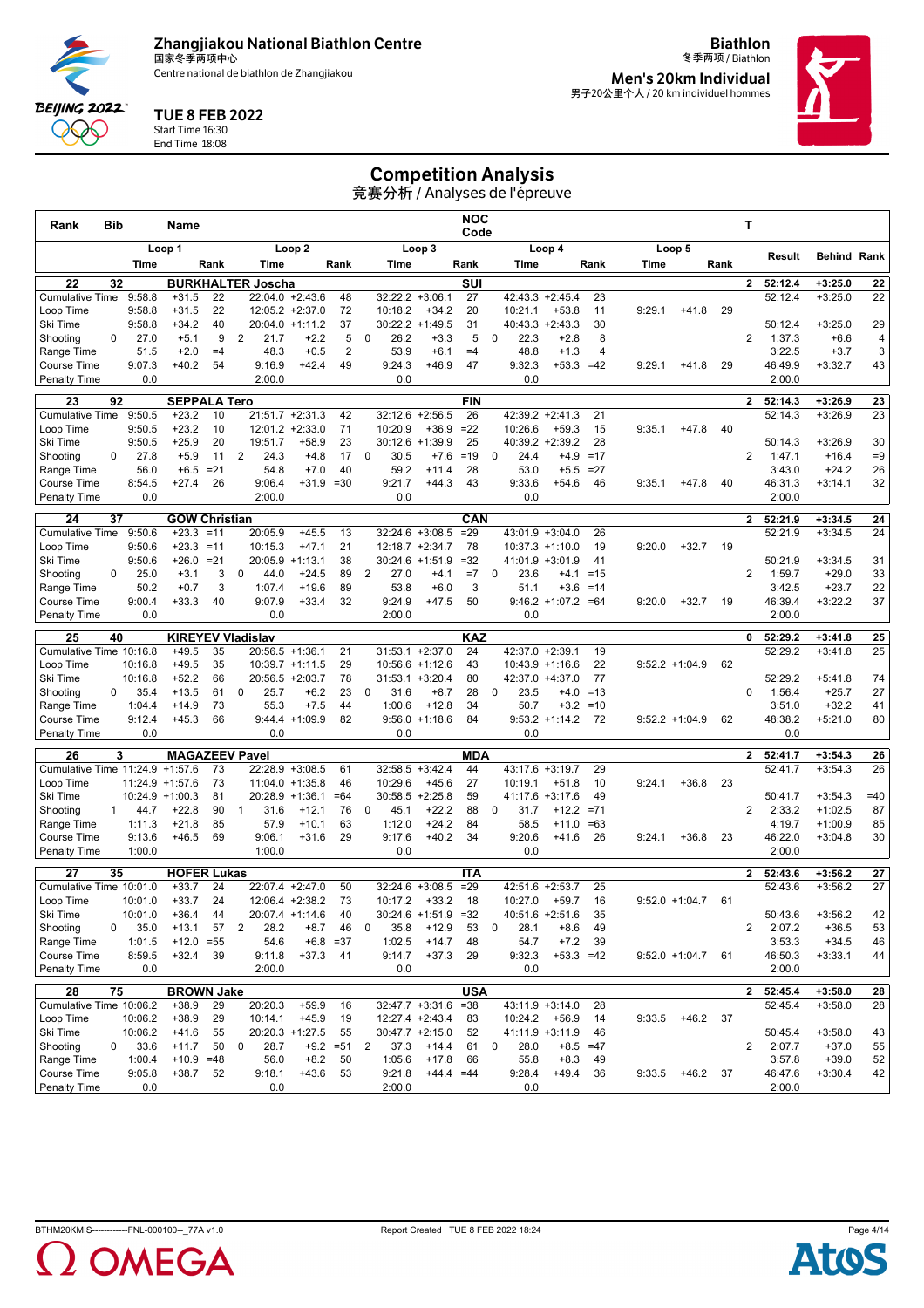Centre national de biathlon de Zhangjiakou

**Biathlon** 冬季两项 / Biathlon **Men's 20km Individual**

男子20公里个人 / 20 km individuel hommes



#### TUE 8 FEB 2022

Start Time 16:30 End Time 18:08

**BEIJING 2022** QQQ

## Competition Analysis

| Rank                                         | <b>Bib</b>   |                  | Name                          |                |              |                               |                       |                |              |                           |                                          | NOC<br>Code |                        |                                       |                     |        |              |      | Т              |                   |                      |              |
|----------------------------------------------|--------------|------------------|-------------------------------|----------------|--------------|-------------------------------|-----------------------|----------------|--------------|---------------------------|------------------------------------------|-------------|------------------------|---------------------------------------|---------------------|--------|--------------|------|----------------|-------------------|----------------------|--------------|
|                                              |              |                  | Loop 1                        |                |              |                               | Loop <sub>2</sub>     |                |              |                           | Loop 3                                   |             |                        | Loop 4                                |                     |        | Loop 5       |      |                |                   |                      |              |
|                                              |              | Time             |                               | Rank           |              | Time                          |                       | Rank           |              | Time                      |                                          | Rank        | Time                   |                                       | Rank                | Time   |              | Rank |                | Result            | <b>Behind Rank</b>   |              |
| 29                                           | 29           |                  | <b>FAK Jakov</b>              |                |              |                               |                       |                |              |                           |                                          | SLO         |                        |                                       |                     |        |              |      | 3              | 52:48.0           | $+4:00.6$            | 29           |
| Cumulative Time 10:58.0                      |              |                  | $+1:30.7$                     | 55             |              | 21:55.4 +2:35.0               |                       | 43             |              | 32:09.0                   | $+2:52.9$                                | 25          |                        | 43:17.7 +3:19.8                       | 30                  |        |              |      |                | 52:48.0           | $+4:00.6$            | 29           |
| Loop Time<br>Ski Time                        |              | 9:58.0           | $10:58.0 + 1:30.7$<br>$+33.4$ | 55<br>$= 37$   |              | 10:57.4 +1:29.2<br>19:55.4    | $+1:02.6$             | 41<br>25       |              | 10:13.6<br>30:09.0        | $+29.6$<br>$+1:36.3$                     | 14<br>23    |                        | $11:08.7 + 1:41.4$<br>40:17.7 +2:17.7 | 36<br>23            | 9:30.3 | $+43.0$      | 31   |                | 49:48.0           | $+3:00.6$            | 22           |
| Shooting                                     | $\mathbf{1}$ | 30.5             | $+8.6$                        | 25             | $\mathbf{1}$ | 22.6                          | $+3.1$                | 9              | 0            | 31.4                      | $+8.5$                                   | 24          | $\mathbf{1}$<br>23.6   | $+4.1$                                | $=15$               |        |              |      | 3              | 1:48.3            | $+17.6$              | 14           |
| Range Time                                   |              | 56.8             | $+7.3$                        | $= 26$         |              | 51.0                          | $+3.2$                | 15             |              | 57.6                      | $+9.8$                                   | $=17$       | 50.7                   | $+3.2$                                | $=10$               |        |              |      |                | 3:36.1            | $+17.3$              | 14           |
| <b>Course Time</b>                           |              | 9:01.2           | $+34.1$                       | 44             |              | 9:06.4                        | $+31.9$               | $= 30$         |              | 9:16.0                    | $+38.6$                                  | 31          | 9:18.0                 | $+39.0$                               | 22                  | 9:30.3 | $+43.0$      | 31   |                | 46:11.9           | $+2:54.7$            | 27           |
| <b>Penalty Time</b>                          |              | 1:00.0           |                               |                |              | 1:00.0                        |                       |                |              | 0.0                       |                                          |             | 1:00.0                 |                                       |                     |        |              |      |                | 3:00.0            |                      |              |
| 30                                           | 33           |                  |                               |                |              | <b>SAMUELSSON Sebastian</b>   |                       |                |              |                           |                                          | <b>SWE</b>  |                        |                                       |                     |        |              |      | 3              | 52:51.7           | $+4:04.3$            | 30           |
| Cumulative Time 10:47.7 +1:20.4<br>Loop Time |              | 10:47.7          | $+1:20.4$                     | 49<br>49       |              | $10:52.3 +1:24.1$             | 21:40.0 +2:19.6       | 39<br>39       |              |                           | $32:48.3 + 3:32.2$<br>$11:08.3 + 1:24.3$ | 40<br>$=47$ | 10:22.5                | $43:10.8 + 3:12.9$<br>$+55.2$         | 27<br>12            | 9:40.9 | $+53.6$      | 49   |                | 52:51.7           | $+4:04.3$            | 30           |
| Ski Time                                     |              | 9:47.7           | $+23.1$                       | 14             |              | 19:40.0                       | $+47.2$               | 15             |              | 29:48.3 +1:15.6           |                                          | 15          |                        | $40:10.8 + 2:10.8$                    | 22                  |        |              |      |                | 49:51.7           | $+3:04.3$            | 23           |
| Shooting                                     | $\mathbf{1}$ | 30.8             | $+8.9$                        | 29             | 1            | 27.8                          | $+8.3$                | $=43$          | $\mathbf{1}$ | 31.7                      | $+8.8$                                   | $=29$       | 20.9<br>0              | $+1.4$                                | 3                   |        |              |      | 3              | 1:51.4            | $+20.7$              | 17           |
| Range Time                                   |              | 58.4             | $+8.9$                        | 35             |              | 53.3                          | $+5.5$                | $=26$          |              | 1:00.5                    | $+12.7$                                  | 33          | 50.5                   | $+3.0$                                | $= 8$               |        |              |      |                | 3:42.7            | $+23.9$              | 25           |
| <b>Course Time</b>                           |              | 8:49.3           | $+22.2 = 15$                  |                |              | 8:59.0                        | $+24.5$               | 15             |              | 9:07.8                    | $+30.4$                                  | 23          | 9:32.0                 | $+53.0$                               | 41                  | 9:40.9 | $+53.6$      | 49   |                | 46:09.0           | $+2:51.8$            | $=25$        |
| <b>Penalty Time</b>                          |              | 1:00.0           |                               |                |              | 1:00.0                        |                       |                |              | 1:00.0                    |                                          |             | 0.0                    |                                       |                     |        |              |      |                | 3:00.0            |                      |              |
| 31                                           | 66           |                  | <b>KARLIK Mikulas</b>         |                |              |                               |                       |                |              |                           |                                          | <b>CZE</b>  |                        |                                       |                     |        |              |      | 3              | 52:56.3           | $+4:08.9$            | 31           |
| <b>Cumulative Time</b>                       |              | 9:54.7           | $+27.4$                       | 16             |              | 19:54.3                       | $+33.9$               | $\overline{7}$ |              | 30:10.0                   | $+53.9$                                  | 7           |                        | 43:29.9 +3:32.0                       | 32                  |        |              |      |                | 52:56.3           | $+4:08.9$            | 31           |
| Loop Time<br>Ski Time                        |              | 9:54.7<br>9:54.7 | $+27.4$<br>$+30.1$            | 16<br>29       |              | 9:59.6<br>19:54.3 +1:01.5     | $+31.4$               | 10<br>24       |              | 10:15.7<br>30:10.0        | $+31.7$<br>$+1:37.3$                     | 16<br>24    |                        | $13:19.9 + 3:52.6$<br>40:29.9 +2:29.9 | 86<br>24            | 9:26.4 | $+39.1 = 26$ |      |                | 49:56.3           | $+3:08.9$            | 25           |
| Shooting                                     | 0            | 38.7             | $+16.8$                       | $=78$          | 0            | 38.4                          | $+18.9$               | 88             | 0            | 44.9                      | $+22.0$                                  | 87          | 38.3<br>3              | $+18.8$                               | 87                  |        |              |      | 3              | 2:40.4            | $+1:09.7$            | 90           |
| Range Time                                   |              | 1:04.6           | $+15.1$                       | 74             |              | 1:06.3                        | $+18.5$               | 87             |              | 1:12.8                    | $+25.0$                                  | 86          | 1:07.8                 | $+20.3$                               | 87                  |        |              |      |                | 4:31.5            | $+1:12.7$            | 88           |
| Course Time                                  |              | 8:50.1           | $+23.0 = 17$                  |                |              | 8:53.3                        | $+18.8$               | 12             |              | 9:02.9                    | $+25.5$                                  | 13          | 9:12.1                 | $+33.1$                               | 16                  | 9:26.4 | $+39.1 = 26$ |      |                | 45:24.8           | $+2:07.6$            | 17           |
| Penalty Time                                 |              | 0.0              |                               |                |              | 0.0                           |                       |                |              | 0.0                       |                                          |             | 3:00.0                 |                                       |                     |        |              |      |                | 3:00.0            |                      |              |
| 32                                           | 22           |                  | <b>WRIGHT Campbell</b>        |                |              |                               |                       |                |              |                           |                                          | <b>NZL</b>  |                        |                                       |                     |        |              |      | 2              | 52:59.8           | $+4:12.4$            | 32           |
| Cumulative Time 10:05.5                      |              |                  | $+38.2$                       | 28             |              | $21:13.7 + 1:53.3$            |                       | 30             |              | $32:44.4 + 3:28.3$        |                                          | 36          |                        | 43:24.9 +3:27.0                       | 31                  |        |              |      |                | 52:59.8           | $+4:12.4$            | 32           |
| Loop Time                                    |              | 10:05.5          | $+38.2$                       | 28             |              | $11:08.2 + 1:40.0$            |                       | 50             |              | $11:30.7 + 1:46.7$        |                                          | 60          |                        | $10:40.5 +1:13.2$                     | 20                  | 9:34.9 | $+47.6$      | 39   |                |                   |                      |              |
| Ski Time<br>Shooting                         | 0            | 10:05.5<br>30.6  | $+40.9$<br>$+8.7$             | 54<br>26       | $\mathbf{1}$ | 20:13.7 +1:20.9<br>25.8       | $+6.3$                | 48<br>24       | $\mathbf{1}$ | $30:44.4 +2:11.7$<br>27.0 | $+4.1$                                   | 49<br>$=7$  | $\mathbf 0$<br>25.7    | 41:24.9 +3:24.9<br>$+6.2$             | 53<br>$=27$         |        |              |      | $\overline{2}$ | 50:59.8<br>1:49.3 | $+4:12.4$<br>$+18.6$ | 51<br>15     |
| Range Time                                   |              | 56.0             | $+6.5$                        | $=21$          |              | 51.6                          | $+3.8$                | 16             |              | 53.9                      | $+6.1$                                   | $=4$        | 52.5                   | $+5.0$                                | 25                  |        |              |      |                | 3:34.0            | $+15.2$              | 13           |
| <b>Course Time</b>                           |              | 9:09.5           | $+42.4$                       | 59             |              | 9:16.6                        | $+42.1$               | 48             |              | 9:36.8                    | $+59.4$                                  | 66          | 9:48.0                 | $+1:09.0$                             | 67                  | 9:34.9 | $+47.6$      | 39   |                | 47:25.8           | $+4:08.6$            | 58           |
| <b>Penalty Time</b>                          |              | 0.0              |                               |                |              | 1:00.0                        |                       |                |              | 1:00.0                    |                                          |             | 0.0                    |                                       |                     |        |              |      |                | 2:00.0            |                      |              |
| 33                                           | 90           |                  | <b>RUNNALLS Adam</b>          |                |              |                               |                       |                |              |                           |                                          | CAN         |                        |                                       |                     |        |              |      | 3              | 53:24.7           | $+4:37.3$            | 33           |
| Cumulative Time 11:05.4                      |              |                  | $+1:38.1$                     | 62             |              | 21:12.2 +1:51.8               |                       | 28             |              |                           | $31:30.9 +2:14.8$                        | 20          |                        | 43:58.6 +4:00.7                       | 37                  |        |              |      |                | 53:24.7           | $+4:37.3$            | 33           |
| Loop Time                                    |              | 11:05.4          | $+1:38.1$                     | 62             |              | 10:06.8                       | $+38.6$               | 13             |              | 10:18.7                   | $+34.7$                                  | 21          |                        | 12:27.7 +3:00.4                       | 70                  | 9:26.1 | $+38.8$      | 25   |                |                   |                      |              |
| Ski Time<br>Shooting                         | $\mathbf{1}$ | 10:05.4<br>25.2  | $+40.8$<br>$+3.3$             | $= 52$<br>$=5$ | 0            | 20:12.2 +1:19.4<br>24.2       | $+4.7$                | 45<br>16       | 0            | 27.8                      | $30:30.9 +1:58.2$<br>$+4.9$              | 39<br>9     | 2<br>30.0              | 40:58.6 +2:58.6<br>$+10.5$            | 39<br>62            |        |              |      | 3              | 50:24.7<br>1:47.4 | $+3:37.3$<br>$+16.7$ | 32<br>$= 12$ |
| Range Time                                   |              | 53.2             | $+3.7$                        | 8              |              | 48.5                          | $+0.7$                | 3              |              | 55.6                      | $+7.8$                                   | 8           | 55.4                   | $+7.9$                                | $=45$               |        |              |      |                | 3:32.7            | $+13.9$              | 9            |
| <b>Course Time</b>                           |              | 9:12.2           | $+45.1 = 63$                  |                |              | 9:18.3                        | $+43.8$               | 54             |              | 9:23.1                    | $+45.7$                                  | 46          | 9:32.3                 | $+53.3 = 42$                          |                     | 9:26.1 | $+38.8$      | 25   |                | 46:52.0           | $+3:34.8$            | 45           |
| <b>Penalty Time</b>                          |              | 1:00.0           |                               |                |              | 0.0                           |                       |                |              | 0.0                       |                                          |             | 2:00.0                 |                                       |                     |        |              |      |                | 3:00.0            |                      |              |
| 34                                           | 56           |                  |                               |                |              | <b>KHALILI Said Karimulla</b> |                       |                |              |                           |                                          | <b>ROC</b>  |                        |                                       |                     |        |              |      | 4              | 53:26.5           | $+4:39.1$            | 34           |
| Cumulative Time 11:47.8                      |              |                  | $+2:20.5$                     | 77             |              | 22:32.3 +3:11.9               |                       | 63             |              | 32:35.5                   | $+3:19.4$                                | 34          |                        | $43:52.5 + 3:54.6$                    | 36                  |        |              |      |                | 53:26.5           | $+4:39.1$            | 34           |
| Loop Time                                    |              |                  | $11:47.8 + 2:20.5$            | -77            |              |                               | $10:44.5 +1:16.3$     | 33             |              | 10:03.2                   | $+19.2$                                  | 9           |                        | $11:17.0 + 1:49.7$                    | 41                  | 9:34.0 | $+46.7$      | 38   |                |                   |                      |              |
| Ski lime                                     |              | 9:47.8           | +23.2                         | 15             |              | 19:32.3                       | +39.5                 | 11             |              | 29:35.5                   | +1:02.8                                  | 13          | 39:52.5                | $+1:52.5$                             | 15                  |        |              |      |                | 49:26.5           | $+2:39.1$            | 19           |
| Shooting                                     | 2            | 40.6             | $+18.7$                       | 82             | $\mathbf{1}$ | 29.6                          | $+10.1 = 59$          |                | 0            | 33.9                      | $+11.0$<br>$+13.3 = 38$                  | 43          | 26.5<br>$\mathbf{1}$   | $+7.0$                                | 33                  |        |              |      | 4              | 2:10.8            | $+40.1$              | 59           |
| Range Time<br>Course Time                    |              | 1:06.3<br>8:41.5 | $+16.8$<br>$+14.4$            | 78<br>9        |              | 54.4<br>8:50.1                | $+6.6$<br>$+15.6 = 7$ | 33             |              | 1:01.1<br>9:02.1          | $+24.7$ 12                               |             | 55.0<br>9:22.0         | $+43.0$                               | $+7.5 = 40$<br>- 28 | 9:34.0 | $+46.7$      | 38   |                | 3:56.8<br>45:29.7 | $+38.0$<br>$+2:12.5$ | 51<br>19     |
| Penalty Time                                 |              | 2:00.0           |                               |                |              | 1:00.0                        |                       |                |              | 0.0                       |                                          |             | 1:00.0                 |                                       |                     |        |              |      |                | 4:00.0            |                      |              |
| 35                                           | 30           |                  | <b>SCHOMMER Paul</b>          |                |              |                               |                       |                |              |                           |                                          | <b>USA</b>  |                        |                                       |                     |        |              |      | 3              | 53:27.6           | $+4:40.2$            | 35           |
| Cumulative Time 9:48.0                       |              |                  | $+20.7$                       | 8              |              | $21:02.2 +1:41.8$             |                       | 23             |              |                           | $31:42.1 +2:26.0$                        | 22          |                        | 44:05.2 +4:07.3                       | 38                  |        |              |      |                | 53:27.6           | $+4:40.2$            | 35           |
| Loop Time                                    |              | 9:48.0           | $+20.7$                       | 8              |              | $11:14.2 + 1:46.0$            |                       | 53             |              | 10:39.9                   | $+55.9$                                  | 34          |                        | 12:23.1 +2:55.8                       | 66                  | 9:22.4 | $+35.1$ 22   |      |                |                   |                      |              |
| Ski Time                                     |              | 9:48.0           | $+23.4$                       | 16             |              | 20:02.2 +1:09.4               |                       | 31             |              |                           | $30:42.1 + 2:09.4$                       | 46          |                        | 41:05.2 +3:05.2                       | 43                  |        |              |      |                | 50:27.6           | $+3:40.2$            | 33           |
| Shooting                                     | 0            | 31.9             | $+10.0$                       | 36             | $\mathbf{1}$ | 27.8                          |                       | $+8.3 = 43$    | 0            | 36.6                      | $+13.7$                                  | 57          | 26.4<br>$\overline{2}$ |                                       | $+6.9 = 29$         |        |              |      | 3              | 2:02.8            | $+32.1$              | 40           |
| Range Time                                   |              | 57.9             | $+8.4$                        | 33             |              | 54.6                          |                       | $+6.8 = 37$    |              | 1:04.1                    | $+16.3 = 56$                             |             | 52.9                   | $+5.4$                                | 26                  |        |              |      |                | 3:49.5            | $+30.7$              | 35           |
| Course Time<br>Penalty Time                  |              | 8:50.1<br>0.0    | $+23.0 = 17$                  |                |              | 9:19.6<br>1:00.0              | $+45.1 = 58$          |                |              | 9:35.8<br>0.0             | $+58.4$                                  | 64          | 9:30.2<br>2:00.0       | $+51.2$                               | 39                  | 9:22.4 | $+35.1$ 22   |      |                | 46:38.1<br>3:00.0 | $+3:20.9$            | 36           |
|                                              |              |                  |                               |                |              |                               |                       |                |              |                           |                                          |             |                        |                                       |                     |        |              |      |                |                   |                      |              |

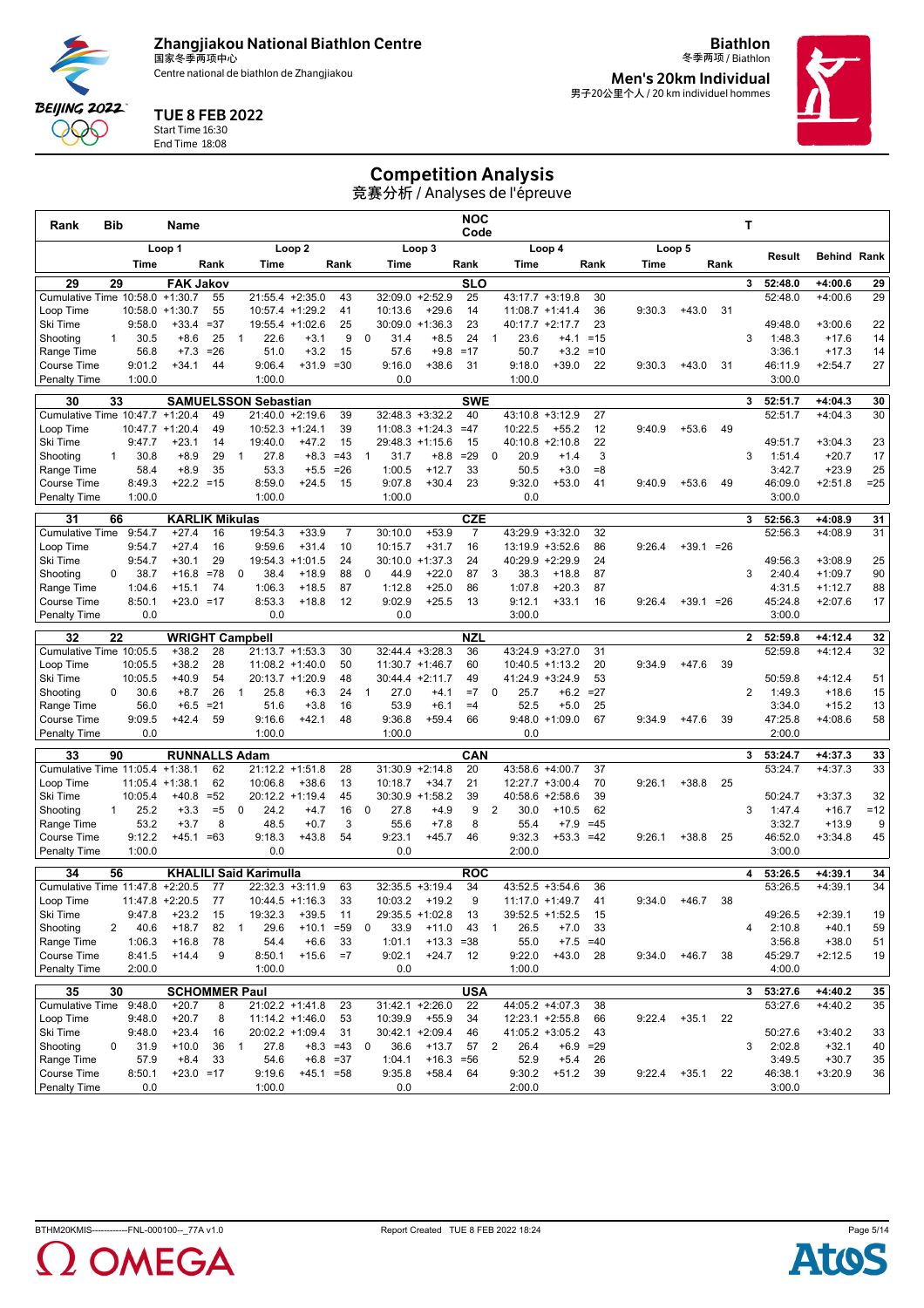Centre national de biathlon de Zhangjiakou

**Biathlon** 冬季两项 / Biathlon **Men's 20km Individual**

男子20公里个人 / 20 km individuel hommes



#### TUE 8 FEB 2022

Start Time 16:30 End Time 18:08

**BEIJING 2022** QQQ

#### Competition Analysis

| Rank                                         | Bib          |                    | Name                            |                  |              |                                       |                   |                 |              |                  |                                      | <b>NOC</b><br>Code |                               |                           |             |                    |                  |            | Т              |                    |                        |              |
|----------------------------------------------|--------------|--------------------|---------------------------------|------------------|--------------|---------------------------------------|-------------------|-----------------|--------------|------------------|--------------------------------------|--------------------|-------------------------------|---------------------------|-------------|--------------------|------------------|------------|----------------|--------------------|------------------------|--------------|
|                                              |              |                    | Loop 1                          |                  |              |                                       | Loop <sub>2</sub> |                 |              |                  | Loop 3                               |                    |                               | Loop 4                    |             |                    | Loop 5           |            |                | Result             | <b>Behind Rank</b>     |              |
|                                              |              | Time               |                                 | Rank             |              | Time                                  |                   | Rank            |              | Time             |                                      | Rank               | Time                          |                           | Rank        | Time               |                  | Rank       |                |                    |                        |              |
| 36                                           | 78           |                    | <b>BURNOTTE Jules</b>           |                  |              |                                       |                   |                 |              |                  |                                      | CAN                |                               |                           |             |                    |                  |            | 3              | 53:32.3            | $+4:44.9$              | 36           |
| Cumulative Time 11:00.4                      |              |                    | $+1:33.1$<br>$11:00.4 + 1:33.1$ | $= 56$<br>$= 56$ |              | 21:59.4 +2:39.0<br>$10:59.0 +1:30.8$  |                   | 46<br>43        |              |                  | $33:20.3 +4:04.2$<br>11:20.9 +1:36.9 | 54<br>57           | $43:44.3 + 3:46.4$<br>10:24.0 | $+56.7$                   | 34<br>13    |                    | $9:48.0 +1:00.7$ | 55         |                | 53:32.3            | $+4:44.9$              | 36           |
| Loop Time<br>Ski Time                        |              | 10:00.4            | $+35.8$                         | $=42$            |              | 19:59.4 +1:06.6                       |                   | 28              |              |                  | $30:20.3 +1:47.6$                    | 30                 |                               | $40:44.3 +2:44.3$         | 31          |                    |                  |            |                | 50:32.3            | $+3:44.9$              | 37           |
| Shooting                                     | 1            | 37.4               | $+15.5$                         | $= 71$           | 1            | 26.5                                  | $+7.0$            | 30              | $\mathbf{1}$ | 29.1             | $+6.2$                               | $=11$              | 22.1<br>$\mathbf{0}$          | $+2.6$                    | $=6$        |                    |                  |            | 3              | 1:55.4             | $+24.7$                | $= 23$       |
| Range Time                                   |              | 1:02.7             | $+13.2$                         | $=63$            |              | 50.5                                  | $+2.7$            | 11              |              | 56.5             | $+8.7$                               | 11                 | 50.2                          | $+2.7$                    | $=5$        |                    |                  |            |                | 3:39.9             | $+21.1$                | 17           |
| <b>Course Time</b>                           |              | 8:57.7             | $+30.6$                         | $= 33$           |              | 9:08.5                                | $+34.0$           | 34              |              | 9:24.4           | $+47.0$                              | 48                 | 9:33.8                        | $+54.8$                   | 47          |                    | $9:48.0 +1:00.7$ | 55         |                | 46:52.4            | $+3:35.2$              | 46           |
| <b>Penalty Time</b>                          |              | 1:00.0             |                                 |                  |              | 1:00.0                                |                   |                 |              | 1:00.0           |                                      |                    | 0.0                           |                           |             |                    |                  |            |                | 3:00.0             |                        |              |
| 37                                           | 46           |                    | <b>PRYMA Artem</b>              |                  |              |                                       |                   |                 |              |                  |                                      | <b>UKR</b>         |                               |                           |             |                    |                  |            | 4              | 53:36.2            | $+4:48.8$              | 37           |
| Cumulative Time 10:53.1                      |              |                    | $+1:25.8$                       | 52               |              | 22:50.0                               | $+3:29.6$         | 69              |              |                  | $32:59.4 + 3:43.3$                   | 45                 | 44:10.2 +4:12.3               |                           | 39          |                    |                  |            |                | 53:36.2            | $+4:48.8$              | 37           |
| Loop Time                                    |              |                    | $10:53.1 + 1:25.8$              | 52               |              | 11:56.9                               | $+2:28.7$         | 69              |              | 10:09.4          | $+25.4$                              | 11                 |                               | $11:10.8 + 1:43.5$        | 37          | 9:26.0             | $+38.7$          | 24         |                |                    |                        |              |
| Ski Time                                     |              | 9:53.1             | $+28.5$                         | 28               |              | 19:50.0                               | $+57.2$           | 21              |              |                  | 29:59.4 +1:26.7                      | 21                 |                               | 40:10.2 +2:10.2           | 21          |                    |                  |            |                | 49:36.2            | $+2:48.8$              | 21           |
| Shooting<br>Range Time                       | 1            | 29.0<br>55.9       | $+7.1$<br>$+6.4$                | 16<br>$=19$      | 2            | 26.1<br>54.5                          | $+6.6$<br>$+6.7$  | $=27$<br>$= 34$ | 0            | 31.7<br>1:01.8   | $+8.8$<br>$+14.0$                    | $= 29$<br>45       | 28.3<br>1<br>56.6             | $+8.8$<br>$+9.1$          | 50<br>55    |                    |                  |            | 4              | 1:55.2<br>3:48.8   | $+24.5$<br>$+30.0$     | $= 21$<br>34 |
| Course Time                                  |              | 8:57.2             | $+30.1$                         | 32               |              | 9:02.4                                | $+27.9$           | 22              |              | 9:07.6           | $+30.2$                              | 22                 | 9:14.2                        | $+35.2$                   | 17          | 9:26.0             | $+38.7$          | 24         |                | 45:47.4            | $+2:30.2$              | 22           |
| <b>Penalty Time</b>                          |              | 1:00.0             |                                 |                  |              | 2:00.0                                |                   |                 |              | 0.0              |                                      |                    | 1:00.0                        |                           |             |                    |                  |            |                | 4:00.0             |                        |              |
|                                              |              |                    |                                 |                  |              |                                       |                   |                 |              |                  |                                      |                    |                               |                           |             |                    |                  |            |                |                    |                        |              |
| 38<br>Cumulative Time 10:06.4                | 45           |                    | <b>DOVZAN Miha</b><br>$+39.1$   | 31               |              | 20:24.5                               | $+1:04.1$         | 17              |              | 31:00.8          | $+1:44.7$                            | <b>SLO</b><br>13   |                               | 43:45.9 +3:48.0           | 35          |                    |                  |            | $\mathbf{2}$   | 53:39.4<br>53:39.4 | $+4:52.0$<br>$+4:52.0$ | 38<br>38     |
| Loop Time                                    |              | 10:06.4            | $+39.1$                         | 31               |              | 10:18.1                               | $+49.9$           | 23              |              | 10:36.3          | $+52.3$                              | 33                 |                               | $12:45.1 + 3:17.8$        | 79          |                    | $9:53.5 +1:06.2$ | 66         |                |                    |                        |              |
| Ski Time                                     |              | 10:06.4            | $+41.8$                         | 57               |              | 20:24.5 +1:31.7                       |                   | 57              |              |                  | $31:00.8 + 2:28.1$                   | 60                 | $41:45.9 + 3:45.9$            |                           | 64          |                    |                  |            |                | 51:39.4            | $+4:52.0$              | 63           |
| Shooting                                     | 0            | 25.3               | $+3.4$                          | 7                | 0            | 22.3                                  | $+2.8$            | $\overline{7}$  | 0            | 25.5             | $+2.6$                               | 4                  | 2<br>23.5                     | $+4.0$                    | $=13$       |                    |                  |            | 2              | 1:36.8             | $+6.1$                 | 3            |
| Range Time                                   |              | 53.6               | $+4.1$                          | 10               |              | 50.8                                  | $+3.0$            | 13              |              | 56.2             | $+8.4$                               | 10                 | 50.8                          | $+3.3$                    | $=12$       |                    |                  |            |                | 3:31.4             | $+12.6$                | $=6$         |
| <b>Course Time</b>                           |              | 9:12.8             | $+45.7$                         | 68               |              | 9:27.3                                | $+52.8$           | 71              |              |                  | $9:40.1 + 1:02.7 = 72$               |                    |                               | $9:54.3 +1:15.3$          | 76          |                    | $9:53.5 +1:06.2$ | 66         |                | 48:08.0            | $+4:50.8$              | 71           |
| <b>Penalty Time</b>                          |              | 0.0                |                                 |                  |              | 0.0                                   |                   |                 |              | 0.0              |                                      |                    | 2:00.0                        |                           |             |                    |                  |            |                | 2:00.0             |                        |              |
| 39                                           | 49           |                    | <b>YAN Xingyuan</b>             |                  |              |                                       |                   |                 |              |                  |                                      | <b>CHN</b>         |                               |                           |             |                    |                  |            | 3              | 53:40.6            | $+4:53.2$              | 39           |
| Cumulative Time 11:02.8                      |              |                    | $+1:35.5$                       | 58               |              | 22:23.7 +3:03.3                       |                   | 58              |              |                  | 33:43.1 +4:27.0                      | 62                 | 44:11.3 +4:13.4               |                           | 40          |                    |                  |            |                | 53:40.6            | $+4:53.2$              | 39           |
| Loop Time                                    |              | 11:02.8            | $+1:35.5$                       | 58               |              | 11:20.9 +1:52.7                       |                   | 55              |              |                  | 11:19.4 +1:35.4                      | 54                 |                               | $10:28.2 + 1:00.9$        | 17          | 9:29.3             | $+42.0$          | 30         |                |                    |                        |              |
| Ski Time<br>Shooting                         | $\mathbf{1}$ | 10:02.8<br>30.1    | $+38.2$<br>$+8.2$               | 45<br>$= 21$     | $\mathbf{1}$ | 20:23.7 +1:30.9<br>27.9               | $+8.4$            | 56<br>45        | $\mathbf{1}$ | 31.0             | $30:43.1 +2:10.4$<br>$+8.1$          | 47<br>$= 21$       | 41:11.3<br>25.1<br>0          | $+3:11.3$<br>$+5.6$       | 45<br>24    |                    |                  |            | 3              | 50:40.6<br>1:54.2  | $+3:53.2$<br>$+23.5$   | 39<br>19     |
| Range Time                                   |              | 57.5               | $+8.0$                          | $= 30$           |              | 53.9                                  | $+6.1$            | $=30$           |              | 57.6             | $+9.8$                               | $=17$              | 51.8                          | $+4.3$                    | 19          |                    |                  |            |                | 3:40.8             | $+22.0$                | 20           |
| <b>Course Time</b>                           |              | 9:05.3             | $+38.2$                         | 51               |              | 9:27.0                                | $+52.5$           | 70              |              | 9:21.8           | $+44.4 = 44$                         |                    | 9:36.4                        | $+57.4$                   | 49          | 9:29.3             | $+42.0$          | 30         |                | 46:59.8            | $+3:42.6$              | 49           |
| <b>Penalty Time</b>                          |              | 1:00.0             |                                 |                  |              | 1:00.0                                |                   |                 |              | 1:00.0           |                                      |                    | 0.0                           |                           |             |                    |                  |            |                | 3:00.0             |                        |              |
| 40                                           | 71           |                    | <b>FEMLING Peppe</b>            |                  |              |                                       |                   |                 |              |                  |                                      | <b>SWE</b>         |                               |                           |             |                    |                  |            | $\mathbf{2}$   | 53:43.6            | $+4:56.2$              | 40           |
| Cumulative Time 11:05.2 +1:37.9              |              |                    |                                 | 60               |              | 21:14.6                               | $+1:54.2$         | 31              |              |                  | 31:46.8 +2:30.7                      | 23                 | 43:37.6 +3:39.7               |                           | 33          |                    |                  |            |                | 53:43.6            | $+4:56.2$              | 40           |
| Loop Time                                    |              |                    | $11:05.2 + 1:37.9$              | 60               |              | 10:09.4                               | $+41.2$           | 15              |              | 10:32.2          | $+48.2$                              | $=30$              |                               | $11:50.8 + 2:23.5$        | 58          | $10:06.0 +1:18.7$  |                  | 78         |                |                    |                        |              |
| Ski Time                                     |              | 10:05.2            | $+40.6$                         | 50               |              | 20:14.6                               | $+1:21.8$         | 49              |              |                  | $30:46.8 +2:14.1$                    | 51                 |                               | 41:37.6 +3:37.6           | 58          |                    |                  |            |                | 51:43.6            | $+4:56.2$              | 64           |
| Shooting                                     | 1            | 28.7               | $+6.8$                          | 14               | 0            | 23.6                                  | $+4.1$            | 15              | 0            | 29.1             | $+6.2$                               | $=11$              | 22.9<br>1                     | $+3.4$                    | 9           |                    |                  |            | $\overline{2}$ | 1:44.5             | $+13.8$                | 6            |
| Range Time                                   |              | 54.7               | $+5.2$                          | 12<br>60         |              | 51.8                                  | $+4.0$            | 18<br>50        |              | 54.1             | $+6.3$<br>$9:38.1 + 1:00.7$          | 6<br>69            | 50.8                          | $+3.3$<br>10:00.0 +1:21.0 | $=12$<br>79 |                    |                  |            |                | 3:31.4             | $+12.6$                | $=6$<br>72   |
| <b>Course Time</b><br><b>Penalty Time</b>    |              | 9:10.5<br>1:00.0   | $+43.4$                         |                  |              | 9:17.6<br>0.0                         | $+43.1$           |                 |              | 0.0              |                                      |                    | 1:00.0                        |                           |             | $10:06.0 + 1:18.7$ |                  | 78         |                | 48:12.2<br>2:00.0  | $+4:55.0$              |              |
|                                              |              |                    |                                 |                  |              |                                       |                   |                 |              |                  |                                      |                    |                               |                           |             |                    |                  |            |                |                    |                        |              |
| 41                                           | 42           |                    |                                 |                  |              | <b>GERDZHIKOV Dimitar</b>             |                   |                 |              |                  |                                      | BUL                |                               |                           |             |                    |                  |            | $\mathbf{2}$   | 53:54.2            | $+5:06.8$              | 41           |
| Cumulative Time 11:24.2 +1:56.9<br>Loop Time |              |                    |                                 | 72<br>72         |              | 21:56.4 +2:36.0                       |                   | 45              |              |                  | 33:34.0 +4:17.9                      | $= 59$             | 44:22.8 +4:24.9               |                           | 41<br>25    |                    |                  |            |                | 53:54.2            | $+5:06.8$              | 41           |
| Ski Time                                     |              | 10:24.2            | $11:24.2 + 1:56.9$<br>$+59.6$   | 79               |              | $10:32.2 + 1:04.0$<br>20:56.4 +2:03.6 |                   | 27<br>77        |              |                  | 11:37.6 +1:53.6<br>31:34.0 +3:01.3   | 63<br>71           | 42:22.8 +4:22.8               | $10:48.8 + 1:21.5$        | 71          | 9:31.4             | $+44.1$          | 32         |                | 51:54.2            | $+5:06.8$              | 68           |
| Shooting                                     | 1            | 38.0               | $+16.1$                         | 74               | 0            | 35.1                                  | $+15.6$           | $= 85$          | $\mathbf{1}$ | 38.8             | $+15.9$                              | 73                 | 39.5<br>0                     | $+20.0$                   | 89          |                    |                  |            | 2              | 2:31.4             | $+1:00.7$              | 84           |
| Range Time                                   |              | 1:03.8             | $+14.3$                         | 70               |              | 59.0                                  | $+11.2$           | 75              |              | 1:04.7           | $+16.9$                              | 63                 | 1:08.3                        | $+20.8$                   | 89          |                    |                  |            |                | 4:15.8             | $+57.0$                | 80           |
| Course Time                                  |              | 9:20.4             | $+53.3$                         | 77               |              | 9:33.2                                | $+58.7$           | 76              |              | 9:32.9           | $+55.5$                              | 62                 |                               | $9:40.5 +1:01.5$          | 55          | 9:31.4             | $+44.1$          | 32         |                | 47:38.4            | $+4:21.2$              | 64           |
| <b>Penalty Time</b>                          |              | 1:00.0             |                                 |                  |              | 0.0                                   |                   |                 |              | 1:00.0           |                                      |                    | 0.0                           |                           |             |                    |                  |            |                | 2:00.0             |                        |              |
| 42                                           | 55           |                    | <b>DOHERTY Sean</b>             |                  |              |                                       |                   |                 |              |                  |                                      | <b>USA</b>         |                               |                           |             |                    |                  |            | 4              | 53:55.8            | $+5:08.4$              | 42           |
| Cumulative Time 11:10.4 +1:43.1              |              |                    |                                 | 63               |              | 22:03.7 +2:43.3                       |                   | 47              |              |                  | 33:17.0 +4:00.9                      | 51                 | 44:33.7 +4:35.8               |                           | 43          |                    |                  |            |                | 53:55.8            | $+5:08.4$              | 42           |
| Loop Time                                    |              | $11:10.4 + 1:43.1$ |                                 | 63               |              | $10:53.3 +1:25.1$                     |                   | 40              |              |                  | $11:13.3 + 1:29.3$                   | 51                 | $11:16.7 + 1:49.4$            |                           | 40          | 9:22.1             |                  | $+34.8$ 21 |                |                    |                        |              |
| Ski Time                                     |              | 10:10.4            | $+45.8$                         | 61               |              | 20:03.7 +1:10.9                       |                   | 36              |              |                  | $30:17.0 +1:44.3$                    | 27                 | 40:33.7 +2:33.7               |                           | 25          |                    |                  |            |                | 49:55.8            | $+3:08.4$              | 24           |
| Shooting                                     | $\mathbf{1}$ | 34.5               | $+12.6$                         | 55               | -1           | 26.2                                  | $+6.7$            | 29              | $\mathbf{1}$ | 37.2             | $+14.3$                              | 60                 | 26.8<br>$\overline{1}$        | $+7.3$                    | $= 34$      |                    |                  |            | 4              | 2:04.9             | $+34.2$                | 49           |
| Range Time<br>Course Time                    |              | 59.1               | $+9.6$                          | $=39$            |              | 53.0                                  |                   | $+5.2 = 22$     |              | 1:03.4           | $+15.6$                              | 51                 | 54.4                          | $+6.9$                    | 38          |                    |                  |            |                | 3:49.9             | $+31.1$                | $= 36$       |
| <b>Penalty Time</b>                          |              | 9:11.3<br>1:00.0   | $+44.2$                         | 62               |              | 9:00.3<br>1:00.0                      | $+25.8$           | - 19            |              | 9:09.9<br>1:00.0 | $+32.5 = 25$                         |                    | 9:22.3<br>1:00.0              | $+43.3$                   | 29          | 9:22.1             | $+34.8$ 21       |            |                | 46:05.9<br>4:00.0  | $+2:48.7$              | 24           |
|                                              |              |                    |                                 |                  |              |                                       |                   |                 |              |                  |                                      |                    |                               |                           |             |                    |                  |            |                |                    |                        |              |

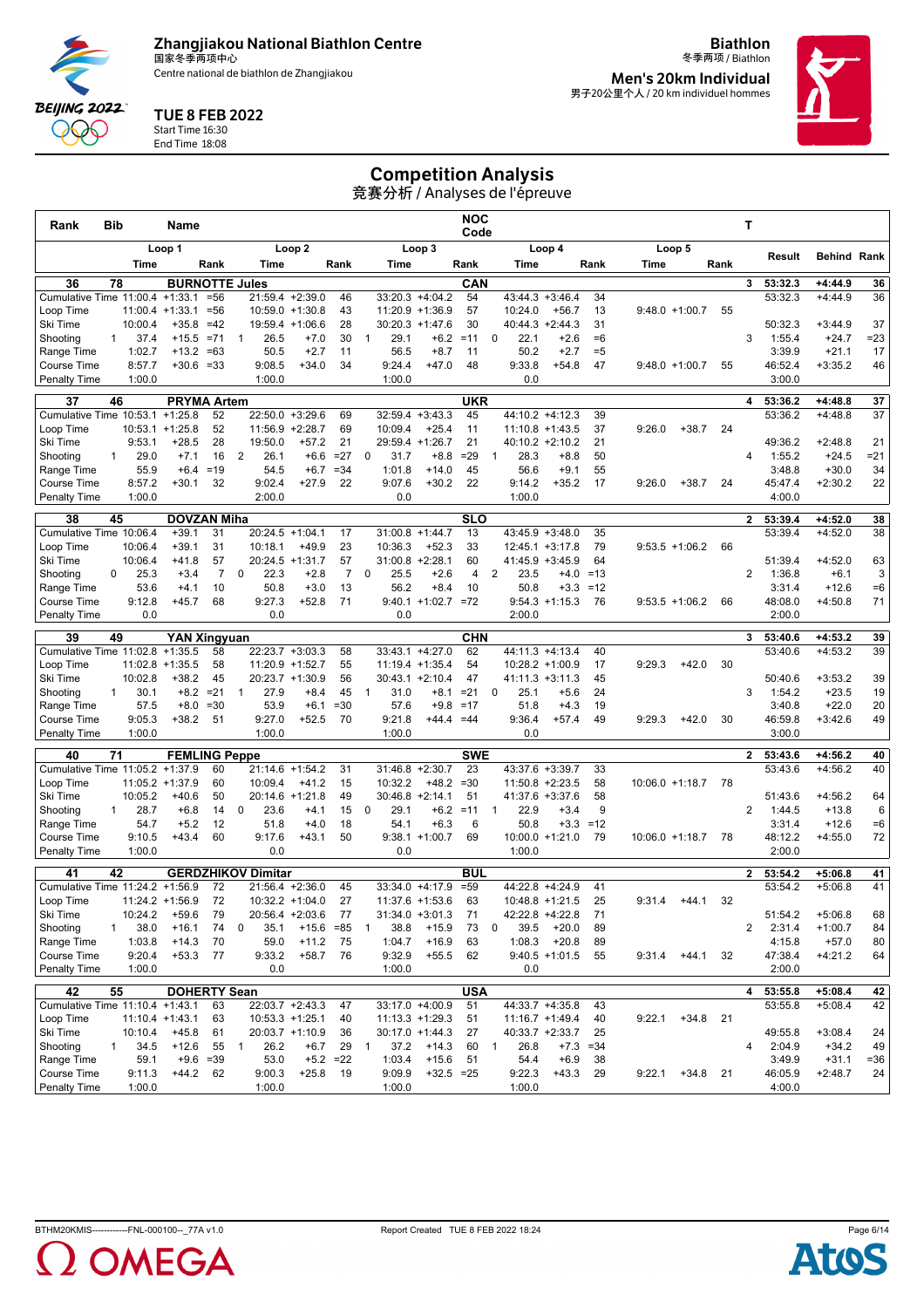Centre national de biathlon de Zhangjiakou

**Biathlon** 冬季两项 / Biathlon **Men's 20km Individual**

男子20公里个人 / 20 km individuel hommes



#### TUE 8 FEB 2022

Start Time 16:30 End Time 18:08

## Competition Analysis

| Rank                                      | <b>Bib</b>   |                              | Name                             |          |    |                               |                   |                 |                |                    |                                 | NOC<br>Code          |              |                    |                                 |             |        |                      |      | т              |                    |                        |          |
|-------------------------------------------|--------------|------------------------------|----------------------------------|----------|----|-------------------------------|-------------------|-----------------|----------------|--------------------|---------------------------------|----------------------|--------------|--------------------|---------------------------------|-------------|--------|----------------------|------|----------------|--------------------|------------------------|----------|
|                                           |              |                              | Loop 1                           |          |    |                               | Loop <sub>2</sub> |                 |                |                    | Loop 3                          |                      |              |                    | Loop 4                          |             |        | Loop 5               |      |                |                    |                        |          |
|                                           |              | Time                         |                                  | Rank     |    | Time                          |                   | Rank            |                | Time               |                                 | Rank                 |              | Time               |                                 | Rank        | Time   |                      | Rank |                | Result             | <b>Behind Rank</b>     |          |
| 43                                        |              | 6                            | <b>SIMA Michal</b>               |          |    |                               |                   |                 |                |                    |                                 | <b>SVK</b>           |              |                    |                                 |             |        |                      |      | $\mathbf{2}$   | 54:09.0            | $+5:21.6$              | 43       |
| Cumulative Time 10:20.0                   |              |                              | $+52.7$                          | 38       |    | 21:56.1                       | $+2:35.7$         | 44              |                |                    | 32:47.7 +3:31.6                 | $= 38$               |              |                    | 44:33.4 +4:35.5                 | 42          |        |                      |      |                | 54:09.0            | $+5:21.6$              | 43       |
| Loop Time                                 |              | 10:20.0                      | $+52.7$                          | 38       |    | $11:36.1 + 2:07.9$            |                   | 60              |                |                    | $10:51.6 + 1:07.6$              | 40                   |              | $11:45.7 +2:18.4$  |                                 | 54          | 9:35.6 | $+48.3$              | 41   |                |                    |                        |          |
| Ski Time                                  | 0            | 10:20.0<br>31.2              | $+55.4$<br>$+9.3$                | 69<br>30 | -1 | $20:56.1 + 2:03.3$<br>32.3    | $+12.8$           | 76<br>77        | 0              | 37.7               | $31:47.7 + 3:15.0$<br>$+14.8$   | 77<br>$=63$          | -1           | 36.4               | 42:33.4 +4:33.4<br>$+16.9$      | 76<br>82    |        |                      |      | $\overline{2}$ | 52:09.0<br>2:17.7  | $+5:21.6$<br>$+47.0$   | 69<br>71 |
| Shooting<br>Range Time                    |              | 58.7                         | $+9.2$                           | 37       |    | 1:01.1                        | $+13.3$           | 84              |                | 1:05.5             | $+17.7$                         | 65                   |              | 1:05.0             | $+17.5$                         | $= 83$      |        |                      |      |                | 4:10.3             | $+51.5$                | 69       |
| <b>Course Time</b>                        |              | 9:21.3                       | $+54.2$                          | 79       |    |                               | $9:35.0 +1:00.5$  | 77              |                |                    | $9:46.1 + 1:08.7$               | 78                   |              |                    | $9:40.7 +1:01.7$                | 57          | 9:35.6 | $+48.3$              | 41   |                | 47:58.7            | $+4:41.5$              | 68       |
| <b>Penalty Time</b>                       |              | 0.0                          |                                  |          |    | 1:00.0                        |                   |                 |                | 0.0                |                                 |                      |              | 1:00.0             |                                 |             |        |                      |      |                | 2:00.0             |                        |          |
| 44                                        | 34           |                              |                                  |          |    | <b>KOBONOKI Tsukasa</b>       |                   |                 |                |                    |                                 | <b>JPN</b>           |              |                    |                                 |             |        |                      |      | 3              | 54:16.6            | $+5:29.2$              | 44       |
| Cumulative Time 11:23.9                   |              |                              | $+1:56.6$                        | 71       |    | $21:38.7 +2:18.3$             |                   | 37              |                |                    | 33:04.0 +3:47.9                 | 47                   |              | 44:38.2 +4:40.3    |                                 | 46          |        |                      |      |                | 54:16.6            | $+5:29.2$              | 44       |
| Loop Time                                 |              | 11:23.9                      | $+1:56.6$                        | 71       |    | 10:14.8                       | $+46.6$           | 20              |                |                    | 11:25.3 +1:41.3                 | 58                   |              |                    | $11:34.2 +2:06.9$               | 48          | 9:38.4 | $+51.1$              | 45   |                |                    |                        |          |
| Ski Time                                  |              | 10:23.9                      | $+59.3$                          | $= 77$   |    | 20:38.7 +1:45.9               |                   | 69              |                |                    | $31:04.0 +2:31.3$               | 62                   |              |                    | $41:38.2 +3:38.2$               | 59          |        |                      |      |                | 51:16.6            | $+4:29.2$              | 54       |
| Shooting<br>Range Time                    | $\mathbf{1}$ | 33.8<br>1:02.0               | $+11.9$<br>$+12.5$               | 52<br>60 | 0  | 25.3<br>56.9                  | $+5.8$<br>+9.1    | $=20$<br>$= 56$ | $\mathbf{1}$   | 38.0<br>1:06.9     | $+15.1$<br>$+19.1$              | 66<br>$= 71$         | -1           | 27.7<br>56.3       | $+8.2$<br>$+8.8$                | $=44$<br>53 |        |                      |      | 3              | 2:05.0<br>4:02.1   | $+34.3$<br>$+43.3$     | 50<br>58 |
| Course Time                               |              | 9:21.9                       | $+54.8$                          | 80       |    | 9:17.9                        | $+43.4$           | 52              |                | 9:18.4             | $+41.0$                         | 36                   |              | 9:37.9             | $+58.9$                         | 53          | 9:38.4 | $+51.1$              | 45   |                | 47:14.5            | $+3:57.3$              | 53       |
| <b>Penalty Time</b>                       |              | 1:00.0                       |                                  |          |    | 0.0                           |                   |                 |                | 1:00.0             |                                 |                      |              | 1:00.0             |                                 |             |        |                      |      |                | 3:00.0             |                        |          |
| 45                                        | 65           |                              | <b>KOMATZ David</b>              |          |    |                               |                   |                 |                |                    |                                 | <b>AUT</b>           |              |                    |                                 |             |        |                      |      | 3              | 54:24.1            | $+5:36.7$              | 45       |
| Cumulative Time 11:23.7                   |              |                              | $+1:56.4$                        | 70       |    | 21:28.4 +2:08.0               |                   | 35              |                |                    | 32:57.1 +3:41.0                 | 43                   |              |                    | 44:36.9 +4:39.0                 | 45          |        |                      |      |                | 54:24.1            | $+5:36.7$              | 45       |
| Loop Time                                 |              | $11:23.7 + 1:56.4$           |                                  | 70       |    | 10:04.7                       | $+36.5$           | 12              |                | $11:28.7 + 1:44.7$ |                                 | 59                   |              |                    | $11:39.8 + 2:12.5$              | 51          | 9:47.2 | $+59.9$              | 54   |                |                    |                        |          |
| Ski Time                                  |              | 10:23.7                      | $+59.1$                          | 76       |    | 20:28.4 +1:35.6               |                   | 63              |                |                    | 30:57.1 +2:24.4                 | 57                   |              | 41:36.9 +3:36.9    |                                 | 57          |        |                      |      |                | 51:24.1            | $+4:36.7$              | 59       |
| Shooting                                  | $\mathbf{1}$ | 46.3                         | $+24.4$                          | 92       | 0  | 28.3                          | $+8.8$            | $=47$           | $\mathbf 1$    | 40.7               | $+17.8$                         | 80                   | -1           | 29.9               | $+10.4$                         | $=60$       |        |                      |      | 3              | 2:25.4             | $+54.7$                | 80       |
| Range Time<br>Course Time                 |              | 1:11.5<br>9:12.2             | $+22.0$<br>$+45.1 = 63$          | 86       |    | 56.4<br>9:08.3                | $+8.6$<br>$+33.8$ | $= 51$<br>33    |                | 1:07.6<br>9:21.1   | $+19.8$<br>$+43.7$              | $=73$<br>42          |              | 55.9               | $+8.4$<br>$9:43.9 +1:04.9$      | 50<br>60    | 9:47.2 | $+59.9$              | 54   |                | 4:11.4<br>47:12.7  | $+52.6$<br>$+3:55.5$   | 72<br>52 |
| <b>Penalty Time</b>                       |              | 1:00.0                       |                                  |          |    | 0.0                           |                   |                 |                | 1:00.0             |                                 |                      |              | 1:00.0             |                                 |             |        |                      |      |                | 3:00.0             |                        |          |
|                                           |              |                              |                                  |          |    |                               |                   |                 |                |                    |                                 |                      |              |                    |                                 |             |        |                      |      |                | 54:27.9            |                        |          |
| 46<br>Cumulative Time 12:21.9             | 76           |                              | <b>PLANKO Lovro</b><br>$+2:54.6$ | 83       |    | 23:26.0                       | $+4:05.6$         | 77              |                |                    | 33:43.7 +4:27.6                 | <b>SLO</b><br>63     |              |                    | 44:59.5 +5:01.6                 | 49          |        |                      |      | 4              | 54:27.9            | $+5:40.5$<br>$+5:40.5$ | 46<br>46 |
| Loop Time                                 |              | $12:21.9 +2:54.6$            |                                  | 83       |    | $11:04.1 + 1:35.9$            |                   | 47              |                | 10:17.7            | $+33.7$                         | 19                   |              |                    | $11:15.8 + 1:48.5$              | 38          | 9:28.4 | $+41.1$              | 28   |                |                    |                        |          |
| Ski Time                                  |              | 10:21.9                      | $+57.3$                          | $=72$    |    | 20:26.0                       | $+1:33.2$         | 59              |                |                    | 30:43.7 +2:11.0                 | 48                   |              |                    | 40:59.5 +2:59.5                 | 40          |        |                      |      |                | 50:27.9            | $+3:40.5$              | $= 34$   |
| Shooting                                  | 2            | 41.6                         | $+19.7$                          | 84       | 1  | 23.4                          | $+3.9$            | 14              | 0              | 36.9               | $+14.0$                         | 58                   | $\mathbf{1}$ | 30.1               | $+10.6$                         | $=63$       |        |                      |      | 4              | 2:12.2             | $+41.5$                | 63       |
| Range Time                                |              | 1:12.9                       | $+23.4$                          | $= 89$   |    | 52.7                          | $+4.9$            | 21              |                | 1:04.2             | $+16.4$                         | 60                   |              | 54.3               | $+6.8$                          | 37          |        |                      |      |                | 4:04.1             | $+45.3$                | 62       |
| <b>Course Time</b><br><b>Penalty Time</b> |              | 9:09.0<br>2:00.0             | $+41.9$                          | 58       |    | 9:11.4<br>1:00.0              | $+36.9$           | 38              |                | 9:13.5<br>0.0      | $+36.1$                         | 27                   |              | 9:21.5<br>1:00.0   | $+42.5$                         | 27          | 9:28.4 | $+41.1$              | 28   |                | 46:23.8<br>4:00.0  | $+3:06.6$              | 31       |
|                                           |              |                              |                                  |          |    |                               |                   |                 |                |                    |                                 |                      |              |                    |                                 |             |        |                      |      |                |                    |                        |          |
| 47<br>Cumulative Time 11:04.9             | 73           |                              | LABASTAU Mikita<br>$+1:37.6$     | 59       |    | 23:20.0 +3:59.6               |                   | 76              |                |                    | 33:34.0 +4:17.9                 | <b>BLR</b><br>$= 59$ |              | 44:51.7 +4:53.8    |                                 | 48          |        |                      |      | 4              | 54:29.7<br>54:29.7 | $+5:42.3$<br>$+5:42.3$ | 47<br>47 |
| Loop Time                                 |              | 11:04.9                      | $+1:37.6$                        | 59       |    | 12:15.1 +2:46.9               |                   | 78              |                | 10:14.0            | $+30.0$                         | 15                   |              | $11:17.7 + 1:50.4$ |                                 | 42          | 9:38.0 | $+50.7 = 43$         |      |                |                    |                        |          |
| Ski Time                                  |              | 10:04.9                      | $+40.3$                          | 48       |    | 20:20.0 +1:27.2               |                   | $= 52$          |                |                    | $30:34.0 +2:01.3$               | 42                   |              | 40:51.7 +2:51.7    |                                 | 36          |        |                      |      |                | 50:29.7            | $+3:42.3$              | 36       |
| Shooting                                  | $\mathbf{1}$ | 37.5                         | $+15.6$                          | 73       | 2  | 29.9                          | $+10.4$           | $= 61$          | 0              | 37.7               | $+14.8$                         | $=63$                | $\mathbf{1}$ | 26.8               | $+7.3$                          | $= 34$      |        |                      |      | 4              | 2:12.1             | $+41.4$                | 62       |
| Range Time                                |              | 1:02.2                       | $+12.7$                          | 62       |    | 56.7                          | $+8.9$            | 55              |                | 1:04.4             | $+16.6$                         | 62                   |              | 53.1               | $+5.6$                          | $= 30$      |        |                      |      |                | 3:56.4             | $+37.6$                | 50       |
| Course Time                               |              | 9:02.7                       | $+35.6$                          | 46       |    | 9:18.4                        | $+43.9$           | 55              |                | 9:09.6             | $+32.2$                         | 24                   |              | 9:24.6             | $+45.6$                         | 32          | 9:38.0 | $+50.7 = 43$         |      |                | 46:33.3            | $+3:16.1$              | 33       |
| <b>Penalty Time</b>                       |              | 1:00.0                       |                                  |          |    | 2:00.0                        |                   |                 |                | 0.0                |                                 |                      |              | 1:00.0             |                                 |             |        |                      |      |                | 4:00.0             |                        |          |
| 48                                        | 79           |                              | <b>BIONAZ Didier</b>             |          |    |                               |                   |                 |                |                    |                                 | <b>ITA</b>           |              |                    |                                 |             |        |                      |      | 3              | 54:44.7            | $+5:57.3$              | 48       |
| Cumulative Time 10:57.7                   |              |                              | $+1:30.4$                        | 54       |    | 22:09.1 +2:48.7               |                   | 51              |                |                    | 33:50.7 +4:34.6                 | 64                   |              | 44:36.3 +4:38.4    |                                 | 44          |        |                      |      |                | 54:44.7            | $+5:57.3$              | 48       |
| Loop Time<br>Ski Time                     |              | $10:57.7 + 1:30.4$<br>9:57.7 | +33.1                            | 54<br>36 |    | $11:11.4 + 1:43.2$<br>20:09.1 | $+1:16.3$         | 52<br>42        |                | 30:50.7            | $11:41.6 + 1:57.6$<br>$+2:18.0$ | 67<br>53             |              |                    | $10:45.6 + 1:18.3$<br>$+3:36.3$ | 23<br>56    |        | $10:08.4 +1:21.1$    | 81   |                | 51:44.7            | $+4:57.3$              | 65       |
| Shooting                                  | 1            | 38.7                         | $+16.8 = 78$                     |          | -1 | 31.0                          | $+11.5$           | 73              | $\overline{1}$ | 39.7               | $+16.8$                         | 76                   | 0            | 41.36.3<br>30.8    | $+11.3$                         | 68          |        |                      |      | 3              | 2:20.5             | $+49.8$                | 75       |
| Range Time                                |              | 1:05.4                       | $+15.9$                          | 77       |    | 58.9                          | $+11.1 = 73$      |                 |                | 1:09.6             | $+21.8$                         | 81                   |              | 59.5               | $+12.0$                         | 66          |        |                      |      |                | 4:13.4             | $+54.6$                | $= 74$   |
| Course Time                               |              | 8:52.3                       | $+25.2$ 22                       |          |    | 9:12.5                        | $+38.0$ 42        |                 |                | 9:32.0             | $+54.6$                         | 58                   |              |                    | $9:46.1 + 1:07.1$               | 63          |        | $10:08.4 +1:21.1$ 81 |      |                | 47:31.3            | $+4:14.1$              | 60       |
| <b>Penalty Time</b>                       |              | 1:00.0                       |                                  |          |    | 1:00.0                        |                   |                 |                | 1:00.0             |                                 |                      |              | 0.0                |                                 |             |        |                      |      |                | 3:00.0             |                        |          |
| 49                                        | 24           |                              | <b>GUZIK Grzegorz</b>            |          |    |                               |                   |                 |                |                    |                                 | <b>POL</b>           |              |                    |                                 |             |        |                      |      | 3              | 54:47.9            | $+6:00.5$              | 49       |
| Cumulative Time 10:29.2 +1:01.9           |              |                              |                                  | 44       |    | 21:46.4 +2:26.0               |                   | 40              |                |                    | 33:25.6 +4:09.5                 | 55                   |              |                    | 45:03.3 +5:05.4                 | 50          |        |                      |      |                | 54:47.9            | $+6:00.5$              | 49       |
| Loop Time                                 |              | 10:29.2 +1:01.9              |                                  | 44       |    | $11:17.2 +1:49.0$             |                   | 54              |                |                    | $11:39.2 +1:55.2$               | 65                   |              |                    | $11:37.7 +2:10.4$               | 49          | 9:44.6 | $+57.3$              | 53   |                |                    |                        |          |
| Ski Time                                  |              | $10:29.2 +1:04.6$            |                                  | 87       |    | 20:46.4 +1:53.6               |                   | 70              |                |                    | 31:25.6 +2:52.9                 | 69                   |              |                    | 42:03.3 +4:03.3                 | 67          |        |                      |      |                | 51:47.9            | $+5:00.5$              | 67       |
| Shooting<br>Range Time                    | 0            | 34.2                         | $+12.3$                          | 53       | 1  | 29.6<br>56.6                  | $+10.1 = 59$      |                 | -1             | 32.3<br>1:01.2     | $+13.4$                         | $+9.4 = 31$          | $\mathbf{1}$ | 27.8<br>56.0       | $+8.3$                          | 46          |        |                      |      | 3              | 2:04.1             | $+33.4$<br>$+36.5$     | 45       |
| Course Time                               |              | 1:01.5                       | $+12.0 = 55$<br>$9:27.7 +1:00.6$ | 85       |    | 9:20.6                        | $+8.8$<br>$+46.1$ | 54<br>62        |                |                    | $9:38.0 +1:00.6 = 67$           | -40                  |              |                    | $+8.5$<br>$9:41.7 +1:02.7$      | 51<br>58    | 9:44.6 | $+57.3$              | 53   |                | 3:55.3<br>47:52.6  | $+4:35.4$              | 48<br>66 |
| <b>Penalty Time</b>                       |              | 0.0                          |                                  |          |    | 1:00.0                        |                   |                 |                | 1:00.0             |                                 |                      |              | 1:00.0             |                                 |             |        |                      |      |                | 3:00.0             |                        |          |
|                                           |              |                              |                                  |          |    |                               |                   |                 |                |                    |                                 |                      |              |                    |                                 |             |        |                      |      |                |                    |                        |          |

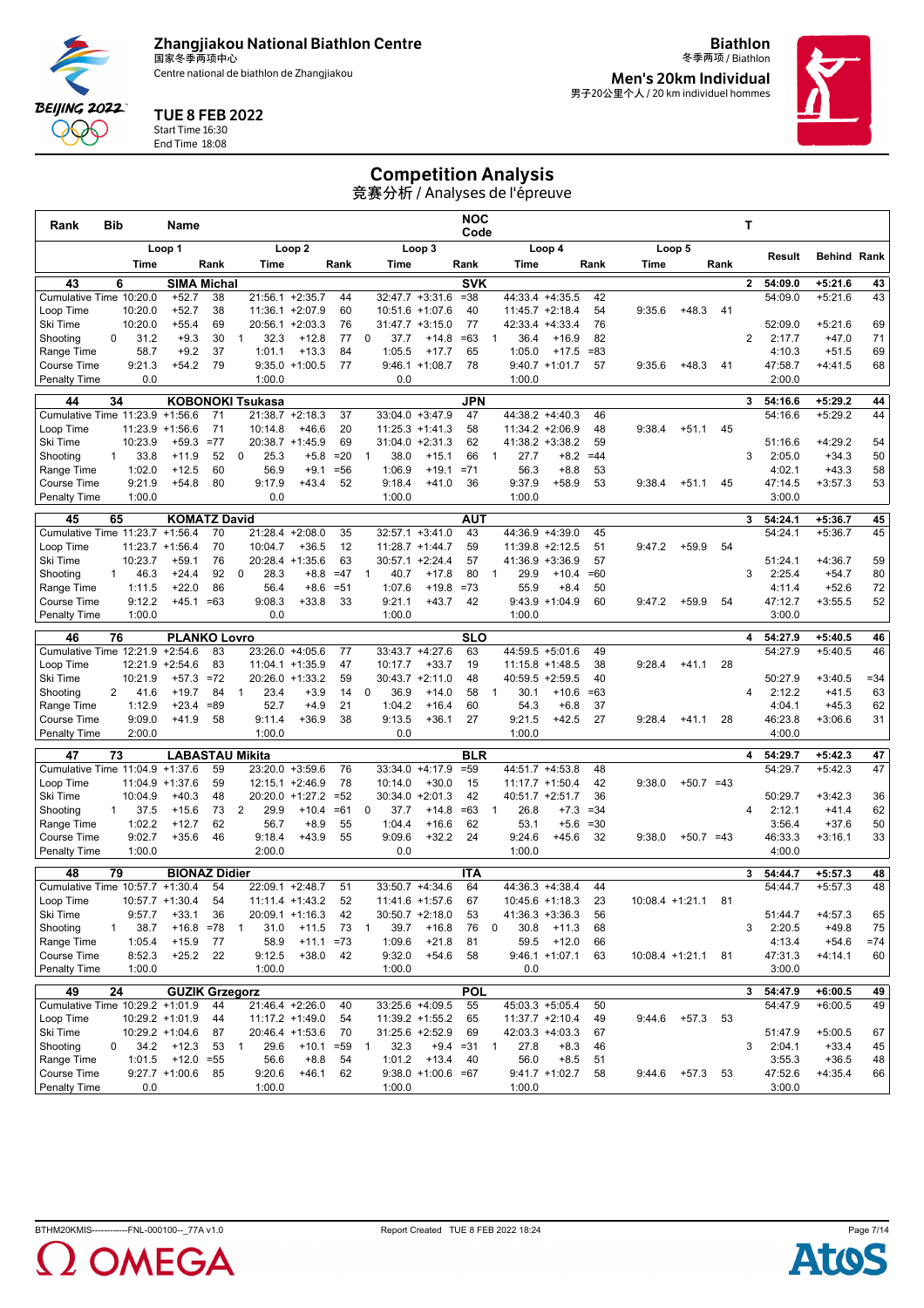Centre national de biathlon de Zhangjiakou

**Biathlon** 冬季两项 / Biathlon **Men's 20km Individual**

男子20公里个人 / 20 km individuel hommes



TUE 8 FEB 2022

Start Time 16:30 End Time 18:08

**BEIJING 2022** QQQ

#### Competition Analysis

| Rank                         | Bib             |                    | Name                 |                             |                |                                     |                        |                |                |                  |                                      | <b>NOC</b><br>Code            |                        |                                    |              |        |                   |      | Т            |                    |                        |                  |
|------------------------------|-----------------|--------------------|----------------------|-----------------------------|----------------|-------------------------------------|------------------------|----------------|----------------|------------------|--------------------------------------|-------------------------------|------------------------|------------------------------------|--------------|--------|-------------------|------|--------------|--------------------|------------------------|------------------|
|                              |                 |                    | Loop 1               |                             |                |                                     | Loop <sub>2</sub>      |                |                |                  | Loop 3                               |                               |                        | Loop 4                             |              |        | Loop 5            |      |              | Result             | <b>Behind Rank</b>     |                  |
|                              |                 | Time               |                      | Rank                        |                | Time                                |                        | Rank           |                | Time             |                                      | Rank                          | Time                   |                                    | Rank         | Time   |                   | Rank |              |                    |                        |                  |
| 50                           | 63              |                    |                      |                             |                | <b>DUDCHENKO Anton</b>              |                        |                |                |                  |                                      | <b>UKR</b>                    |                        |                                    |              |        |                   |      | 4            | 54:54.9            | $+6:07.5$              | 50               |
| Cumulative Time 11:05.3      |                 |                    | $+1:38.0$            | 61                          |                | 21:12.5                             | $+1:52.1$              | 29             |                |                  | $32:56.2 + 3:40.1$                   | 42                            |                        | $45:22.9 + 5:25.0$                 | 55           |        |                   |      |              | 54:54.9            | $+6:07.5$              | 50               |
| Loop Time<br>Ski Time        |                 | 11:05.3<br>10:05.3 | $+1:38.0$<br>$+40.7$ | 61<br>51                    |                | 10:07.2<br>20:12.5                  | $+39.0$<br>$+1:19.7$   | 14<br>46       |                |                  | 11:43.7 +1:59.7<br>$30:56.2 +2:23.5$ | 69<br>56                      |                        | 12:26.7 +2:59.4<br>41:22.9 +3:22.9 | 68<br>52     | 9:32.0 | $+44.7$           | 35   |              | 50:54.9            | $+4:07.5$              | 48               |
| Shooting                     | $\mathbf{1}$    | 42.4               | $+20.5$              | 86                          | 0              | 27.6                                | $+8.1$                 | 42             | $\mathbf{1}$   | 48.9             | $+26.0$                              | 90                            | 2<br>28.5              | $+9.0$                             | 51           |        |                   |      | 4            | 2:27.5             | $+56.8$                | 83               |
| Range Time                   |                 | 1:07.4             | $+17.9$              | $=82$                       |                | 54.5                                | $+6.7$                 | $= 34$         |                | 1:15.9           | $+28.1$                              | 90                            | 57.4                   | $+9.9$                             | $= 59$       |        |                   |      |              | 4:15.2             | $+56.4$                | 77               |
| <b>Course Time</b>           |                 | 8:57.9             | $+30.8$              | 36                          |                | 9:12.7                              | $+38.2$                | 44             |                | 9:27.8           | $+50.4$                              | 52                            | 9:29.3                 | $+50.3$                            | 37           | 9:32.0 | $+44.7$           | 35   |              | 46:39.7            | $+3:22.5$              | 38               |
| <b>Penalty Time</b>          |                 | 1:00.0             |                      |                             |                | 0.0                                 |                        |                |                | 1:00.0           |                                      |                               | 2:00.0                 |                                    |              |        |                   |      |              | 4:00.0             |                        |                  |
| 51                           | 8               |                    |                      | <b>KUEHN Johannes</b>       |                |                                     |                        |                |                |                  |                                      | <b>GER</b>                    |                        |                                    |              |        |                   |      | 6            | 54:58.0            | $+6:10.6$              | 51               |
| Cumulative Time 12:50.9      |                 |                    | $+3:23.6$            | 91                          |                | 24:48.6 +5:28.2                     |                        | 87             |                |                  | 35:43.1 +6:27.0                      | 79                            |                        | 45:45.3 +5:47.4                    | 59           |        |                   |      |              | 54:58.0            | $+6:10.6$              | 51               |
| Loop Time                    |                 | 12:50.9            | $+3:23.6$            | 91                          |                | 11:57.7 +2:29.5                     |                        | 70             |                |                  | $10:54.5 +1:10.5$                    | 41                            | 10:02.2                | $+34.9$                            | 6            | 9:12.7 | $+25.4$           | 16   |              |                    |                        |                  |
| Ski Time                     |                 | 9:50.9             | $+26.3$              | 23                          |                | 19:48.6                             | $+55.8$                | $=19$          |                |                  | 29:43.1 +1:10.4                      | 14                            |                        | $39:45.3 +1:45.3$                  | 13           |        |                   |      |              | 48:58.0            | $+2:10.6$              | 14               |
| Shooting                     | 3               | 38.2               | $+16.3$              | 75                          | 2              | 30.9                                | $+11.4$                | $=70$          | 1              | 33.5             | $+10.6$                              | 39                            | 27.4<br>0              | $+7.9$                             | $=40$        |        |                   |      | 6            | 2:10.2             | $+39.5$                | 58               |
| Range Time                   |                 | 1:01.6             | $+12.1$              | 58                          |                | 55.1                                | $+7.3$                 | 42             |                | 58.0             | $+10.2$                              | 19                            | 55.3                   | $+7.8$                             | $=43$        |        |                   |      |              | 3:50.0             | $+31.2$                | $= 38$           |
| <b>Course Time</b>           |                 | 8:49.3             |                      | $+22.2 = 15$                |                | 9:02.6                              | $+28.1$                | 23             |                | 8:56.5           | $+19.1$                              | 8                             | 9:06.9                 | $+27.9$                            | 11           | 9:12.7 | $+25.4$           | 16   |              | 45:08.0            | $+1:50.8$              | 13               |
| Penalty Time                 |                 | 3:00.0             |                      |                             |                | 2:00.0                              |                        |                |                | 1:00.0           |                                      |                               | 0.0                    |                                    |              |        |                   |      |              | 6:00.0             |                        |                  |
| 52                           | 12              |                    |                      | <b>MUKHIN Alexandr</b>      |                |                                     |                        |                |                |                  |                                      | <b>KAZ</b>                    |                        |                                    |              |        |                   |      | 4            | 55:00.4            | $+6:13.0$              | 52               |
| Cumulative Time 11:11.4      |                 |                    | $+1:44.1$            | 65                          |                | 22:18.5 +2:58.1                     |                        | 55             |                |                  | $33:01.5 + 3:45.4$                   | 46                            |                        | 45:19.1 +5:21.2                    | 52           |        |                   |      |              | 55:00.4            | $+6:13.0$              | 52               |
| Loop Time                    |                 | 11:11.4            | $+1:44.1$            | 65                          |                | 11:07.1 +1:38.9                     |                        | 48             |                | 10:43.0          | $+59.0$                              | 35                            |                        | 12:17.6 +2:50.3                    | 65           | 9:41.3 | $+54.0$           | 50   |              |                    |                        |                  |
| Ski Time                     |                 | 10:11.4            | $+46.8$              | 63                          |                | $20:18.5 +1:25.7 = 50$              |                        |                |                |                  | $31:01.5 +2:28.8$                    | 61                            |                        | $41:19.1 + 3:19.1$                 | 50           |        |                   |      |              | 51:00.4            | $+4:13.0$              | 52               |
| Shooting                     | $\mathbf{1}$    | 35.2               | $+13.3$              | 60                          | $\mathbf{1}$   | 27.1                                | $+7.6$                 | $= 36$         | 0              | 36.5             | $+13.6$                              | 56                            | 2<br>25.5              | $+6.0$                             | 26           |        |                   |      | 4            | 2:04.5             | $+33.8$                | $=47$            |
| Range Time<br>Course Time    |                 | 1:03.6<br>9:07.8   | $+14.1$<br>$+40.7$   | $=67$<br>56                 |                | 56.9<br>9:10.2                      | $+9.1$<br>$+35.7 = 35$ | $= 56$         |                | 1:06.7<br>9:36.3 | $+18.9$<br>$+58.9$                   | 70<br>65                      | 54.1<br>9:23.5         | $+6.6$<br>$+44.5$                  | $= 34$<br>30 | 9:41.3 | $+54.0$           | 50   |              | 4:01.3<br>46:59.1  | $+42.5$<br>$+3:41.9$   | 56<br>47         |
| <b>Penalty Time</b>          |                 | 1:00.0             |                      |                             |                | 1:00.0                              |                        |                |                | 0.0              |                                      |                               | 2:00.0                 |                                    |              |        |                   |      |              | 4:00.0             |                        |                  |
|                              |                 |                    |                      |                             |                |                                     |                        |                |                |                  |                                      |                               |                        |                                    |              |        |                   |      |              |                    |                        |                  |
| 53<br><b>Cumulative Time</b> | 80              | 9:59.8             | $+32.5$              | 23                          |                | <b>STALDER Sebastian</b><br>21:07.1 | $+1:46.7$              | 25             |                |                  | $33:07.4 +3:51.3$                    | SUI<br>50                     |                        | 45:05.4 +5:07.5                    | 51           |        |                   |      | 3            | 55:12.6<br>55:12.6 | $+6:25.2$<br>$+6:25.2$ | 53<br>53         |
| Loop Time                    |                 | 9:59.8             | $+32.5$              | 23                          |                | $11:07.3 +1:39.1$                   |                        | 49             |                |                  | $12:00.3 +2:16.3$                    | $=74$                         |                        | $11:58.0 + 2:30.7$                 | 61           |        | 10:07.2 +1:19.9   | 79   |              |                    |                        |                  |
| Ski Time                     |                 | 9:59.8             | $+35.2$              | 41                          |                | 20:07.1 +1:14.3                     |                        | 39             |                |                  | 31:07.4 +2:34.7                      | 67                            |                        | 42:05.4 +4:05.4                    | 68           |        |                   |      |              | 52:12.6            | $+5:25.2$              | 71               |
| Shooting                     | 0               | 26.8               | $+4.9$               | 8                           | $\mathbf{1}$   | 20.8                                | $+1.3$                 | $\overline{2}$ | $\overline{1}$ | 38.3             | $+15.4$                              | 71                            | 19.8<br>1              | $+0.3$                             | 2            |        |                   |      | 3            | 1:45.8             | $+15.1$                | 8                |
| Range Time                   |                 | 52.4               | $+2.9$               | $\overline{7}$              |                | 49.5                                | $+1.7$                 | 10             |                | 1:06.2           | $+18.4$                              | 69                            | 51.1                   | $+3.6$                             | $=14$        |        |                   |      |              | 3:39.2             | $+20.4$                | 15               |
| <b>Course Time</b>           |                 | 9:07.4             | $+40.3$              | 55                          |                | 9:17.8                              | $+43.3$                | 51             |                |                  | $9:54.1 + 1:16.7$                    | 82                            |                        | $10:06.9 + 1:27.9$                 | 83           |        | $10:07.2 +1:19.9$ | 79   |              | 48:33.4            | $+5:16.2$              | 77               |
| <b>Penalty Time</b>          |                 | 0.0                |                      |                             |                | 1:00.0                              |                        |                |                | 1:00.0           |                                      |                               | 1:00.0                 |                                    |              |        |                   |      |              | 3:00.0             |                        |                  |
| 54                           | 81              |                    |                      | <b>TRSAN Rok</b>            |                |                                     |                        |                |                |                  |                                      | <b>SLO</b>                    |                        |                                    |              |        |                   |      | 1            | 55:14.7            | $+6:27.3$              | 54               |
| Cumulative Time 11:50.1      |                 |                    | $+2:22.8$            | 78                          |                | 22:40.0 +3:19.6                     |                        | 67             |                |                  | 33:35.0 +4:18.9                      | 61                            |                        | 44:51.0 +4:53.1                    | 47           |        |                   |      |              | 55:14.7            | $+6:27.3$              | 54               |
| Loop Time                    |                 | $11:50.1 + 2:22.8$ |                      | 78                          |                | 10:49.9 +1:21.7                     |                        | 37             |                |                  | $10:55.0 +1:11.0$                    | 42                            |                        | $11:16.0 + 1:48.7$                 | 39           |        | $10:23.7 +1:36.4$ | 85   |              |                    |                        |                  |
| Ski Time                     |                 | $10:50.1 + 1:25.5$ |                      | 91                          |                | 21:40.0                             | $+2:47.2$              | 90             |                |                  | 32:35.0 +4:02.3                      | 87                            |                        | 43:51.0 +5:51.0                    | 86           |        |                   |      |              | 54:14.7            | $+7:27.3$              | 85               |
| Shooting                     | 1               | 39.5               | $+17.6$              | 81                          | 0              | 28.3                                | $+8.8$                 | $=47$          | 0              | 37.1             | $+14.2$                              | 59                            | 0<br>30.1              | $+10.6$                            | $=63$        |        |                   |      | $\mathbf{1}$ | 2:15.1             | $+44.4$                | 67               |
| Range Time                   |                 | 1:12.2             | $+22.7$              | 88                          |                | 58.7                                | $+10.9$                | 71             |                | 1:07.7           | $+19.9$                              | $=75$                         | 1:00.4                 | $+12.9$                            | 70           |        |                   |      |              | 4:19.0             | $+1:00.2$              | 84               |
| <b>Course Time</b>           |                 | 1:00.0             | $9:37.9 +1:10.8$     | 91                          |                | 0.0                                 | $9:51.2 +1:16.7$       | 87             |                | 0.0              | $9:47.3 +1:09.9$                     | 79                            | 0.0                    | $10:15.6 + 1:36.6$                 | 86           |        | 10:23.7 +1:36.4   | 85   |              | 49:55.7<br>1:00.0  | $+6:38.5$              | 86               |
| <b>Penalty Time</b>          |                 |                    |                      |                             |                |                                     |                        |                |                |                  |                                      |                               |                        |                                    |              |        |                   |      |              |                    |                        |                  |
| 55                           | 91              |                    |                      | <b>TSYMBAL Bogdan</b>       |                |                                     |                        |                |                |                  |                                      | <b>UKR</b>                    |                        |                                    |              |        |                   |      | 4            | 55:19.0            | $+6:31.6$              | 55               |
| Cumulative Time 12:49.4      |                 |                    | $+3:22.1$            | 90                          |                | 23:03.1 +3:42.7                     |                        | 73             |                |                  | 34:34.6 +5:18.5                      | 71                            |                        | 45:29.2 +5:31.3                    | 56           |        |                   |      |              | 55:19.0            | $+6:31.6$              | 55               |
| Loop Time                    |                 | 12:49.4 +3:22.1    |                      | 90                          |                | 10:13.7                             | $+45.5$                | 18             |                |                  | $11:31.5 + 1:47.5$                   | 61                            |                        | 10:54.6 +1:27.3                    | 29           |        | $9:49.8 +1:02.5$  | 57   |              |                    |                        |                  |
| Ski Time                     |                 | 9:49.4             | +24.8                | 17                          |                |                                     | 20:03.1 +1:10.3        | $= 33$         |                | 30:34.6 +2:01.9  |                                      | 43                            |                        | 41:29.2 +3:29.2                    | 55           |        |                   |      |              | 51:19.0            | $+4:31.6$              | 55               |
| Shooting<br>Range Time       | 3               | 28.9<br>56.1       | $+7.0$<br>$+6.6$     | 15<br>23                    | 0              | 25.9<br>53.2                        | $+6.4$<br>$+5.4$       | 25<br>25       | $\mathbf{1}$   | 31.2<br>59.1     | $+8.3$<br>$+11.3$                    | 23<br>27                      | 29.1<br>0<br>1:01.6    | $+9.6$<br>$+14.1$                  | $= 56$<br>76 |        |                   |      | 4            | 1:55.2<br>3:50.0   | $+24.5$<br>$+31.2$     | $= 21$<br>$= 38$ |
| Course Time                  |                 | 8:53.3             | $+26.2$              | 24                          |                | 9:20.5                              | $+46.0$                | 61             |                | 9:32.4           | $+55.0$                              | 60                            |                        | $9:53.0 +1:14.0$                   | 71           |        | $9:49.8 +1:02.5$  | 57   |              | 47:29.0            | $+4:11.8$              | 59               |
| <b>Penalty Time</b>          |                 | 3:00.0             |                      |                             |                | 0.0                                 |                        |                |                | 1:00.0           |                                      |                               | 0.0                    |                                    |              |        |                   |      |              | 4:00.0             |                        |                  |
|                              |                 |                    |                      |                             |                |                                     |                        |                |                |                  |                                      |                               |                        |                                    |              |        |                   |      |              |                    |                        |                  |
| 56<br><b>Cumulative Time</b> | $\overline{77}$ | 9:58.0             | $+30.7$              | <b>HARTWEG Niklas</b><br>21 |                |                                     |                        |                |                |                  | 32:44.8 +3:28.7                      | $\overline{\text{SUI}}$<br>37 |                        | 45:22.8 +5:24.9                    | 54           |        |                   |      | 4            | 55:19.7<br>55:19.7 | $+6:32.3$<br>$+6:32.3$ | 56<br>56         |
| Loop Time                    |                 | 9:58.0             | $+30.7$              | 21                          |                | 22:13.5 +2:53.1<br>12:15.5 +2:47.3  |                        | 53<br>79       |                | 10:31.3          | $+47.3$                              | 28                            |                        | 12:38.0 +3:10.7                    | 76           |        | $9:56.9 +1:09.6$  | 69   |              |                    |                        |                  |
| Ski Time                     |                 | 9:58.0             |                      | $+33.4 = 37$                |                | 20:13.5 +1:20.7                     |                        | 47             |                |                  | 30:44.8 +2:12.1                      | 50                            |                        | 41:22.8 +3:22.8                    | 51           |        |                   |      |              | 51:19.7            | $+4:32.3$              | 56               |
| Shooting                     | 0               | 30.0               |                      | $+8.1 = 19$                 | $\overline{2}$ | 27.1                                |                        | $+7.6 = 36$    | 0              | 30.3             | $+7.4$                               | 18                            | $\overline{2}$<br>27.2 | $+7.7$                             | 38           |        |                   |      | 4            | 1:54.8             | $+24.1$                | 20               |
| Range Time                   |                 | 57.1               | $+7.6$               | 28                          |                | 56.9                                |                        | $+9.1 = 56$    |                | 58.8             | $+11.0 = 24$                         |                               | 55.0                   |                                    | $+7.5 = 40$  |        |                   |      |              | 3:47.8             | $+29.0$                | 31               |
| Course Time                  |                 | 9:00.9             | $+33.8$              | 41                          |                | 9:18.6                              | $+44.1 = 56$           |                |                | 9:32.5           | $+55.1$ 61                           |                               |                        | $9:43.0 +1:04.0$                   | 59           |        | $9:56.9 +1:09.6$  | 69   |              | 47:31.9            | $+4:14.7$              | 61               |
| <b>Penalty Time</b>          |                 | 0.0                |                      |                             |                | 2:00.0                              |                        |                |                | 0.0              |                                      |                               | 2:00.0                 |                                    |              |        |                   |      |              | 4:00.0             |                        |                  |
|                              |                 |                    |                      |                             |                |                                     |                        |                |                |                  |                                      |                               |                        |                                    |              |        |                   |      |              |                    |                        |                  |



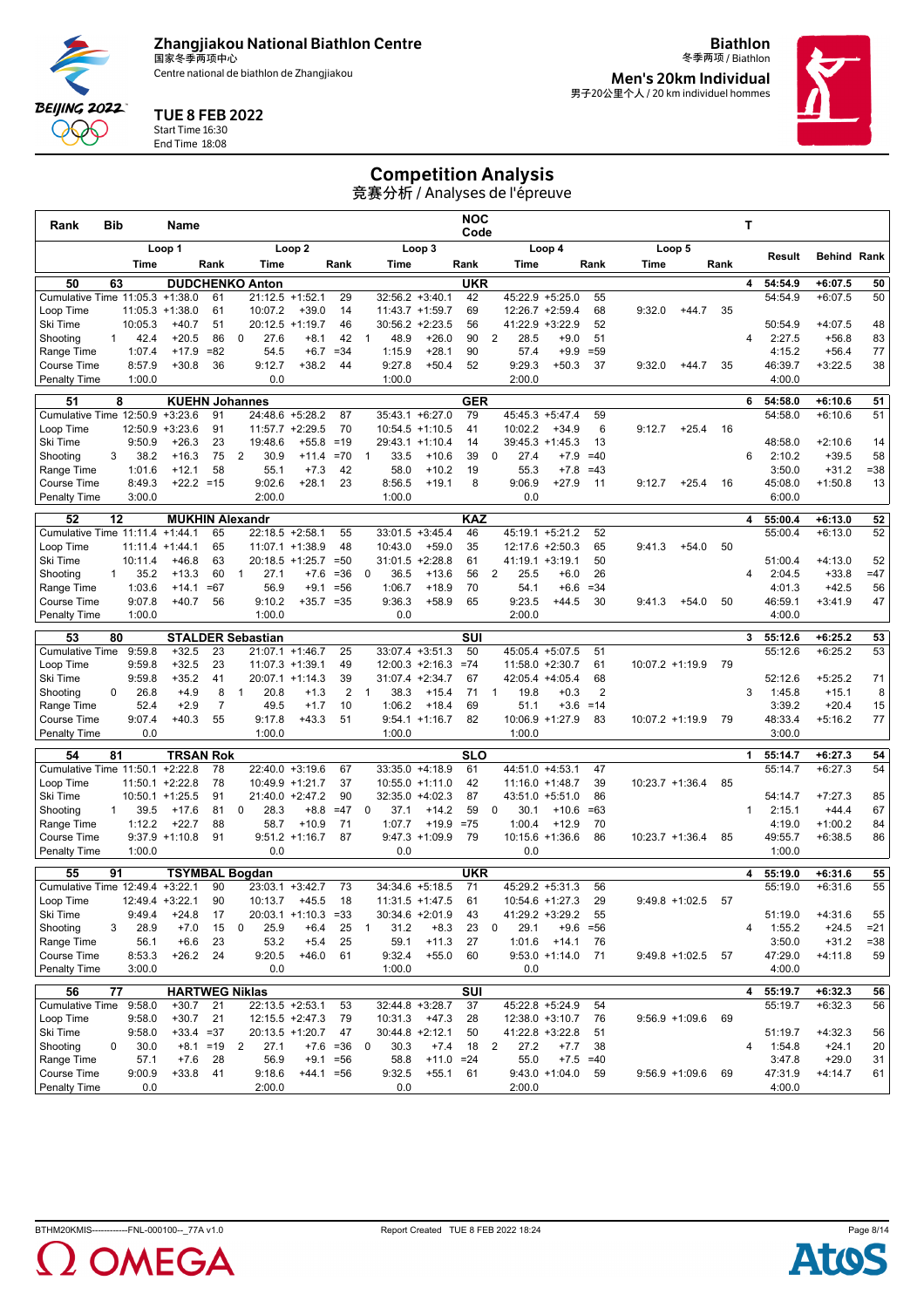Centre national de biathlon de Zhangjiakou

**Biathlon** 冬季两项 / Biathlon **Men's 20km Individual**

男子20公里个人 / 20 km individuel hommes

# TUE 8 FEB 2022

Start Time 16:30 End Time 18:08

**BEIJING 2022** QQQ

# Competition Analysis

| Rank                            | Bib |                    | Name                    |             |              |                            |                                    |              |                |                    |                                      | <b>NOC</b><br>Code |                                  |                                        |                  |        |                     |      | Т              |                   |                      |              |
|---------------------------------|-----|--------------------|-------------------------|-------------|--------------|----------------------------|------------------------------------|--------------|----------------|--------------------|--------------------------------------|--------------------|----------------------------------|----------------------------------------|------------------|--------|---------------------|------|----------------|-------------------|----------------------|--------------|
|                                 |     |                    | Loop 1                  |             |              |                            | Loop <sub>2</sub>                  |              |                |                    | Loop 3                               |                    |                                  | Loop 4                                 |                  |        | Loop 5              |      |                |                   |                      |              |
|                                 |     | Time               |                         | Rank        |              | Time                       |                                    | Rank         |                | Time               |                                      | Rank               | Time                             |                                        | Rank             | Time   |                     | Rank |                | Result            | <b>Behind Rank</b>   |              |
| 57                              | 88  |                    | <b>LEMMERER Harald</b>  |             |              |                            |                                    |              |                |                    |                                      | <b>AUT</b>         |                                  |                                        |                  |        |                     |      | 4              | 55:22.7           | $+6:35.3$            | 57           |
| Cumulative Time 10:05.1         |     |                    | $+37.8$                 | 26          |              | 21:28.2 +2:07.8            |                                    | 34           |                |                    | 33:54.6 +4:38.5                      | 65                 |                                  | 45:45.0 +5:47.1                        | 58               |        |                     |      |                | 55:22.7           | $+6:35.3$            | 57           |
| Loop Time<br>Ski Time           |     | 10:05.1<br>10:05.1 | $+37.8$<br>$+40.5$      | 26<br>49    |              | 11:23.1 +1:54.9            | 20:28.2 +1:35.4                    | 56<br>$=61$  |                |                    | 12:26.4 +2:42.4<br>30:54.6 +2:21.9   | 82<br>54           |                                  | $11:50.4 +2:23.1$<br>$41:45.0 +3:45.0$ | 57<br>63         | 9:37.7 | $+50.4$             | 42   |                | 51:22.7           | $+4:35.3$            | 58           |
| Shooting                        | 0   | 31.8               | $+9.9$                  | 35          | 1            | 30.7                       | $+11.2$                            | 68           | $\overline{2}$ | 31.5               | $+8.6$                               | $=25$              | 29.1<br>1                        | $+9.6$                                 | $= 56$           |        |                     |      | 4              | 2:03.2            | $+32.5$              | $=41$        |
| Range Time                      |     | 1:00.2             | $+10.7$                 | $=46$       |              | 58.8                       | $+11.0$                            | 72           |                | 1:01.3             | $+13.5$                              | $=41$              | 57.8                             | $+10.3$                                | 61               |        |                     |      |                | 3:58.1            | $+39.3$              | 54           |
| Course Time                     |     | 9:04.9             | $+37.8$                 | $=49$       |              | 9:24.3                     | $+49.8$                            | 67           |                | 9:25.1             | $+47.7$                              | 51                 |                                  | $9:52.6 +1:13.6$                       | 70               | 9:37.7 | $+50.4$             | 42   |                | 47:24.6           | $+4:07.4$            | 57           |
| <b>Penalty Time</b>             |     | 0.0                |                         |             |              | 1:00.0                     |                                    |              |                | 2:00.0             |                                      |                    | 1:00.0                           |                                        |                  |        |                     |      |                | 4:00.0            |                      |              |
| 58                              | 14  |                    | <b>LAZOUSKI Dzmitry</b> |             |              |                            |                                    |              |                |                    |                                      | <b>BLR</b>         |                                  |                                        |                  |        |                     |      | 4              | 55:26.4           | $+6:39.0$            | 58           |
| Cumulative Time 13:03.5 +3:36.2 |     |                    |                         | 92          |              | 23:27.0 +4:06.6            |                                    | 78           |                |                    | 35:06.0 +5:49.9                      | 76                 |                                  | 45:48.4 +5:50.5                        | 62               |        |                     |      |                | 55:26.4           | $+6:39.0$            | 58           |
| Loop Time<br>Ski Time           |     | 13:03.5<br>10:03.5 | $+3:36.2$<br>$+38.9$    | 92<br>46    |              | 10:23.5<br>20:27.0 +1:34.2 | $+55.3$                            | $= 25$<br>60 |                |                    | 11:39.0 +1:55.0<br>$31:06.0 +2:33.3$ | 64<br>65           |                                  | $10:42.4$ +1:15.1<br>$41:48.4 +3:48.4$ | 21<br>65         | 9:38.0 | $+50.7 = 43$        |      |                | 51:26.4           | $+4:39.0$            | 60           |
| Shooting                        | 3   | 35.1               | $+13.2$                 | $= 58$      | 0            | 30.3                       | $+10.8$                            | $=64$        | $\mathbf{1}$   | 40.8               | $+17.9$                              | 81                 | 38.0<br>0                        | $+18.5$                                | 86               |        |                     |      | 4              | 2:24.4            | $+53.7$              | 79           |
| Range Time                      |     | 1:00.4             | $+10.9$                 | $=48$       |              | 57.5                       | $+9.7$                             | 61           |                | 1:06.9             | $+19.1$                              | $= 71$             | 1:04.8                           | $+17.3$                                | 82               |        |                     |      |                | 4:09.6            | $+50.8$              | 68           |
| Course Time                     |     | 9:03.1             | $+36.0$                 | 47          |              | 9:26.0                     | $+51.5$                            | 68           |                | 9:32.1             | $+54.7$                              | 59                 | 9:37.6                           | $+58.6$                                | 52               | 9:38.0 | $+50.7 = 43$        |      |                | 47:16.8           | $+3:59.6$            | 54           |
| <b>Penalty Time</b>             |     | 3:00.0             |                         |             |              | 0.0                        |                                    |              |                | 1:00.0             |                                      |                    | 0.0                              |                                        |                  |        |                     |      |                | 4:00.0            |                      |              |
| 59                              | 41  |                    | <b>KRCMAR Michal</b>    |             |              |                            |                                    |              |                |                    |                                      | <b>CZE</b>         |                                  |                                        |                  |        |                     |      | 5              | 55:27.9           | $+6:40.5$            | 59           |
| Cumulative Time                 |     | 9:57.6             | $+30.3$                 | 20          |              | 20:59.8 +1:39.4            |                                    | 22           |                |                    | 34:28.5 +5:12.4                      | 70                 |                                  | 45:48.2 +5:50.3                        | 61               |        |                     |      |                | 55:27.9           | $+6:40.5$            | 59           |
| Loop Time                       |     | 9:57.6             | $+30.3$                 | 20          |              | $11:02.2 + 1:34.0$         |                                    | 45           |                |                    | 13:28.7 +3:44.7                      | 88                 |                                  | $11:19.7 + 1:52.4$                     | 46               | 9:39.7 | $+52.4$             | 48   |                |                   |                      |              |
| Ski Time                        | 0   | 9:57.6<br>40.7     | $+33.0$<br>$+18.8$      | 35<br>83    | $\mathbf{1}$ | 19:59.8 +1:07.0<br>29.4    | $+9.9$                             | 29<br>$= 54$ | 3              | 43.4               | $30:28.5 +1:55.8$<br>$+20.5$         | 36<br>84           | 26.4<br>$\mathbf{1}$             | 40:48.2 +2:48.2<br>$+6.9$              | 33<br>$=29$      |        |                     |      | 5              | 50:27.9<br>2:20.0 | $+3:40.5$<br>$+49.3$ | $= 34$<br>74 |
| Shooting<br>Range Time          |     | 1:07.2             | $+17.7$                 | $= 80$      |              | 58.0                       | $+10.2$                            | $=64$        |                | 1:12.1             | $+24.3$                              | 85                 | 56.1                             | $+8.6$                                 | 52               |        |                     |      |                | 4:13.4            | $+54.6$              | $=74$        |
| Course Time                     |     | 8:50.4             | $+23.3$                 | 19          |              | 9:04.2                     | $+29.7$                            | 26           |                | 9:16.6             | $+39.2$                              | 32                 | 9:23.6                           | $+44.6$                                | 31               | 9:39.7 | $+52.4$             | 48   |                | 46:14.5           | $+2:57.3$            | 28           |
| <b>Penalty Time</b>             |     | 0.0                |                         |             |              | 1:00.0                     |                                    |              |                | 3:00.0             |                                      |                    | 1:00.0                           |                                        |                  |        |                     |      |                | 5:00.0            |                      |              |
| 60                              | 74  |                    | <b>SIIMER Kristo</b>    |             |              |                            |                                    |              |                |                    |                                      | EST                |                                  |                                        |                  |        |                     |      | 3              | 55:32.7           | $+6:45.3$            | 60           |
| Cumulative Time 10:28.7 +1:01.4 |     |                    |                         | 43          |              | 20:52.2 +1:31.8            |                                    | 20           |                |                    | $32:34.9 + 3:18.8$                   | 33                 |                                  | 45:29.8 +5:31.9                        | 57               |        |                     |      |                | 55:32.7           | $+6:45.3$            | 60           |
| Loop Time                       |     |                    | $10:28.7 + 1:01.4$      | 43          |              | 10:23.5                    | $+55.3$                            | $= 25$       |                |                    | 11:42.7 +1:58.7                      | 68                 |                                  | 12:54.9 +3:27.6                        | 82               |        | $10:02.9 +1:15.6$   | 74   |                |                   |                      |              |
| Ski Time                        |     |                    | $10:28.7 + 1:04.1$      | 86          |              | 20:52.2 +1:59.4            |                                    | 74           |                |                    | $31:34.9 + 3:02.2$                   | 73                 |                                  | 42:29.8 +4:29.8                        | 74               |        |                     |      |                | 52:32.7           | $+5:45.3$            | 77           |
| Shooting                        | 0   | 37.3               | $+15.4$                 | $=69$<br>69 | 0            | 26.6<br>55.7               | $+7.1$                             | 31<br>$=47$  | $\overline{1}$ | 35.9<br>1:04.1     | $+13.0$                              | 54<br>$= 56$       | $\overline{2}$<br>31.7<br>1:01.1 | $+12.2$<br>$+13.6$                     | $= 71$<br>$= 73$ |        |                     |      | 3              | 2:11.7<br>4:04.6  | $+41.0$<br>$+45.8$   | 60           |
| Range Time<br>Course Time       |     | 1:03.7<br>9:25.0   | $+14.2$<br>$+57.9$      | 83          |              | 9:27.8                     | $+7.9$<br>$+53.3$                  | 72           |                |                    | $+16.3$<br>$9:38.6 +1:01.2$          | 71                 |                                  | $9:53.8 +1:14.8$                       | 74               |        | $10:02.9 +1:15.6$   | 74   |                | 48:28.1           | $+5:10.9$            | $=64$<br>74  |
| <b>Penalty Time</b>             |     | 0.0                |                         |             |              | 0.0                        |                                    |              |                | 1:00.0             |                                      |                    | 2:00.0                           |                                        |                  |        |                     |      |                | 3:00.0            |                      |              |
| 61                              | 7   |                    | <b>ILIEV Vladimir</b>   |             |              |                            |                                    |              |                |                    |                                      | <b>BUL</b>         |                                  |                                        |                  |        |                     |      | 5              | 55:37.5           | $+6:50.1$            | 61           |
| Cumulative Time 12:09.7 +2:42.4 |     |                    |                         | 82          |              | $23:18.5 + 3:58.1$         |                                    | 75           |                |                    | 34:38.6 +5:22.5                      | 72                 |                                  | 45:57.9 +6:00.0                        | 65               |        |                     |      |                | 55:37.5           | $+6:50.1$            | 61           |
| Loop Time                       |     |                    | 12:09.7 +2:42.4         | 82          |              | $11:08.8 + 1:40.6$         |                                    | 51           |                | $11:20.1 + 1:36.1$ |                                      | 55                 |                                  | $11:19.3 + 1:52.0$                     | 45               | 9:39.6 | $+52.3$             | 47   |                |                   |                      |              |
| Ski Time                        |     | 10:09.7            | $+45.1$                 | 59          |              |                            | $20:18.5 +1:25.7$                  | $= 50$       |                |                    | 30:38.6 +2:05.9                      | 44                 |                                  | 40:57.9 +2:57.9                        | 38               |        |                     |      |                | 50:37.5           | $+3:50.1$            | 38           |
| Shooting                        | 2   | 46.0               | $+24.1$                 | 91          | $\mathbf{1}$ | 29.9                       | $+10.4$                            | $=61$        | $\overline{1}$ | 31.5               | $+8.6$                               | $= 25$             | 28.6<br>$\mathbf{1}$             | $+9.1$                                 | 52               |        |                     |      | 5              | 2:16.2            | $+45.5$              | $=68$        |
| Range Time<br>Course Time       |     | 1:12.9<br>8:56.8   | $+23.4$<br>$+29.7$      | $=89$<br>31 |              | 55.7<br>9:13.1             | $+7.9$<br>$+38.6$                  | $=47$<br>45  |                | 59.8<br>9:20.3     | $+12.0$<br>$+42.9$                   | 29<br>39           | 54.2<br>9:25.1                   | $+6.7$<br>$+46.1 = 33$                 | 36               | 9:39.6 | $+52.3$             | 47   |                | 4:02.6<br>46:34.9 | $+43.8$<br>$+3:17.7$ | 59<br>34     |
| <b>Penalty Time</b>             |     | 2:00.0             |                         |             |              | 1:00.0                     |                                    |              |                | 1:00.0             |                                      |                    | 1:00.0                           |                                        |                  |        |                     |      |                | 5:00.0            |                      |              |
| 62                              | 83  |                    | <b>ZEMLICKA Milan</b>   |             |              |                            |                                    |              |                |                    |                                      | <b>CZE</b>         |                                  |                                        |                  |        |                     |      | $\overline{2}$ | 55:44.3           | $+6:56.9$            |              |
| Cumulative Time 10:28.5         |     |                    | $+1:01.2$               | 42          |              | 22:14.6 +2:54.2            |                                    | 54           |                |                    | 33:17.3 +4:01.2                      | 52                 | 45:21.0 +5:23.1                  |                                        | 53               |        |                     |      |                | 55:44.3           | $+6:56.9$            | 62<br>62     |
| Loop Time                       |     |                    | $10:28.5 +1:01.2$       | 42          |              | $11:46.1 +2:17.9$          |                                    | 64           |                |                    | $11:02.7 + 1:18.7$                   | 45                 |                                  | $12:03.7 + 2:36.4$                     | 63               |        | $10:23.3 +1:36.0$   | 84   |                |                   |                      |              |
| Ski lime                        |     |                    | $10:28.5$ +1:03.9       | 85          |              | 21:14.6                    | +2:21.8                            | 88           |                | 32:17.3            | +3:44.6                              | 84                 | 43:21.0                          | $+5:21.0$                              | 83               |        |                     |      |                | 53:44.3           | $+6:56.9$            | 83           |
| Shooting                        | 0   | 33.1               | $+11.2 = 45$            |             | 1            | 33.4                       | $+13.9$                            | 81           | 0              | 34.2               | $+11.3 = 44$                         |                    | 23.1<br>1                        |                                        | $+3.6 = 10$      |        |                     |      | 2              | 2:03.9            | $+33.2$              | 44           |
| Range Time                      |     | 1:01.4             | $+11.9$                 | 54          |              | 1:01.0                     | $+13.2$                            | 83           |                | 1:04.0             | $+16.2$                              | 55                 | 55.1                             | $+7.6$                                 | 42               |        |                     |      |                | 4:01.5            | $+42.7$              | 57           |
| Course Time                     |     |                    | $9:27.1 + 1:00.0$       | 84          |              |                            | $9:45.1 +1:10.6$                   | 83           |                |                    | $9:58.7 +1:21.3$                     | - 85               |                                  | $10:08.6 + 1:29.6$                     | 84               |        | 10:23.3 +1:36.0 84  |      |                | 49:42.8           | $+6:25.6$            | 84           |
| Penalty Time                    |     | 0.0                |                         |             |              | 1:00.0                     |                                    |              |                | 0.0                |                                      |                    | 1:00.0                           |                                        |                  |        |                     |      |                | 2:00.0            |                      |              |
| 63                              | 67  |                    |                         |             |              | <b>BORMOLINI Thomas</b>    |                                    |              |                |                    |                                      | <b>ITA</b>         |                                  |                                        |                  |        |                     |      | 5              | 55:48.6           | $+7:01.2$            | 63           |
| Cumulative Time 10:09.9         |     |                    | $+42.6$                 | 33          |              | $21:07.5 +1:47.1$          |                                    | 26           |                |                    | 33:26.5 +4:10.4                      | 56                 |                                  | 45:51.0 +5:53.1                        | 63               |        | $9:57.6 +1:10.3$ 71 |      |                | 55:48.6           | $+7:01.2$            | 63           |
| Loop Time<br>Ski Time           |     | 10:09.9<br>10:09.9 | $+42.6$<br>$+45.3$      | 33<br>60    |              |                            | 10:57.6 +1:29.4<br>20:07.5 +1:14.7 | 42<br>41     |                |                    | 12:19.0 +2:35.0<br>$30:26.5 +1:53.8$ | 79<br>34           |                                  | 12:24.5 +2:57.2<br>40:51.0 +2:51.0     | 67<br>34         |        |                     |      |                | 50:48.6           | $+4:01.2$            | 44           |
| Shooting                        | 0   | 32.4               | $+10.5 = 38$            |             | 1            | 26.9                       |                                    | $+7.4 = 34$  | 2              | 34.2               | $+11.3 = 44$                         |                    | 2<br>27.4                        |                                        | $+7.9 = 40$      |        |                     |      | 5              | 2:01.0            | $+30.3$              | 35           |
| Range Time                      |     | 57.6               | $+8.1$                  | 32          |              | 53.9                       |                                    | $+6.1 = 30$  |                | 1:01.3             | $+13.5 = 41$                         |                    | 54.1                             |                                        | $+6.6 = 34$      |        |                     |      |                | 3:46.9            | $+28.1$              | 30           |
| Course Time                     |     | 9:12.3             | $+45.2$                 | 65          |              | 9:03.7                     | $+29.2$ 24                         |              |                | 9:17.7             | $+40.3$ 35                           |                    | 9:30.4                           | $+51.4$                                | 40               |        | $9:57.6 +1:10.3$ 71 |      |                | 47:01.7           | $+3:44.5$            | 50           |
| <b>Penalty Time</b>             |     | 0.0                |                         |             |              | 1:00.0                     |                                    |              |                | 2:00.0             |                                      |                    | 2:00.0                           |                                        |                  |        |                     |      |                | 5:00.0            |                      |              |

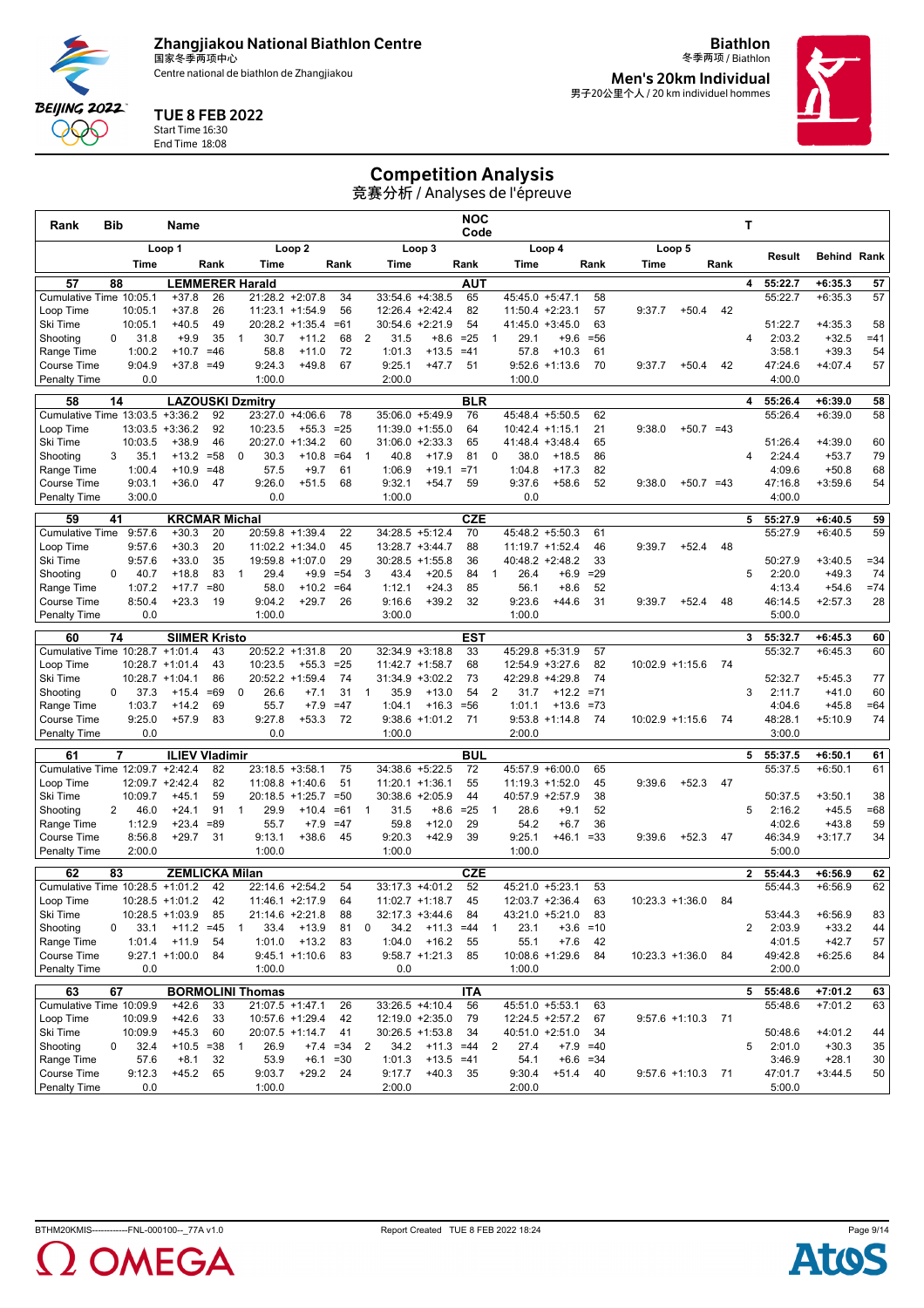Centre national de biathlon de Zhangjiakou

**Biathlon** 冬季两项 / Biathlon **Men's 20km Individual**

男子20公里个人 / 20 km individuel hommes

#### TUE 8 FEB 2022

Start Time 16:30 End Time 18:08

**BEIJING 2022** QQQ

# Competition Analysis

| Rank                                 | <b>Bib</b> |                    | Name                            |             |                |                                       |                         |                |                |                              |                           | <b>NOC</b><br>Code           |                                       |                    |                              |        |                    |      | Τ           |                   |                      |                              |
|--------------------------------------|------------|--------------------|---------------------------------|-------------|----------------|---------------------------------------|-------------------------|----------------|----------------|------------------------------|---------------------------|------------------------------|---------------------------------------|--------------------|------------------------------|--------|--------------------|------|-------------|-------------------|----------------------|------------------------------|
|                                      |            |                    | Loop 1                          |             |                |                                       | Loop 2                  |                |                |                              | Loop 3                    |                              |                                       | Loop 4             |                              |        | Loop 5             |      |             | Result            | <b>Behind Rank</b>   |                              |
|                                      |            | Time               |                                 | Rank        |                | Time                                  |                         | Rank           |                | Time                         |                           | Rank                         | Time                                  |                    | Rank                         | Time   |                    | Rank |             |                   |                      |                              |
| 64                                   | 60         |                    | <b>NELIN Jesper</b>             |             |                |                                       |                         |                |                |                              |                           | <b>SWE</b>                   |                                       |                    |                              |        |                    |      | 5           | 55:49.7           | $+7:02.3$            | 64                           |
| Cumulative Time 10:04.4<br>Loop Time |            | 10:04.4            | $+37.1$<br>$+37.1$              | 25<br>25    |                | 22:20.0<br>12:15.6 +2:47.4            | $+2:59.6$               | 56<br>80       |                | 32:40.9<br>10:20.9           | $+3:24.8$<br>$+36.9$      | 35<br>$=22$                  | 46:06.8 +6:08.9<br>13:25.9 +3:58.6    |                    | 66<br>87                     | 9:42.9 | $+55.6$            | 51   |             | 55:49.7           | $+7:02.3$            | 64                           |
| Ski Time                             |            | 10:04.4            | $+39.8$                         | 47          |                | 20:20.0                               | $+1:27.2$               | $= 52$         |                | 30:40.9                      | $+2:08.2$                 | 45                           | 41:06.8                               | $+3:06.8$          | 44                           |        |                    |      |             | 50:49.7           | $+4:02.3$            | 45                           |
| Shooting                             | 0          | 32.9               | $+11.0$                         | $=42$       | $\overline{2}$ | 34.6                                  | $+15.1$                 | 83             | 0              | 31.0                         | $+8.1$                    | $= 21$                       | 29.2<br>3                             | $+9.7$             | 58                           |        |                    |      | 5           | 2:07.8            | $+37.1$              | 56                           |
| Range Time                           |            | 1:02.1             | $+12.6$                         | 61          |                | 1:03.0                                | $+15.2$                 | 85             |                | 1:00.3                       | $+12.5$                   | $= 31$                       | 58.4                                  | $+10.9$            | 62                           |        |                    |      |             | 4:03.8            | $+45.0$              | 61                           |
| Course Time                          |            | 9:02.3             | $+35.2$                         | 45          |                | 9:12.6                                | $+38.1$                 | 43             |                | 9:20.6                       | $+43.2$                   | 40                           | 9:27.5                                | $+48.5$            | 35                           | 9:42.9 | $+55.6$            | 51   |             | 46:45.9           | $+3:28.7$            | 41                           |
| <b>Penalty Time</b>                  |            | 0.0                |                                 |             |                | 2:00.0                                |                         |                |                | 0.0                          |                           |                              | 3:00.0                                |                    |                              |        |                    |      |             | 5:00.0            |                      |                              |
| 65                                   | 17         |                    |                                 |             |                | <b>STVRTECKY Jakub</b>                |                         |                |                |                              |                           | <b>CZE</b>                   |                                       |                    |                              |        |                    |      | 5           | 55:52.7           | $+7:05.3$            | 65                           |
| Cumulative Time 10:06.9              |            |                    | $+39.6$                         | 32          |                | 23:35.4 +4:15.0                       |                         | 79             |                | 34:04.2                      | $+4:48.1$                 | 67                           | 46:41.1 +6:43.2<br>$12:36.9 + 3:09.6$ |                    | 72                           |        |                    |      |             | 55:52.7           | $+7:05.3$            | 65                           |
| Loop Time<br>Ski Time                |            | 10:06.9<br>10:06.9 | $+39.6$<br>$+42.3$              | 32<br>58    |                | 13:28.5 +4:00.3<br>20:35.4 +1:42.6    |                         | 90<br>66       |                | 10:28.8<br>$31:04.2 +2:31.5$ | $+44.8$                   | 25<br>63                     | $41:41.1 + 3:41.1$                    |                    | 75<br>62                     | 9:11.6 | $+24.3$            | 14   |             | 50:52.7           | $+4:05.3$            | 46                           |
| Shooting                             | 0          | 44.6               | $+22.7$                         | 89          | 3              | 50.4                                  | $+30.9$                 | 92             | 0              | 46.5                         | $+23.6$                   | 89                           | 51.8<br>2                             | $+32.3$            | 92                           |        |                    |      | 5           | 3:13.5            | $+1:42.8$            | 92                           |
| Range Time                           |            | 1:12.1             | $+22.6$                         | 87          |                | 1:16.9                                | $+29.1$                 | 92             |                | 1:14.6                       | $+26.8$                   | 88                           | 1:18.6                                | $+31.1$            | 92                           |        |                    |      |             | 5:02.2            | $+1:43.4$            | 92                           |
| Course Time                          |            | 8:54.8             | $+27.7$                         | 28          |                | 9:11.6                                | $+37.1$                 | 40             |                | 9:14.2                       | $+36.8$                   | 28                           | 9:18.3                                | $+39.3$            | 23                           | 9:11.6 | $+24.3$            | 14   |             | 45:50.5           | $+2:33.3$            | 23                           |
| <b>Penalty Time</b>                  |            | 0.0                |                                 |             |                | 3:00.0                                |                         |                |                | 0.0                          |                           |                              | 2:00.0                                |                    |                              |        |                    |      |             | 5:00.0            |                      |                              |
| 66                                   |            | 4                  | <b>LAITINEN Heikki</b>          |             |                |                                       |                         |                |                |                              |                           | <b>FIN</b>                   |                                       |                    |                              |        |                    |      | 5           | 55:52.8           | $+7:05.4$            | 66                           |
| Cumulative Time 10:06.3              |            |                    | $+39.0$                         | 30          |                | 22:20.1 +2:59.7                       |                         | 57             |                | 33:28.4 +4:12.3              |                           | 57                           | 45:56.4 +5:58.5                       |                    | 64                           |        |                    |      |             | 55:52.8           | $+7:05.4$            | 66                           |
| Loop Time                            |            | 10:06.3            | $+39.0$                         | 30          |                | $12:13.8 + 2:45.6$                    |                         | 75             |                | $11:08.3 + 1:24.3$           |                           | $=47$                        | 12:28.0 +3:00.7                       |                    | 71                           |        | $9:56.4 +1:09.1$   | 68   |             |                   |                      |                              |
| Ski Time                             |            | 10:06.3            | $+41.7$                         | 56          |                | 20:20.1 +1:27.3                       |                         | 54             |                | $30:28.4$ +1:55.7            |                           | 35                           | 40:56.4 +2:56.4                       |                    | 37                           |        |                    |      |             | 50:52.8           | $+4:05.4$            | 47                           |
| Shooting<br>Range Time               | 0          | 30.0<br>55.7       | $+8.1$<br>$+6.2$                | $=19$<br>17 | $\overline{2}$ | 26.7<br>52.5                          | $+7.2$<br>$+4.7$        | 32<br>19       | $\overline{1}$ | 35.5<br>1:02.3               | $+12.6$<br>$+14.5$        | 52<br>47                     | $\overline{2}$<br>24.7<br>52.1        | $+5.2$<br>$+4.6$   | 20<br>$=20$                  |        |                    |      | 5           | 1:57.0<br>3:42.6  | $+26.3$<br>$+23.8$   | 28<br>$= 23$                 |
| <b>Course Time</b>                   |            | 9:10.6             | $+43.5$                         | 61          |                | 9:21.3                                | $+46.8$                 | 64             |                | 9:06.0                       | $+28.6$                   | 19                           | 9:35.9                                | $+56.9$            | 48                           |        | $9:56.4 +1:09.1$   | 68   |             | 47:10.2           | $+3:53.0$            | 51                           |
| Penalty Time                         |            | 0.0                |                                 |             |                | 2:00.0                                |                         |                |                | 1:00.0                       |                           |                              | 2:00.0                                |                    |                              |        |                    |      |             | 5:00.0            |                      |                              |
| 67                                   | 27         |                    | <b>LESSER Erik</b>              |             |                |                                       |                         |                |                |                              |                           | <b>GER</b>                   |                                       |                    |                              |        |                    |      | 5           | 55:59.5           | $+7:12.1$            | 67                           |
| <b>Cumulative Time</b>               |            | 9:52.6             | $+25.3$                         | 14          |                | $23:02.3 + 3:41.9$                    |                         | 72             |                | 33:19.0                      | $+4:02.9$                 | 53                           | 45:46.1 +5:48.2                       |                    | 60                           |        |                    |      |             | 55:59.5           | $+7:12.1$            | 67                           |
| Loop Time                            |            | 9:52.6             | $+25.3$                         | 14          |                | 13:09.7 +3:41.5                       |                         | 88             |                | 10:16.7                      | $+32.7$                   | 17                           | 12:27.1 +2:59.8                       |                    | 69                           |        | 10:13.4 +1:26.1    | 82   |             |                   |                      |                              |
| Ski Time                             |            | 9:52.6             | $+28.0$                         | 26          |                | 20:02.3                               | $+1:09.5$               | 32             |                | 30:19.0                      | $+1:46.3$                 | 28                           | 40:46.1 +2:46.1                       |                    | 32                           |        |                    |      |             | 50:59.5           | $+4:12.1$            | $=49$                        |
| Shooting                             | 0          | 28.0<br>51.5       | $+6.1$<br>$+2.0$                | 12<br>$=4$  | 3              | 28.3<br>55.5                          | $+8.8$                  | $=47$<br>$=45$ | 0              | 22.9<br>47.8                 | 0.0<br>0.0                | $\mathbf{1}$<br>$\mathbf{1}$ | 2<br>19.5<br>47.5                     | 0.0<br>0.0         | $\mathbf{1}$<br>$\mathbf{1}$ |        |                    |      | 5           | 1:38.8<br>3:22.3  | $+8.1$<br>$+3.5$     | 5<br>$\overline{\mathbf{c}}$ |
| Range Time<br><b>Course Time</b>     |            | 9:01.1             | +34.0                           | $=42$       |                | 9:14.2                                | $+7.7$<br>$+39.7$       | 47             |                | 9:28.9                       | $+51.5$                   | 53                           |                                       | $9:39.6 +1:00.6$   | 54                           |        | $10:13.4 + 1:26.1$ | 82   |             | 47:37.2           | $+4:20.0$            | 63                           |
| <b>Penalty Time</b>                  |            | 0.0                |                                 |             |                | 3:00.0                                |                         |                |                | 0.0                          |                           |                              | 2:00.0                                |                    |                              |        |                    |      |             | 5:00.0            |                      |                              |
| 68                                   | 38         |                    | ZAHKNA Rene                     |             |                |                                       |                         |                |                |                              |                           | <b>EST</b>                   |                                       |                    |                              |        |                    |      | 3           | 56:06.0           | $+7:18.6$            | 68                           |
| Cumulative Time 10:27.9 +1:00.6      |            |                    |                                 | 41          |                | 21:10.1 +1:49.7                       |                         | 27             |                | $33:05.7 + 3:49.6$           |                           | 49                           | 46:13.0 +6:15.1                       |                    | 67                           |        |                    |      |             | 56:06.0           | $+7:18.6$            | 68                           |
| Loop Time                            |            |                    | $10:27.9 + 1:00.6$              | 41          |                | 10:42.2 +1:14.0                       |                         | 31             |                | 11:55.6 +2:11.6              |                           | 72                           | $13:07.3 + 3:40.0$                    |                    | 84                           |        | $9:53.0 +1:05.7$   | 65   |             |                   |                      |                              |
| Ski Time                             |            |                    | $10:27.9 + 1:03.3$              | 84          |                | $21:10.1 + 2:17.3$                    |                         | 84             |                | $32:05.7 + 3:33.0$           |                           | 82                           | 43:13.0 +5:13.0                       |                    | 82                           |        |                    |      |             | 53:06.0           | $+6:18.6$            | 81                           |
| Shooting                             | 0          | 32.7               | $+10.8$                         | 41          | 0              | 33.3                                  | $+13.8$                 | 80             | $\mathbf{1}$   | 34.8                         | $+11.9$                   | 49                           | 2<br>35.3                             | $+15.8$            | 81                           |        |                    |      | 3           | 2:16.3            | $+45.6$              | 70                           |
| Range Time                           |            | 1:00.1             | $+10.6$<br>$9:27.8$ +1:00.7     | 45          |                | 59.7                                  | $+11.9$                 | 79             |                | 1:04.3                       | $+16.5$                   | 61                           | 1:03.5                                | $+16.0$            | 79                           |        |                    |      |             | 4:07.6            | $+48.8$              | 67                           |
| Course Time<br><b>Penalty Time</b>   |            | 0.0                |                                 | 86          |                | 0.0                                   | $9:42.5 +1:08.0$        | 80             |                | 1:00.0                       | $9:51.3 +1:13.9$          | 81                           | $10:03.8 + 1:24.8$<br>2:00.0          |                    | 82                           |        | $9:53.0 +1:05.7$   | 65   |             | 48:58.4<br>3:00.0 | $+5:41.2$            | 82                           |
|                                      |            |                    |                                 |             |                |                                       |                         |                |                |                              |                           |                              |                                       |                    |                              |        |                    |      |             |                   |                      |                              |
| 69                                   | 10         |                    | <b>CHENG Fangming</b>           |             |                |                                       |                         |                |                |                              |                           | <b>CHN</b>                   |                                       |                    |                              |        |                    |      | 6           | 56:07.8           | $+7:20.4$            | 69                           |
| Cumulative Time 11:55.5<br>Loop Time |            |                    | $+2:28.2$<br>$11:55.5 + 2:28.2$ | 80<br>80    |                | 22:56.6 +3:36.2<br>$11:01.1 + 1:32.9$ |                         | 71<br>44       |                | 33:28.8<br>10:32.2           | $+4:12.7$<br>$+48.2 = 30$ | 58                           | 46:36.2 +6:38.3<br>$13:07.4 + 3:40.1$ |                    | 69<br>85                     | 9:31.6 | $+44.3$            | 33   |             | 56:07.8           | $+7:20.4$            | 69                           |
| Ski Time                             |            | 9:55.5             | $+30.9$                         | 30          |                | 19:56.6                               | $+1:03.8$               | 27             |                | 30:28.8                      | $+1:56.1$                 | 37                           | 40:36.2                               | $+2:36.2$          | 26                           |        |                    |      |             | 50:07.8           | $+3:20.4$            | 27                           |
| Shooting                             | 2          | 34.9               | $+13.0$                         | 56          | $\mathbf{1}$   | 27.3                                  |                         | $+7.8 = 39$    | 0              | 41.3                         | $+18.4$                   | 82                           | 3<br>28.9                             | $+9.4$             | $= 54$                       |        |                    |      | 6           | 2:12.6            | $+41.9$              | 64                           |
| Range Time                           |            | 1:00.9             | $+11.4$                         | 53          |                | 50.9                                  | $+3.1$                  | 14             |                | 1:07.7                       | $+19.9 = 75$              |                              | 53.0                                  |                    | $+5.5 = 27$                  |        |                    |      |             | 3:52.5            | $+33.7$              | 44                           |
| Course Time                          |            | 8:54.6             | $+27.5$                         | 27          |                | 9:10.2                                | $+35.7 = 35$            |                |                | 9:24.5                       | $+47.1$                   | 49                           | 9:14.4                                | $+35.4$            | -18                          | 9:31.6 | $+44.3$            | 33   |             | 46:15.3           | $+2:58.1$            | 29                           |
| Penalty Time                         |            | 2:00.0             |                                 |             |                | 1:00.0                                |                         |                |                | 0.0                          |                           |                              | 3:00.0                                |                    |                              |        |                    |      |             | 6:00.0            |                      |                              |
| 70                                   | 69         |                    |                                 |             |                | <b>KAUKENAS Tomas</b>                 |                         |                |                |                              |                           | LTU                          |                                       |                    |                              |        |                    |      | $5^{\circ}$ | 56:30.0           | $+7:42.6$            | 70                           |
| Cumulative Time 11:11.3 +1:44.0      |            |                    |                                 | 64          |                | 21:28.9 +2:08.5                       |                         | 36             |                | 34:07.3 +4:51.2              |                           | 68                           | 46:40.1 +6:42.2                       |                    | 70                           |        |                    |      |             | 56:30.0           | $+7:42.6$            | 70                           |
| Loop Time                            |            |                    | $11:11.3 + 1:44.0$              | 64          |                | 10:17.6                               | $+49.4$                 | 22             |                | 12:38.4 +2:54.4              |                           | 84                           | 12:32.8 +3:05.5                       |                    | 73                           |        | 9:49.9 +1:02.6     | 58   |             |                   |                      |                              |
| Ski Time<br>Shooting                 | 1          | 10:11.3<br>33.1    | $+46.7$                         | 62          | 0              | $20:28.9 +1:36.1 = 64$<br>30.5        |                         |                |                | $31:07.3 +2:34.6$            |                           | 66                           | $41:40.1 + 3:40.1$                    |                    | 60                           |        |                    |      | 5           | 51:30.0           | $+4:42.6$<br>$+48.0$ | 61                           |
| Range Time                           |            | 1:03.3             | $+11.2 = 45$<br>$+13.8$         | $= 65$      |                | 58.0                                  | $+11.0$<br>$+10.2 = 64$ | 66             | $\overline{2}$ | 40.0<br>1:08.1               | $+17.1$<br>$+20.3$        | 78<br>77                     | 35.0<br>$\overline{2}$<br>1:03.0      | $+15.5$<br>$+15.5$ | 80<br>78                     |        |                    |      |             | 2:18.7<br>4:12.4  | $+53.6$              | 72<br>73                     |
| Course Time                          |            | 9:08.0             | $+40.9$                         | 57          |                | 9:19.6                                | $+45.1 = 58$            |                |                | 9:30.3                       | $+52.9 = 54$              |                              | 9:29.8                                | $+50.8$            | 38                           |        | $9:49.9 +1:02.6$   | 58   |             | 47:17.6           | $+4:00.4$            | 55                           |
| <b>Penalty Time</b>                  |            | 1:00.0             |                                 |             |                | 0.0                                   |                         |                |                | 2:00.0                       |                           |                              | 2:00.0                                |                    |                              |        |                    |      |             | 5:00.0            |                      |                              |
|                                      |            |                    |                                 |             |                |                                       |                         |                |                |                              |                           |                              |                                       |                    |                              |        |                    |      |             |                   |                      |                              |



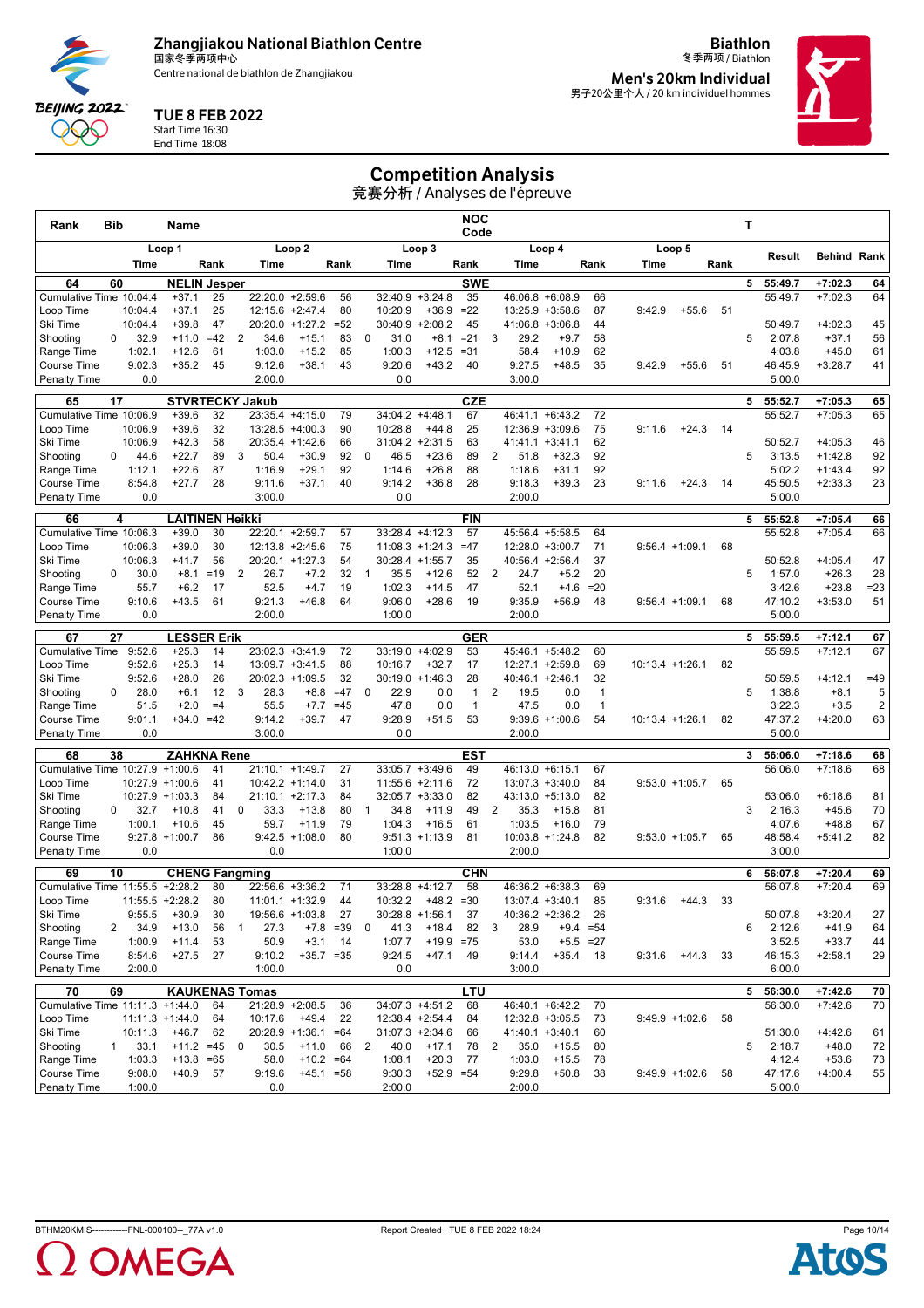Centre national de biathlon de Zhangjiakou

**Biathlon** 冬季两项 / Biathlon **Men's 20km Individual**

男子20公里个人 / 20 km individuel hommes

# TUE 8 FEB 2022

Start Time 16:30 End Time 18:08

**BEIJING 2022** QQQ

## Competition Analysis

| Rank                               | Bib |                    | Name                        |                |                |                  |                                      |              |              |                         |                               | NOC<br>Code |                        |                                      |          |                       |         |      | т              |                   |                        |                |
|------------------------------------|-----|--------------------|-----------------------------|----------------|----------------|------------------|--------------------------------------|--------------|--------------|-------------------------|-------------------------------|-------------|------------------------|--------------------------------------|----------|-----------------------|---------|------|----------------|-------------------|------------------------|----------------|
|                                    |     |                    | Loop 1                      |                |                |                  | Loop <sub>2</sub>                    |              |              |                         | Loop 3                        |             |                        | Loop 4                               |          | Loop 5                |         |      |                |                   |                        |                |
|                                    |     | Time               |                             | Rank           |                | Time             |                                      | Rank         |              | Time                    |                               | Rank        | Time                   |                                      | Rank     | Time                  |         | Rank |                | Result            | <b>Behind Rank</b>     |                |
| 71                                 | 43  |                    | <b>DOMBROVSKI Karol</b>     |                |                |                  |                                      |              |              |                         |                               | LTU         |                        |                                      |          |                       |         |      | 4              | 56:30.1           | $+7:42.7$              | 71             |
| Cumulative Time 10:05.4            |     |                    | $+38.1$                     | 27             |                |                  | $21:50.7 +2:30.3$                    | 41           |              |                         | $32:34.3 + 3:18.2$            | 32          |                        | 46:24.8 +6:26.9                      | 68       |                       |         |      |                | 56:30.1           | $+7:42.7$              | 71             |
| Loop Time<br>Ski Time              |     | 10:05.4<br>10:05.4 | $+38.1$<br>$+40.8$          | 27<br>$= 52$   |                |                  | $11:45.3 +2:17.1$<br>20:50.7 +1:57.9 | 62<br>72     |              | 10:43.6                 | $+59.6$<br>$31:34.3 + 3:01.6$ | 36<br>72    |                        | 13:50.5 +4:23.2<br>$42:24.8 +4:24.8$ | 89<br>72 | $10:05.3 +1:18.0$     |         | 76   |                | 52:30.1           | $+5:42.7$              | 76             |
| Shooting                           | 0   | 32.4               | $+10.5$                     | $= 38$         | -1             | 37.0             | $+17.5$                              | 87           | 0            | 39.3                    | $+16.4$                       | 75          | 3<br>37.2              | $+17.7$                              | 84       |                       |         |      | 4              | 2:26.0            | $+55.3$                | 81             |
| Range Time                         |     | 1:00.5             | $+11.0$                     | 51             |                | 1:07.3           | $+19.5$                              | 88           |              | 1:09.7                  | $+21.9$                       | 82          | 1:05.0                 | $+17.5$                              | $= 83$   |                       |         |      |                | 4:22.5            | $+1:03.7$              | 87             |
| Course Time                        |     | 9:04.9             | $+37.8 = 49$                |                |                |                  | $9:38.0 +1:03.5$                     | 78           |              | 9:33.9                  | $+56.5$                       | 63          |                        | $9:45.5 +1:06.5$                     | 62       | $10:05.3 +1:18.0$     |         | 76   |                | 48:07.6           | $+4:50.4$              | 70             |
| <b>Penalty Time</b>                |     | 0.0                |                             |                |                | 1:00.0           |                                      |              |              | 0.0                     |                               |             | 3:00.0                 |                                      |          |                       |         |      |                | 4:00.0            |                        |                |
| 72                                 | 26  |                    | <b>JACQUELIN Emilien</b>    |                |                |                  |                                      |              |              |                         |                               | <b>FRA</b>  |                        |                                      |          |                       |         |      | $\overline{7}$ | 56:31.4           | $+7:44.0$              | 72             |
| <b>Cumulative Time</b>             |     | 9:35.7             | $+8.4$                      | 4              |                |                  | 22:38.1 +3:17.7                      | 66           |              |                         | 34:49.0 +5:32.9               | 74          |                        | 46:59.2 +7:01.3                      | 74       |                       |         |      |                | 56:31.4           | $+7:44.0$              | 72             |
| Loop Time                          |     | 9:35.7             | $+8.4$                      | 4              |                | 13:02.4          | $+3:34.2$                            | 85           |              |                         | 12:10.9 +2:26.9               | 76          |                        | $12:10.2 +2:42.9$                    | 64       | 9:32.2                | $+44.9$ | 36   |                |                   |                        |                |
| Ski Time<br>Shooting               | 0   | 9:35.7<br>36.1     | $+11.1$<br>$+14.2$          | 8<br>64        | 3              | 19:38.1<br>47.5  | $+45.3$<br>$+28.0$                   | 13<br>91     | 2            | 39.2                    | 29:49.0 +1:16.3<br>$+16.3$    | 16<br>74    | 2<br>30.2              | 39:59.2 +1:59.2<br>$+10.7$           | 17<br>65 |                       |         |      | $\overline{7}$ | 49:31.4<br>2:33.1 | $+2:44.0$<br>$+1:02.4$ | 20<br>86       |
| Range Time                         |     | 1:00.0             | $+10.5$                     | 44             |                | 1:11.3           | $+23.5$                              | 90           |              | 1:04.1                  | $+16.3$                       | $= 56$      | 1:01.1                 | $+13.6$                              | $=73$    |                       |         |      |                | 4:16.5            | $+57.7$                | 82             |
| Course Time                        |     | 8:35.7             | $+8.6$                      | $\overline{4}$ |                | 8:51.1           | $+16.6$                              | 9            |              | 9:06.8                  | $+29.4$                       | 21          | 9:09.1                 | $+30.1$                              | 15       | 9:32.2                | $+44.9$ | 36   |                | 45:14.9           | $+1:57.7$              | 14             |
| <b>Penalty Time</b>                |     | 0.0                |                             |                |                | 3:00.0           |                                      |              |              | 2:00.0                  |                               |             | 2:00.0                 |                                      |          |                       |         |      |                | 7:00.0            |                        |                |
| 73                                 | 86  |                    | <b>RAENKEL Raido</b>        |                |                |                  |                                      |              |              |                         |                               | <b>EST</b>  |                        |                                      |          |                       |         |      | 5              | 56:32.4           | $+7:45.0$              | 73             |
| Cumulative Time 10:11.6            |     |                    | $+44.3$                     | 34             |                |                  | 22:25.5 +3:05.1                      | 59           |              |                         | 33:58.1 +4:42.0               | 66          |                        | 46:40.6 +6:42.7                      | 71       |                       |         |      |                | 56:32.4           | $+7:45.0$              | 73             |
| Loop Time                          |     | 10:11.6            | $+44.3$                     | 34             |                |                  | 12:13.9 +2:45.7                      | 76           |              |                         | 11:32.6 +1:48.6               | 62          |                        | $12:42.5 + 3:15.2$                   | 77       | $9:51.8 +1:04.5$      |         | 60   |                |                   |                        |                |
| Ski Time                           |     | 10:11.6            | $+47.0$                     | 64             |                |                  | $20:25.5 +1:32.7$                    | 58           |              | $30:58.1 + 2:25.4$      |                               | 58          |                        | 41:40.6 +3:40.6                      | 61       |                       |         |      |                | 51:32.4           | $+4:45.0$              | 62             |
| Shooting                           | 0   | 44.0               | $+22.1$                     | 88             | $\overline{2}$ | 44.9             | $+25.4$                              | 90           | $\mathbf{1}$ | 44.3                    | $+21.4$                       | 85          | $\overline{2}$<br>34.0 | $+14.5$                              | 79       |                       |         |      | 5              | 2:47.4            | $+1:16.7$              | 91             |
| Range Time                         |     | 1:16.5             | $+27.0$                     | 92             |                | 1:12.2           | $+24.4$                              | 91           |              | 1:15.6                  | $+27.8$                       | 89          | 1:05.2                 | $+17.7$                              | 85       |                       |         |      |                | 4:49.5            | $+1:30.7$              | 91             |
| Course Time                        |     | 8:55.1             | $+28.0$                     | 29             |                | 9:01.7           | $+27.2$                              | 21           |              | 9:17.0                  | $+39.6$                       | 33          | 9:37.3                 | $+58.3$                              | 50       | $9:51.8 +1:04.5$      |         | 60   |                | 46:42.9           | $+3:25.7$              | 39             |
| Penalty Time                       |     | 0.0                |                             |                |                | 2:00.0           |                                      |              |              | 1:00.0                  |                               |             | 2:00.0                 |                                      |          |                       |         |      |                | 5:00.0            |                        |                |
| 74                                 | 50  |                    | <b>HIIDENSALO OIII</b>      |                |                |                  |                                      |              |              |                         |                               | <b>FIN</b>  |                        |                                      |          |                       |         |      | 5              | 56:45.6           | $+7:58.2$              | 74             |
| Cumulative Time 10:23.6            |     |                    | $+56.3$                     | 39             |                | 22:37.7          | $+3:17.3$                            | 65           |              |                         | $33:04.4 + 3:48.3$            | 48          |                        | 46:55.9 +6:58.0                      | 73       |                       |         |      |                | 56:45.6           | $+7:58.2$              | 74             |
| Loop Time                          |     | 10:23.6            | $+56.3$                     | 39             |                |                  | 12:14.1 +2:45.9                      | 77           |              | 10:26.7                 | $+42.7$                       | 24          |                        | $13:51.5 + 4:24.2$                   | 90       | $9:49.7 +1:02.4$      |         | 56   |                |                   |                        |                |
| Ski Time                           | 0   | 10:23.6<br>36.5    | $+59.0$<br>$+14.6$          | 75<br>68       | $\overline{2}$ | 26.1             | 20:37.7 +1:44.9<br>$+6.6$            | 68<br>$=27$  | 0            | 31:04.4 +2:31.7<br>37.8 |                               | 64<br>65    | 3<br>31.2              | 41:55.9 +3:55.9                      | 66<br>70 |                       |         |      | 5              | 51:45.6<br>2:11.8 | $+4:58.2$<br>$+41.1$   | 66             |
| Shooting<br>Range Time             |     | 1:03.3             | $+13.8$                     | $=65$          |                | 55.5             | $+7.7$                               | $=45$        |              | 1:05.8                  | $+14.9$<br>$+18.0$            | $=67$       | 59.6                   | $+11.7$<br>$+12.1$                   | 67       |                       |         |      |                | 4:04.2            | $+45.4$                | 61<br>63       |
| Course Time                        |     | 9:20.3             | $+53.2$                     | 76             |                | 9:18.6           | $+44.1 = 56$                         |              |              | 9:20.9                  | $+43.5$                       | 41          |                        | $9:51.9 +1:12.9$                     | 69       | $9:49.7 +1:02.4$      |         | 56   |                | 47:41.4           | $+4:24.2$              | 65             |
| <b>Penalty Time</b>                |     | 0.0                |                             |                |                | 2:00.0           |                                      |              |              | 0.0                     |                               |             | 3:00.0                 |                                      |          |                       |         |      |                | 5:00.0            |                        |                |
| 75                                 | 19  |                    | <b>CLAUDE Florent</b>       |                |                |                  |                                      |              |              |                         |                               | <b>BEL</b>  |                        |                                      |          |                       |         |      | 5              | 57:11.2           | $+8:23.8$              | 75             |
| Cumulative Time 10:16.9            |     |                    | $+49.6$                     | 36             |                |                  | 22:36.9 +3:16.5                      | 64           |              |                         | 36:30.4 +7:14.3               | 83          |                        | $47:21.2 + 7:23.3$                   | 77       |                       |         |      |                | 57:11.2           | $+8:23.8$              | 75             |
| Loop Time                          |     | 10:16.9            | $+49.6$                     | 36             |                |                  | 12:20.0 +2:51.8                      | 81           |              |                         | 13:53.5 +4:09.5               | 89          |                        | $10:50.8 + 1:23.5$                   | 26       | $9:50.0 +1:02.7$      |         | 59   |                |                   |                        |                |
| Ski Time                           |     | 10:16.9            | $+52.3$                     | 67             |                |                  | $20:36.9 +1:44.1$                    | 67           |              | 31:30.4 +2:57.7         |                               | 70          |                        | 42:21.2 +4:21.2                      | 70       |                       |         |      |                | 52:11.2           | $+5:23.8$              | 70             |
| Shooting                           | 0   | 35.1               | $+13.2$                     | $= 58$         | 2              | 32.9             | $+13.4$                              | 78           | 3            | 44.5                    | $+21.6$                       | 86          | $\mathbf 0$<br>28.0    | $+8.5$                               | $=47$    |                       |         |      | 5              | 2:20.7            | $+50.0$                | 76             |
| Range Time<br>Course Time          |     | 1:04.3<br>9:12.6   | $+14.8$<br>$+45.5$          | 72<br>67       |                | 59.3<br>9:20.7   | $+11.5$                              | 77<br>63     |              | 1:13.3                  | $+25.5$<br>$9:40.2 +1:02.8$   | 87<br>74    | 56.8                   | $+9.3$<br>$9:54.0 +1:15.0$           | 56<br>75 | $9:50.0 +1:02.7$      |         | 59   |                | 4:13.7            | $+54.9$<br>$+4:40.3$   | 76<br>67       |
| <b>Penalty Time</b>                |     | 0.0                |                             |                |                | 2:00.0           | $+46.2$                              |              |              | 3:00.0                  |                               |             | 0.0                    |                                      |          |                       |         |      |                | 47:57.5<br>5:00.0 |                        |                |
|                                    |     |                    |                             |                |                |                  |                                      |              |              |                         |                               |             |                        |                                      |          |                       |         |      |                |                   |                        |                |
| 76                                 | 18  |                    | <b>LAPSHIN Timofei</b>      |                |                |                  |                                      |              |              |                         |                               | <b>KOR</b>  |                        |                                      |          |                       |         |      | 5              | 57:13.0           | $+8:25.6$              | 76             |
| Cumulative Time 10:56.8            |     |                    | $+1:29.5$                   | 53             |                |                  | 22:28.2 +3:07.8                      | 60           |              |                         | 35:19.6 +6:03.5               | 77          | 47:13.0 +7:15.1        |                                      | 75       |                       |         |      |                | 57:13.0           | $+8:25.6$              | 76             |
| Loop Time<br>Ski Time              |     | 9:56.8             | $10:56.8 + 1:29.5$<br>+32.2 | 53<br>33       |                | 20:28.2          | 11:31.4 +2:03.2                      | 58<br>$=61$  |              | 31:19.6                 | 12:51.4 +3:07.4               | 87<br>68    | 42:13.0                | $11:53.4 +2:26.1$                    | 59<br>69 | $10:00.0 + 1:12.7$    |         | 73   |                | 52:13.0           | $+5:25.6$              | $72\,$         |
| Shooting                           | 1   | 23.5               | $+1.6$                      | 2              | $\overline{1}$ | 19.5             | $+1:35.4$<br>0.0                     | $\mathbf{1}$ | 2            | 26.4                    | +2:46.9<br>$+3.5$             | 6           | 21.2<br>$\mathbf{1}$   | +4:13.0<br>$+1.7$                    | 4        |                       |         |      | 5              | 1:30.7            | 0.0                    | $\mathbf{1}$   |
| Range Time                         |     | 49.8               | $+0.3$                      | $\sqrt{2}$     |                | 49.0             | $+1.2$                               | $=8$         |              | 55.7                    | $+7.9$                        | 9           | 51.6                   | $+4.1$                               | 18       |                       |         |      |                | 3:26.1            | $+7.3$                 | $\overline{4}$ |
| Course Time                        |     | 9:07.0             | $+39.9$                     | 53             |                |                  | $9:42.4 +1:07.9$                     | 79           |              |                         | $9:55.7 +1:18.3$              | 83          |                        | $10:01.8 + 1:22.8$                   | 81       | $10:00.0 + 1:12.7$ 73 |         |      |                | 48:46.9           | $+5:29.7$              | 81             |
| <b>Penalty Time</b>                |     | 1:00.0             |                             |                |                | 1:00.0           |                                      |              |              | 2:00.0                  |                               |             | 1:00.0                 |                                      |          |                       |         |      |                | 5:00.0            |                        |                |
| 77                                 | 61  |                    | <b>LANGER Thierry</b>       |                |                |                  |                                      |              |              |                         |                               | <b>BEL</b>  |                        |                                      |          |                       |         |      | 5              | 57:18.3           | $+8:30.9$              | 77             |
| Cumulative Time 11:21.9 +1:54.6    |     |                    |                             | 69             |                |                  | 22:55.9 +3:35.5                      | 70           |              |                         | 35:38.2 +6:22.1               | 78          |                        | 47:25.7 +7:27.8                      | 78       |                       |         |      |                | 57:18.3           | $+8:30.9$              | 77             |
| Loop Time                          |     |                    | $11:21.9 + 1:54.6$          | 69             |                |                  | 11:34.0 +2:05.8                      | 59           |              |                         | $12:42.3 + 2:58.3$            | 85          |                        | $11:47.5 + 2:20.2$                   | 55       | $9:52.6 +1:05.3$      |         | 63   |                |                   |                        |                |
| Ski Time                           |     | 10:21.9            | $+57.3 = 72$                |                |                |                  | 20:55.9 +2:03.1                      | 75           |              |                         | 31:38.2 +3:05.5               | 74          |                        | 42:25.7 +4:25.7                      | 73       |                       |         |      |                | 52:18.3           | $+5:30.9$              | 73             |
| Shooting                           | 1   | 36.4               | $+14.5$                     | 67             | $\mathbf{1}$   | 34.7             | $+15.2$                              | 84           | 2            | 32.9                    | $+10.0$                       | 34          | 32.0<br>$\mathbf{1}$   | $+12.5$                              | 75       |                       |         |      | 5              | 2:16.2            | $+45.5$                | $=68$          |
| Range Time                         |     | 1:05.2             | $+15.7$                     | 76             |                | 1:04.8           | $+17.0$                              | 86           |              | 1:04.1                  | $+16.3 = 56$                  |             | 1:01.3                 | $+13.8$                              | 75       |                       |         |      |                | 4:15.4            | $+56.6$                | 79             |
| Course Time<br><b>Penalty Time</b> |     | 9:16.7             | $+49.6$                     | -71            |                | 9:29.2<br>1:00.0 | $+54.7$                              | 73           |              | 2:00.0                  | $9:38.2 +1:00.8$              | - 70        |                        | $9:46.2 +1:07.2 =64$                 |          | $9:52.6$ +1:05.3      |         | 63   |                | 48:02.9<br>5:00.0 | $+4:45.7$              | 69             |
|                                    |     | 1:00.0             |                             |                |                |                  |                                      |              |              |                         |                               |             | 1:00.0                 |                                      |          |                       |         |      |                |                   |                        |                |



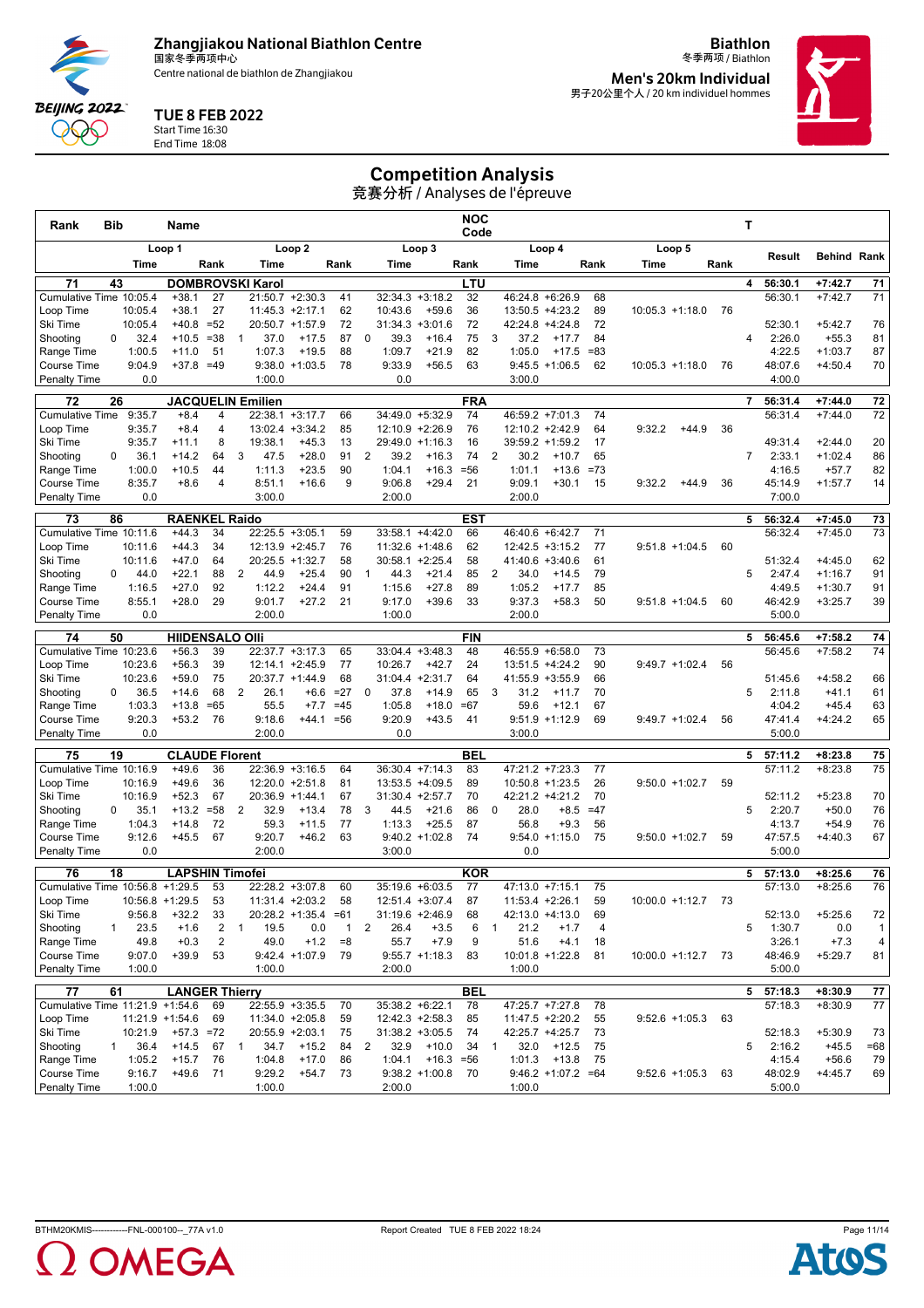Centre national de biathlon de Zhangjiakou

**Biathlon** 冬季两项 / Biathlon **Men's 20km Individual**

男子20公里个人 / 20 km individuel hommes

#### TUE 8 FEB 2022

**BEIJING 2022** QQQ

#### Start Time 16:30 End Time 18:08

## Competition Analysis

| Rank                            | Bib            |                    | Name                                     |             |                |                 |                                    |            |                |                    |                                      | <b>NOC</b><br>Code |                                       |                              |              |                      |      | Т |                    |                        |              |
|---------------------------------|----------------|--------------------|------------------------------------------|-------------|----------------|-----------------|------------------------------------|------------|----------------|--------------------|--------------------------------------|--------------------|---------------------------------------|------------------------------|--------------|----------------------|------|---|--------------------|------------------------|--------------|
|                                 |                |                    | Loop 1                                   |             |                |                 | Loop <sub>2</sub>                  |            |                |                    | Loop 3                               |                    |                                       | Loop 4                       |              | Loop 5               |      |   |                    |                        |              |
|                                 |                | Time               |                                          | Rank        |                | Time            |                                    | Rank       |                | Time               |                                      | Rank               | Time                                  |                              | Rank         | Time                 | Rank |   | Result             | <b>Behind Rank</b>     |              |
| 78                              | 25             |                    | <b>ERMITS Kalev</b>                      |             |                |                 |                                    |            |                |                    |                                      | <b>EST</b>         |                                       |                              |              |                      |      | 6 | 57:21.3            | $+8:33.9$              | 78           |
| Cumulative Time 11:58.7 +2:31.4 |                |                    |                                          | 81          |                | 24:10.6         | $+4:50.2$                          | 83         |                |                    | 34:55.7 +5:39.6                      | 75                 | 47:28.6 +7:30.7                       |                              | 79           |                      |      |   | 57:21.3            | $+8:33.9$              | 78           |
| Loop Time                       |                |                    | $11:58.7 + 2:31.4$                       | 81          |                |                 | 12:11.9 +2:43.7                    | 74         |                |                    | $10:45.1 + 1:01.1$                   | 37                 | $12:32.9 + 3:05.6$                    |                              | 74           | $9:52.7 +1:05.4$     | 64   |   |                    |                        |              |
| Ski Time                        |                | 9:58.7             | $+34.1$                                  | 39          |                |                 | 20:10.6 +1:17.8                    | 44         |                |                    | $30:55.7 +2:23.0$                    | 55                 | 41:28.6 +3:28.6                       |                              | 54           |                      |      |   | 51:21.3            | $+4:33.9$              | 57           |
| Shooting                        | 2              | 30.2               | $+8.3$                                   | $=23$       | 2              | 35.1            | $+15.6$                            | $= 85$     | $\mathbf 0$    | 35.2               | $+12.3$                              | 51<br>46           | 2<br>26.9                             | $+7.4$                       | 37<br>$= 22$ |                      |      | 6 | 2:07.6             | $+36.9$                | 54           |
| Range Time<br>Course Time       |                | 55.5<br>9:03.2     | $+6.0$<br>$+36.1$                        | 16<br>48    |                | 58.6<br>9:13.3  | $+10.8$<br>$+38.8$                 | 70<br>46   |                | 1:02.2             | $+14.4$<br>$9:42.9 +1:05.5$          | 76                 | 52.3<br>9:40.6                        | $+4.8$<br>$+1:01.6$          | 56           | $9:52.7 +1:05.4$     | 64   |   | 3:48.6<br>47:32.7  | $+29.8$<br>$+4:15.5$   | 33<br>62     |
| <b>Penalty Time</b>             |                | 2:00.0             |                                          |             |                | 2:00.0          |                                    |            |                | 0.0                |                                      |                    | 2:00.0                                |                              |              |                      |      |   | 6:00.0             |                        |              |
| 79                              | 84             |                    | <b>BANYS Linas</b>                       |             |                |                 |                                    |            |                |                    |                                      | LTU                |                                       |                              |              |                      |      | 3 |                    | $+8:58.8$              |              |
| Cumulative Time 11:27.8 +2:00.5 |                |                    |                                          | 74          |                |                 | 23:13.6 +3:53.2                    | 74         |                |                    | 34:27.0 +5:10.9                      | 69                 | $47:13.5 + 7:15.6$                    |                              | 76           |                      |      |   | 57:46.2<br>57:46.2 | $+8:58.8$              | 79<br>79     |
| Loop Time                       |                |                    | $11:27.8 + 2:00.5$                       | 74          |                |                 | $11:45.8 +2:17.6$                  | 63         |                | $11:13.4 + 1:29.4$ |                                      | 52                 | $12:46.5 + 3:19.2$                    |                              | 80           | $10:32.7 +1:45.4$    | 89   |   |                    |                        |              |
| Ski Time                        |                |                    | $10:27.8 + 1:03.2$                       | 83          |                |                 | 21:13.6 +2:20.8                    | 87         |                |                    | 32:27.0 +3:54.3                      | 85                 | 44:13.5 +6:13.5                       |                              | 88           |                      |      |   | 54:46.2            | $+7:58.8$              | 88           |
| Shooting                        | $\mathbf{1}$   | 25.2               | $+3.3$                                   | $=5$        | $\mathbf{1}$   | 28.7            | $+9.2$                             | $= 51$     | $\mathbf 0$    | 24.4               | $+1.5$                               | 2                  | 40.9<br>$\overline{1}$                | $+21.4$                      | 90           |                      |      | 3 | 1:59.4             | $+28.7$                | 31           |
| Range Time                      |                | 57.2               | $+7.7$                                   | 29          |                | 57.6            | $+9.8$                             | 62         |                | 56.6               | $+8.8$                               | 12                 | 1:13.3                                | $+25.8$                      | 90           |                      |      |   | 4:04.7             | $+45.9$                | 66           |
| Course Time                     |                | 9:30.6<br>1:00.0   | $+1:03.5$                                | 88          |                | 1:00.0          | $9:48.2 +1:13.7$                   | 86         |                |                    | $10:16.8 + 1:39.4$                   | 89                 | $10:33.2 +1:54.2$                     |                              | 91           | $10:32.7 +1:45.4$    | 89   |   | 50:41.5<br>3:00.0  | $+7:24.3$              | 89           |
| <b>Penalty Time</b>             |                |                    |                                          |             |                |                 |                                    |            |                | 0.0                |                                      |                    | 1:00.0                                |                              |              |                      |      |   |                    |                        |              |
| 80                              | 70             |                    | <b>SKLENARIK Tomas</b>                   |             |                |                 |                                    |            |                |                    |                                      | <b>SVK</b>         |                                       |                              |              |                      |      | 5 | 58:08.1            | $+9:20.7$              | 80           |
| Cumulative Time 12:26.5         |                |                    | $+2:59.2$                                | 87          |                |                 | 24:57.4 +5:37.0                    | 88         |                |                    | 36:57.7 +7:41.6                      | 88                 | 47:49.3 +7:51.4                       |                              | 81           |                      |      |   | 58:08.1            | $+9:20.7$              | 80           |
| Loop Time<br>Ski Time           |                |                    | $12:26.5 + 2:59.2$<br>$10:26.5 + 1:01.9$ | 87<br>82    |                |                 | 12:30.9 +3:02.7<br>20:57.4 +2:04.6 | 82<br>79   |                |                    | $12:00.3 +2:16.3$<br>31:57.7 +3:25.0 | $=74$<br>81        | $10:51.6 + 1:24.3$<br>42:49.3 +4:49.3 |                              | 27<br>81     | $10:18.8 + 1:31.5$   | 83   |   | 53:08.1            | $+6:20.7$              | 82           |
| Shooting                        | $\overline{2}$ | 35.9               | $+14.0$                                  | 63          | $\overline{2}$ | 27.3            | $+7.8$                             | $=39$      | $\mathbf{1}$   | 33.1               | $+10.2$                              | 37                 | $\mathbf 0$<br>25.7                   |                              | $+6.2 = 27$  |                      |      | 5 | 2:02.2             | $+31.5$                | 39           |
| Range Time                      |                | 1:04.1             | $+14.6$                                  | 71          |                | 58.1            | $+10.3$                            | $=66$      |                | 1:01.5             | $+13.7$                              | 43                 | 55.7                                  | $+8.2$                       | 48           |                      |      |   | 3:59.4             | $+40.6$                | 55           |
| Course Time                     |                | 9:22.4             | $+55.3$                                  | 81          |                | 9:32.8          | $+58.3$                            | 75         |                |                    | $9:58.8 + 1:21.4$                    | 86                 |                                       | $9:55.9 +1:16.9$             | -77          | $10:18.8 + 1:31.5$   | 83   |   | 49:08.7            | $+5:51.5$              | 83           |
| <b>Penalty Time</b>             |                | 2:00.0             |                                          |             |                | 2:00.0          |                                    |            |                | 1:00.0             |                                      |                    | 0.0                                   |                              |              |                      |      |   | 5:00.0             |                        |              |
| 81                              | 62             |                    | <b>HARJULA Tuomas</b>                    |             |                |                 |                                    |            |                |                    |                                      | <b>FIN</b>         |                                       |                              |              |                      |      | 4 | 58:14.9            | $+9:27.5$              | 81           |
| Cumulative Time 11:16.1         |                |                    | $+1:48.8$                                | 66          |                |                 | 24:12.0 +4:51.6                    | 84         |                |                    | 36:28.8 +7:12.7                      | 81                 | 47:47.1 +7:49.2                       |                              | 80           |                      |      |   | 58:14.9            | $+9:27.5$              | 81           |
| Loop Time                       |                |                    | $11:16.1 + 1:48.8$                       | 66          |                |                 | 12:55.9 +3:27.7                    | 84         |                |                    | 12:16.8 +2:32.8                      | 77                 | $11:18.3 + 1:51.0$                    |                              | 44           | 10:27.8 +1:40.5      | 88   |   |                    |                        |              |
| Ski Time<br>Shooting            | $\mathbf{1}$   | 10:16.1<br>34.4    | $+51.5$<br>$+12.5$                       | 65<br>54    | $\overline{2}$ | 21:12.0<br>21.5 | $+2:19.2$<br>$+2.0$                | 85<br>$=3$ | $\overline{1}$ | 34.3               | $32:28.8 + 3:56.1$<br>$+11.4$        | 86<br>47           | 43:47.1 +5:47.1<br>0<br>25.0          | $+5.5$                       | 85<br>23     |                      |      | 4 | 54:14.9<br>1:55.4  | $+7:27.5$<br>$+24.7$   | 86<br>$= 23$ |
| Range Time                      |                | 1:01.5             | $+12.0$                                  | $= 55$      |                | 53.0            | $+5.2$                             | $=22$      |                | 1:03.9             | $+16.1$                              | 54                 | 55.3                                  | $+7.8$                       | $=43$        |                      |      |   | 3:53.7             | $+34.9$                | 47           |
| Course Time                     |                | 9:14.6             | $+47.5$                                  | 70          |                |                 | 10:02.9 +1:28.4                    | 91         |                |                    | 10:12.9 +1:35.5                      | 88                 | 10:23.0                               | $+1:44.0$                    | 87           | $10:27.8 + 1:40.5$   | 88   |   | 50:21.2            | $+7:04.0$              | 88           |
| <b>Penalty Time</b>             |                | 1:00.0             |                                          |             |                | 2:00.0          |                                    |            |                | 1:00.0             |                                      |                    | 0.0                                   |                              |              |                      |      |   | 4:00.0             |                        |              |
| 82                              | 52             |                    | <b>OZAKI Kosuke</b>                      |             |                |                 |                                    |            |                |                    |                                      | <b>JPN</b>         |                                       |                              |              |                      |      | 6 | 58:37.9            | $+9:50.5$              | 82           |
| Cumulative Time 11:20.5 +1:53.2 |                |                    |                                          | 67          |                |                 | 22:04.1 +2:43.7                    | 49         |                |                    | 36:50.7 +7:34.6                      | 87                 | 48:39.3 +8:41.4                       |                              | 84           |                      |      |   | 58:37.9            | $+9:50.5$              | 82           |
| Loop Time                       |                |                    | $11:20.5 + 1:53.2$                       | 67          |                |                 | 10:43.6 +1:15.4                    | 32         |                |                    | 14:46.6 +5:02.6                      | 91                 | 11:48.6 +2:21.3                       |                              | 56           | $9:58.6 +1:11.3$     | 72   |   |                    |                        |              |
| Ski Time                        |                | 10:20.5            | $+55.9$                                  | 70          |                |                 | $21:04.1 +2:11.3$                  | 81         |                |                    | $31:50.7 + 3:18.0$                   | 79                 | 42:39.3 +4:39.3                       |                              | 78           |                      |      |   | 52:37.9            | $+5:50.5$              | 78           |
| Shooting                        | $\mathbf{1}$   | 36.3               | $+14.4$                                  | 66          | $\Omega$       | 29.4            | $+9.9$                             | $= 54$     | $\overline{4}$ | 49.4               | $+26.5$                              | 91                 | 31.8<br>-1                            | $+12.3$                      | $=73$        |                      |      | 6 | 2:27.0             | $+56.3$                | 82           |
| Range Time<br>Course Time       |                | 1:02.7<br>9:17.8   | $+13.2$<br>$+50.7$                       | $=63$<br>74 |                | 58.4            | $+10.6$<br>$9:45.2 +1:10.7$        | 69<br>84   |                | 1:16.3<br>9:30.3   | $+28.5$<br>$+52.9 = 54$              | 91                 | 1:00.5                                | $+13.0$<br>$9:48.1 + 1:09.1$ | 71<br>68     | $9:58.6 +1:11.3$     | 72   |   | 4:17.9<br>48:20.0  | $+59.1$<br>$+5:02.8$   | 83<br>73     |
| <b>Penalty Time</b>             |                | 1:00.0             |                                          |             |                | 0.0             |                                    |            |                | 4:00.0             |                                      |                    | 1:00.0                                |                              |              |                      |      |   | 6:00.0             |                        |              |
|                                 |                |                    |                                          |             |                |                 |                                    |            |                |                    |                                      |                    |                                       |                              |              |                      |      |   |                    |                        |              |
| 83<br>Cumulative Time 11:35.4   | 85             |                    | <b>ZHU Zhenyu</b><br>$+2:08.1$           | 76          |                |                 | 24:42.6 +5:22.2                    | 86         |                |                    | 36:38.3 +7:22.2                      | <b>CHN</b><br>85   | 48:16.3 +8:18.4                       |                              | 83           |                      |      | 4 | 58:42.6<br>58:42.6 | $+9:55.2$<br>$+9:55.2$ | 83<br>83     |
| Loop Time                       |                |                    | $11:35.4 +2:08.1$                        | 76          |                |                 | 13:07.2 +3:39.0                    | 86         |                |                    | $11:55.7 +2:11.7$                    | 73                 | $11:38.0 + 2:10.7$                    |                              | 50           | $10:26.3 +1:39.0$    | 87   |   |                    |                        |              |
| Ski lime                        |                |                    | 10:35.4 +1:10.8                          | 88          |                |                 | 21:42.6 +2:49.8                    | 91         |                |                    | 32:38.3 +4:05.6                      | 88                 | 44:16.3 +6:16.3                       |                              | 89           |                      |      |   | 54:42.6            | $+7:55.2$              | 87           |
| Shooting                        | 1              | 37.4               | $+15.5 = 71$                             |             | $\overline{2}$ | 31.5            | $+12.0$                            | 75         | $\overline{1}$ | 38.1               | $+15.2 = 67$                         |                    | 36.5<br>0                             | $+17.0$                      | 83           |                      |      | 4 | 2:23.7             | $+53.0$                | 78           |
| Range Time                      |                | 1:07.2             | $+17.7 = 80$                             |             |                | 1:00.7          | $+12.9 = 81$                       |            |                | 1:07.6             | $+19.8 = 73$                         |                    | 1:06.7                                | $+19.2$                      | 86           |                      |      |   | 4:22.2             | $+1:03.4$              | 86           |
| Course Time                     |                |                    | $9:28.2 +1:01.1$ 87                      |             |                |                 | 10:06.5 +1:32.0 92                 |            |                |                    | $9:48.1 +1:10.7$ 80                  |                    | $10:31.3 + 1:52.3 = 89$               |                              |              | $10:26.3 +1:39.0$ 87 |      |   | 50:20.4            | $+7:03.2$              | 87           |
| Penalty Time                    |                | 1:00.0             |                                          |             |                | 2:00.0          |                                    |            |                | 1:00.0             |                                      |                    | 0.0                                   |                              |              |                      |      |   | 4:00.0             |                        |              |
| 84                              | 87             |                    | <b>BALOGA Matei</b>                      |             |                |                 |                                    |            |                |                    |                                      | <b>SVK</b>         |                                       |                              |              |                      |      | 4 | 58:47.1            | $+9:59.7$              | 84           |
| Cumulative Time 10:18.8         |                |                    | $+51.5$                                  | 37          |                |                 | $22:12.9 + 2:52.5$                 | 52         |                |                    | 34:39.0 +5:22.9                      | 73                 | 48:05.5 +8:07.6                       |                              | 82           | 10:41.6 +1:54.3      |      |   | 58:47.1            | $+9:59.7$              | 84           |
| Loop Time<br>Ski Time           |                | 10:18.8<br>10:18.8 | $+51.5$<br>$+54.2$                       | 37<br>68    |                |                 | 11:54.1 +2:25.9<br>21:12.9 +2:20.1 | 65<br>86   |                | 12:26.1 +2:42.1    | 32:39.0 +4:06.3                      | 81<br>89           | 13:26.5 +3:59.2<br>44:05.5 +6:05.5    |                              | 88<br>87     |                      | 91   |   | 54:47.1            | $+7:59.7$              | 89           |
| Shooting                        | 0              | 31.7               | $+9.8$                                   | 34          | 1              | 25.6            | $+6.1$                             | 22         | 1              | 33.6               | $+10.7 = 40$                         |                    | 29.8<br>2                             | $+10.3$                      | 59           |                      |      | 4 | 2:00.9             | $+30.2$                | 34           |
| Range Time                      |                | 1:00.4             | $+10.9 = 48$                             |             |                | 58.9            | $+11.1 = 73$                       |            |                | 1:03.6             | $+15.8 = 52$                         |                    | 1:00.2                                | $+12.7$                      | 69           |                      |      |   | 4:03.1             | $+44.3$                | 60           |
| Course Time                     |                | 9:18.4             | $+51.3$ 75                               |             |                |                 | $9:55.2 +1:20.7$                   | 88         |                |                    | $10:22.5 +1:45.1$ 91                 |                    | $10:26.3 +1:47.3$                     |                              | 88           | 10:41.6 +1:54.3      | 91   |   | 50:44.0            | $+7:26.8$              | 90           |
| Penalty Time                    |                | 0.0                |                                          |             |                | 1:00.0          |                                    |            |                | 1:00.0             |                                      |                    | 2:00.0                                |                              |              |                      |      |   | 4:00.0             |                        |              |

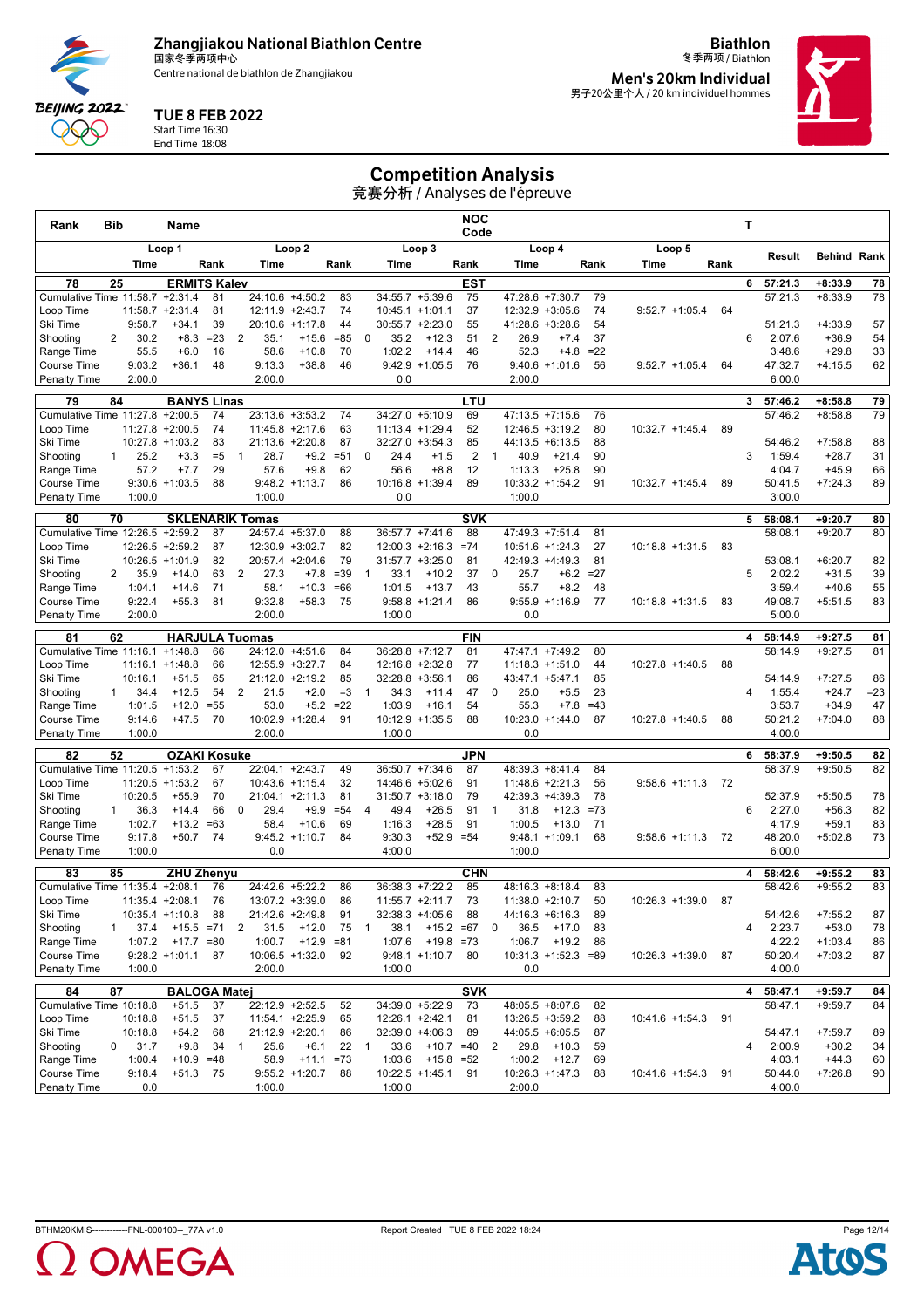Centre national de biathlon de Zhangjiakou

**Biathlon** 冬季两项 / Biathlon **Men's 20km Individual**

男子20公里个人 / 20 km individuel hommes

#### TUE 8 FEB 2022

**BEIJING 2022** QQQ

Start Time 16:30 End Time 18:08

# Competition Analysis

| Rank                                  | Bib            |                 | Name                             |          |              |                                      |                             |          |                |                    |                                    | NOC<br>Code      |                        |                                          |             |                    |      |    | Т                                    |                          |          |
|---------------------------------------|----------------|-----------------|----------------------------------|----------|--------------|--------------------------------------|-----------------------------|----------|----------------|--------------------|------------------------------------|------------------|------------------------|------------------------------------------|-------------|--------------------|------|----|--------------------------------------|--------------------------|----------|
|                                       |                |                 | Loop 1                           |          |              |                                      | Loop <sub>2</sub>           |          |                |                    | Loop 3                             |                  |                        | Loop 4                                   |             | Loop 5             |      |    | Result                               | <b>Behind Rank</b>       |          |
|                                       |                | Time            |                                  | Rank     |              | Time                                 |                             | Rank     |                | Time               |                                    | Rank             | Time                   |                                          | Rank        | Time               | Rank |    |                                      |                          |          |
| 85                                    | 72             |                 | <b>SINAPOV Anton</b>             |          |              |                                      |                             |          |                |                    |                                    | <b>BUL</b>       |                        |                                          |             |                    |      |    | 6<br>58:47.6                         | $+10:00.2$               | 85       |
| Cumulative Time 12:22.6<br>Loop Time  |                |                 | $+2:55.3$<br>$12:22.6 + 2:55.3$  | 84<br>84 |              | 23:49.7<br>11:27.1 +1:58.9           | $+4:29.3$                   | 81<br>57 |                |                    | 35:43.5 +6:27.4<br>11:53.8 +2:09.8 | 80<br>71         | 48:42.1                | $+8:44.2$<br>$12:58.6 + 3:31.3$          | 85<br>83    | $10:05.5 +1:18.2$  |      | 77 | 58:47.6                              | $+10:00.2$               | 85       |
| Ski Time                              |                | 10:22.6         | $+58.0$                          | 74       |              | 20:49.7 +1:56.9                      |                             | 71       |                |                    | $31:43.5 + 3:10.8$                 | 76               |                        | 42:42.1 +4:42.1                          | 80          |                    |      |    | 52:47.6                              | $+6:00.2$                | 79       |
| Shooting                              | $\overline{2}$ | 37.3            | $+15.4$                          | $=69$    | 1            | 30.9                                 | $+11.4$                     | $=70$    | $\mathbf{1}$   | 38.7               | $+15.8$                            | 72               | 32.6<br>2              | $+13.1$                                  | 78          |                    |      |    | 6<br>2:19.5                          | $+48.8$                  | 73       |
| Range Time                            |                | 1:05.1          | $+15.6$                          | 75       |              | 57.0                                 | $+9.2$                      | 59       |                | 1:08.4             | $+20.6$                            | 78               | 1:00.8                 | $+13.3$                                  | 72          |                    |      |    | 4:11.3                               | $+52.5$                  | 71       |
| Course Time                           |                | 9:17.5          | $+50.4$                          | 73       |              | 9:30.1                               | $+55.6$                     | 74       |                |                    | $9:45.4 +1:08.0$                   | 77               |                        | $9:57.8 +1:18.8$                         | 78          | $10:05.5 +1:18.2$  |      | 77 | 48:36.3                              | $+5:19.1$                | 78       |
| Penalty Time                          |                | 2:00.0          |                                  |          |              | 1:00.0                               |                             |          |                | 1:00.0             |                                    |                  | 2:00.0                 |                                          |             |                    |      |    | 6:00.0                               |                          |          |
| 86                                    | 51             |                 | <b>VARABEI Maksim</b>            |          |              |                                      |                             |          |                |                    |                                    | <b>BLR</b>       |                        |                                          |             |                    |      |    | 8<br>58:59.5                         | $+10:12.1$               | 86       |
| Cumulative Time 11:00.4 +1:33.1 =56   |                |                 |                                  | $= 56$   |              | 24:09.3 +4:48.9                      |                             | 82       |                |                    | 36:29.0 +7:12.9                    | 82               |                        | 49:16.1 +9:18.2                          | 86          |                    |      |    | 58:59.5                              | $+10:12.1$               | 86       |
| Loop Time<br>Ski Time                 |                | 10:00.4         | $11:00.4 + 1:33.1$<br>$+35.8$    | $=42$    |              | 13:08.9 +3:40.7<br>$20:09.3 +1:16.5$ |                             | 87<br>43 |                |                    | 12:19.7 +2:35.7<br>30:29.0 +1:56.3 | 80<br>38         |                        | $12:47.1 + 3:19.8$<br>$41:16.1 + 3:16.1$ | 81<br>48    | 9:43.4<br>$+56.1$  |      | 52 | 50:59.5                              | $+4:12.1$                | $=49$    |
| Shooting                              | $\mathbf{1}$   | 33.7            | $+11.8$                          | 51       | 3            | 33.1                                 | $+13.6$                     | 79       | 2              | 38.2               | $+15.3$                            | 70               | 2<br>46.8              | $+27.3$                                  | 91          |                    |      |    | 8<br>2:32.0                          | $+1:01.3$                | 85       |
| Range Time                            |                | 59.3            | $+9.8$                           | 41       |              | 57.4                                 | $+9.6$                      | 60       |                | 1:04.9             | $+17.1$                            | 64               | 1:13.7                 | $+26.2$                                  | 91          |                    |      |    | 4:15.3                               | $+56.5$                  | 78       |
| Course Time                           |                | 9:01.1          | $+34.0 = 42$                     |          |              | 9:11.5                               | $+37.0$                     | 39       |                | 9:14.8             | $+37.4$                            | 30               | 9:33.4                 | $+54.4$                                  | 45          | 9:43.4<br>$+56.1$  |      | 52 | 46:44.2                              | $+3:27.0$                | 40       |
| <b>Penalty Time</b>                   |                | 1:00.0          |                                  |          |              | 3:00.0                               |                             |          |                | 2:00.0             |                                    |                  | 2:00.0                 |                                          |             |                    |      |    | 8:00.0                               |                          |          |
| 87                                    | 89             |                 | <b>NORDGREN Leif</b>             |          |              |                                      |                             |          |                |                    |                                    | <b>USA</b>       |                        |                                          |             |                    |      |    | 59:29.8<br>$\overline{7}$            | $+10:42.4$               | 87       |
| Cumulative Time 12:23.9               |                |                 | $+2:56.6$                        | 85       |              | 25:09.5 +5:49.1                      |                             | 89       |                |                    | 36:49.7 +7:33.6                    | 86               |                        | 49:32.4 +9:34.5                          | 87          |                    |      |    | 59:29.8                              | $+10:42.4$               | 87       |
| Loop Time                             |                |                 | $12:23.9 + 2:56.6$               | 85       |              | 12:45.6 +3:17.4                      |                             | 83       |                |                    | 11:40.2 +1:56.2                    | 66               |                        | $12:42.7 + 3:15.4$                       | 78          | $9:57.4 +1:10.1$   |      | 70 |                                      |                          |          |
| Ski Time                              |                | 10:23.9         | $+59.3$                          | $=77$    |              | 21:09.5 +2:16.7                      |                             | 83       |                |                    | $31:49.7 + 3:17.0$                 | 78               |                        | 42:32.4 +4:32.4                          | 75          |                    |      |    | 52:29.8                              | $+5:42.4$                | 75       |
| Shooting                              | 2              | 32.4            | $+10.5$                          | $= 38$   | 2            | 31.3                                 | $+11.8$                     | 74       | $\mathbf{1}$   | 30.2               | $+7.3$                             | 17               | $\overline{2}$<br>27.5 | $+8.0$                                   | $=42$       |                    |      |    | $\overline{7}$<br>2:01.6             | $+30.9$                  | 37       |
| Range Time<br>Course Time             |                | 59.7<br>9:24.2  | $+10.2$<br>$+57.1$               | 43<br>82 |              | 59.2                                 | $+11.4$<br>$9:46.4 +1:11.9$ | 76<br>85 |                | 58.7               | $+10.9$<br>$9:41.5 +1:04.1$        | $=22$<br>75      | 55.4                   | $+7.9$<br>$9:47.3 +1:08.3$               | $=45$<br>66 | $9:57.4 +1:10.1$   |      | 70 | 3:53.0<br>48:36.8                    | $+34.2$<br>$+5:19.6$     | 45<br>79 |
| Penalty Time                          |                | 2:00.0          |                                  |          |              | 2:00.0                               |                             |          |                | 1:00.0             |                                    |                  | 2:00.0                 |                                          |             |                    |      |    | 7:00.0                               |                          |          |
|                                       |                |                 |                                  |          |              |                                      |                             |          |                |                    |                                    |                  |                        |                                          |             |                    |      |    |                                      |                          |          |
| 88<br>Cumulative Time 12:24.4         | 58             |                 | <b>BARTKO Simon</b><br>$+2:57.1$ | 86       |              | 25:52.0                              | $+6:31.6$                   | 90       |                |                    | 37:40.6 +8:24.5                    | <b>SVK</b><br>90 |                        | 49:40.5 +9:42.6                          | 88          |                    |      |    | $\overline{7}$<br>59:47.8<br>59:47.8 | $+11:00.4$<br>$+11:00.4$ | 88<br>88 |
| Loop Time                             |                |                 | 12:24.4 +2:57.1                  | 86       |              | 13:27.6 +3:59.4                      |                             | 89       |                |                    | 11:48.6 +2:04.6                    | 70               |                        | $11:59.9 + 2:32.6$                       | 62          | $10:07.3 + 1:20.0$ |      | 80 |                                      |                          |          |
| Ski Time                              |                | 10:24.4         | $+59.8$                          | 80       |              | 20:52.0 +1:59.2                      |                             | 73       |                | 31:40.6            | $+3:07.9$                          | 75               |                        | 42:40.5 +4:40.5                          | 79          |                    |      |    | 52:47.8                              | $+6:00.4$                | 80       |
| Shooting                              | 2              | 38.6            | $+16.7$                          | 77       | 3            | 33.5                                 | $+14.0$                     | 82       | $\overline{1}$ | 39.9               | $+17.0$                            | 77               | $\overline{1}$<br>30.5 | $+11.0$                                  | 67          |                    |      |    | $\overline{7}$<br>2:22.7             | $+52.0$                  | 77       |
| Range Time                            |                | 1:07.4          | $+17.9$                          | $= 82$   |              | 1:00.7                               | $+12.9$                     | $= 81$   |                | 1:08.5             | $+20.7$                            | 79               | 59.8                   | $+12.3$                                  | 68          |                    |      |    | 4:16.4                               | $+57.6$                  | 81       |
| Course Time                           |                | 9:17.0          | $+49.9$                          | 72       |              | 9:26.9                               | $+52.4$                     | 69       |                |                    | $9:40.1 +1:02.7 = 72$              |                  |                        | $10:00.1 + 1:21.1$                       | 80          | $10:07.3 + 1:20.0$ |      | 80 | 48:31.4                              | $+5:14.2$                | 75       |
| <b>Penalty Time</b>                   |                | 2:00.0          |                                  |          |              | 3:00.0                               |                             |          |                | 1:00.0             |                                    |                  | 1:00.0                 |                                          |             |                    |      |    | 7:00.0                               |                          |          |
| 89                                    | 59             |                 | <b>COLTEA George</b>             |          |              |                                      |                             |          |                |                    |                                    | <b>ROU</b>       |                        |                                          |             |                    |      |    | 8 1:01:55.5                          | $+13:08.1$               | 89       |
| Cumulative Time 11:20.8 +1:53.5       |                |                 |                                  | 68       |              | 26:01.9 +6:41.5                      |                             | 91       |                |                    | 37:15.0 +7:58.9                    | 89               |                        | 51:29.8+11:31.9                          | 89          |                    |      |    | 1:01:55.5                            | $+13:08.1$               | 89       |
| Loop Time                             |                |                 | $11:20.8$ +1:53.5                | 68<br>71 |              | 14:41.1 +5:12.9                      |                             | 92       |                | $11:13.1 + 1:29.1$ |                                    | 50               |                        | 14:14.8 +4:47.5                          | 91          | $10:25.7 + 1:38.4$ |      | 86 |                                      |                          |          |
| Ski Time<br>Shooting                  | $\mathbf{1}$   | 10:20.8<br>31.3 | $+56.2$<br>$+9.4$                | 31       | 4            | 21:01.9 +2:09.1<br>30.6              | $+11.1$                     | 80<br>67 | $\Omega$       | 33.8               | 32:15.0 +3:42.3<br>$+10.9$         | 83<br>42         | 3<br>31.0              | 43:29.8 +5:29.8<br>$+11.5$               | 84<br>69    |                    |      |    | 53:55.5<br>8<br>2:06.8               | $+7:08.1$<br>$+36.1$     | 84<br>52 |
| Range Time                            |                | 1:00.2          | $+10.7$                          | $=46$    |              | 58.1                                 | $+10.3$                     | $=66$    |                | 1:03.6             | $+15.8$                            | $= 52$           | 1:02.7                 | $+15.2$                                  | 77          |                    |      |    | 4:04.6                               | $+45.8$                  | $=64$    |
| Course Time                           |                | 9:20.6          | $+53.5$                          | 78       |              |                                      | $9:43.0 +1:08.5$            | 81       |                |                    | $10:09.5 + 1:32.1$                 | 87               |                        | $10:12.1 + 1:33.1$                       | 85          | $10:25.7 + 1:38.4$ |      | 86 | 49:50.9                              | $+6:33.7$                | 85       |
| <b>Penalty Time</b>                   |                | 1:00.0          |                                  |          |              | 4:00.0                               |                             |          |                | 0.0                |                                    |                  | 3:00.0                 |                                          |             |                    |      |    | 8:00.0                               |                          |          |
| 90                                    | 68             |                 |                                  |          |              | <b>LAHAYE-GOFFART Tom</b>            |                             |          |                |                    |                                    | <b>BEL</b>       |                        |                                          |             |                    |      |    | 7 1:02:26.2                          | $+13:38.8$               | 90       |
| Cumulative Time 12:39.7               |                |                 | $+3:12.4$                        | 88       |              | 24:35.1                              | $+5:14.7$                   | 85       |                |                    | 39:05.8 +9:49.7                    | 91               |                        | 51:36.2+11:38.3                          | 90          |                    |      |    | 1:02:26.2                            | $+13:38.8$               | 90       |
| Loop Time                             |                |                 | $12:39.7 + 3:12.4$               | 88       |              | $11:55.4 +2:27.2$                    |                             | 66       |                |                    | 14:30.7 +4:46.7                    | 90               |                        | $12:30.4 +3:03.1$                        | 72          | $10:50.0 +2:02.7$  |      | 92 |                                      |                          |          |
| Ski Time                              |                | 10:39.7         | $+1:15.1$                        | 89       |              | 21:35.1                              | $+2:42.3$                   | 89       |                |                    | 33:05.8 +4:33.1                    | 90               |                        | 44:36.2 +6:36.2                          | 90          |                    |      |    | 55:26.2                              | $+8:38.8$                | 91       |
| Shooting                              | 2              | 38.8            | $+16.9$                          | 80       | $\mathbf{1}$ | 26.8                                 | $+7.3$                      | 33       | 3              | 40.1               | $+17.2$                            | 79               | 28.9<br>1              |                                          | $+9.4 = 54$ |                    |      |    | $\overline{7}$<br>2:14.7             | $+44.0$                  | 66       |
| Range Time                            |                | 1:06.9          | $+17.4$                          | 79       |              | 55.8                                 | $+8.0$                      | 49       |                | 1:09.0             | $+21.2$                            | 80               | 59.1                   | $+11.6$                                  | 65          |                    |      |    | 4:10.8                               | $+52.0$                  | 70       |
| Course Time                           |                |                 | $9:32.8 +1:05.7$                 | 89       |              |                                      | $9:59.6$ +1:25.1            | 90       |                |                    | $10:21.7 +1:44.3$                  | 90               |                        | $10:31.3 + 1:52.3 = 89$                  |             | 10:50.0 +2:02.7    |      | 92 | 51:15.4                              | $+7:58.2$                | 91       |
| <b>Penalty Time</b>                   |                | 2:00.0          |                                  |          |              | 1:00.0                               |                             |          |                | 3:00.0             |                                    |                  | 1:00.0                 |                                          |             |                    |      |    | 7:00.0                               |                          |          |
| 91<br>Cumulative Time 11:53.6 +2:26.3 | 82             |                 | <b>BEAUVAIS Cesar</b>            | 79       |              | 23:49.3 +4:28.9                      |                             |          |                |                    | 36:34.7 +7:18.6                    | <b>BEL</b>       |                        |                                          |             |                    |      |    | 7 1:02:50.5<br>1:02:50.5             | $+14:03.1$<br>$+14:03.1$ | 91<br>91 |
| Loop Time                             |                |                 | 11:53.6 +2:26.3                  | 79       |              | 11:55.7 +2:27.5                      |                             | 80<br>68 |                |                    | 12:45.4 +3:01.4                    | 84<br>86         |                        | 52:16.7+12:18.8<br>15:42.0 +6:14.7       | 91<br>92    | $10:33.8 +1:46.5$  |      | 90 |                                      |                          |          |
| Ski Time                              |                |                 | 10:53.6 +1:29.0                  | 92       |              | 21:49.3 +2:56.5                      |                             | 92       |                |                    | 33:34.7 +5:02.0                    | 91               |                        | 45:16.7 +7:16.7                          | 92          |                    |      |    | 55:50.5                              | $+9:03.1$                | 92       |
| Shooting                              | $\mathbf{1}$   | 43.0            | $+21.1$                          | 87       | -1           | 30.1                                 | $+10.6$                     | 63       | $\mathbf{1}$   | 41.8               | +18.9                              | 83               | 4                      | $38.5$ +19.0                             | 88          |                    |      |    | $7^{\circ}$<br>2:33.6                | $+1:02.9$                | 88       |
| Range Time                            |                | 1:13.1          | $+23.6$                          | 91       |              | 59.9                                 | $+12.1$                     | 80       |                | 1:11.7             | $+23.9$                            | 83               | 1:08.0                 | $+20.5$                                  | 88          |                    |      |    | 4:32.7                               | $+1:13.9$                | 89       |
| Course Time                           |                |                 | $9:40.5 +1:13.4$                 | 92       |              |                                      | $9:55.8 +1:21.3$            | 89       |                |                    | $10:33.7 +1:56.3$                  | 92               |                        | $10:34.0 +1:55.0$                        | 92          | $10:33.8 + 1:46.5$ |      | 90 | 51:17.8                              | $+8:00.6$                | 92       |
| <b>Penalty Time</b>                   |                | 1:00.0          |                                  |          |              | 1:00.0                               |                             |          |                | 1:00.0             |                                    |                  | 4:00.0                 |                                          |             |                    |      |    | 7:00.0                               |                          |          |